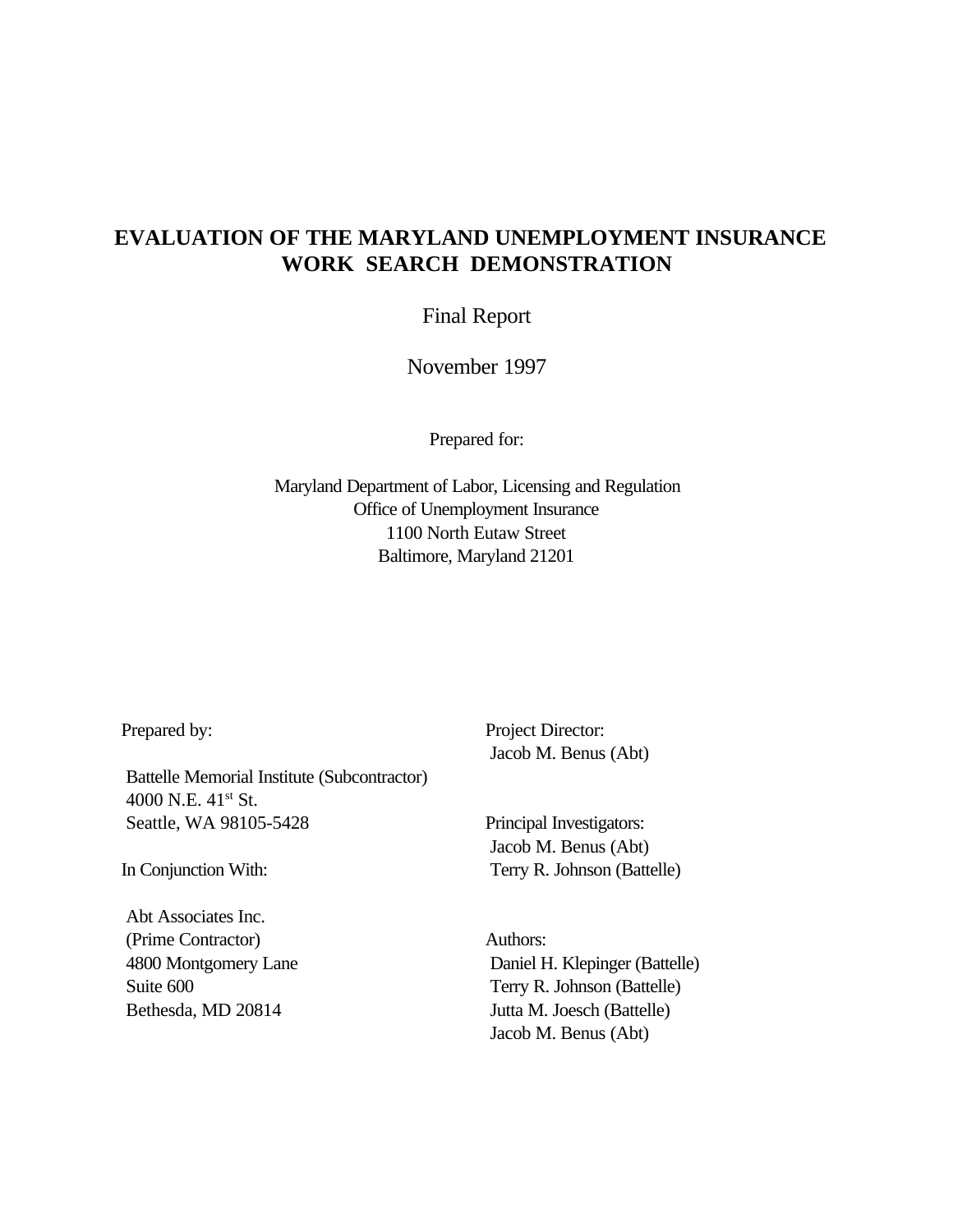# **TABLE OF CONTENTS**

| I.  |                                                                                     |
|-----|-------------------------------------------------------------------------------------|
| II. |                                                                                     |
|     |                                                                                     |
|     | Treatment Group B: Elimination of Reporting of Work Search Contacts Requirement . 5 |
|     |                                                                                     |
|     |                                                                                     |
|     |                                                                                     |
|     |                                                                                     |
|     |                                                                                     |
|     |                                                                                     |
| Ш.  |                                                                                     |
|     |                                                                                     |
|     |                                                                                     |
| IV. |                                                                                     |
|     |                                                                                     |
|     | Impacts on UI Benefit Receipt and Duration of UI Spell By Treatment Group 23        |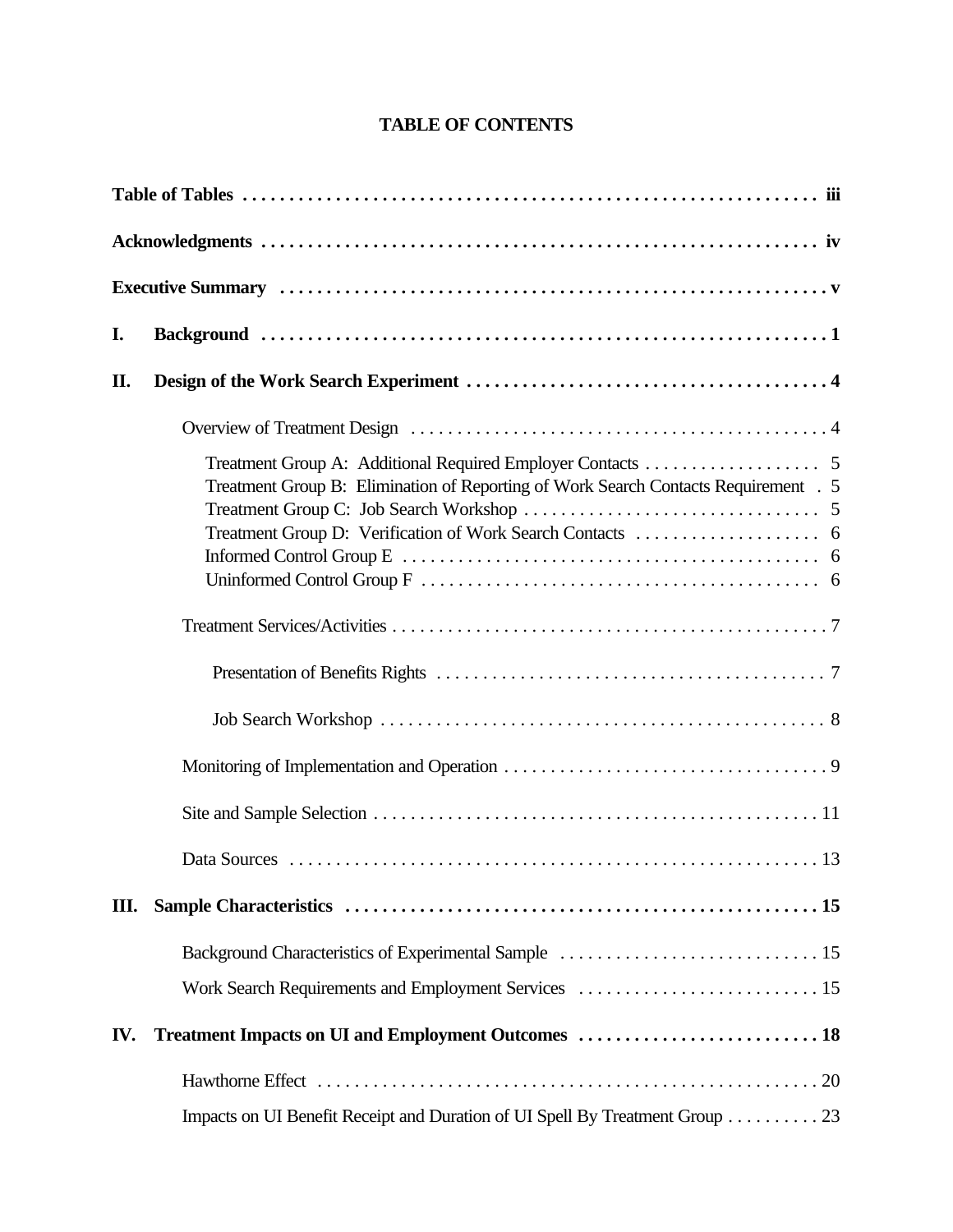| V. |  |
|----|--|
|    |  |
|    |  |
|    |  |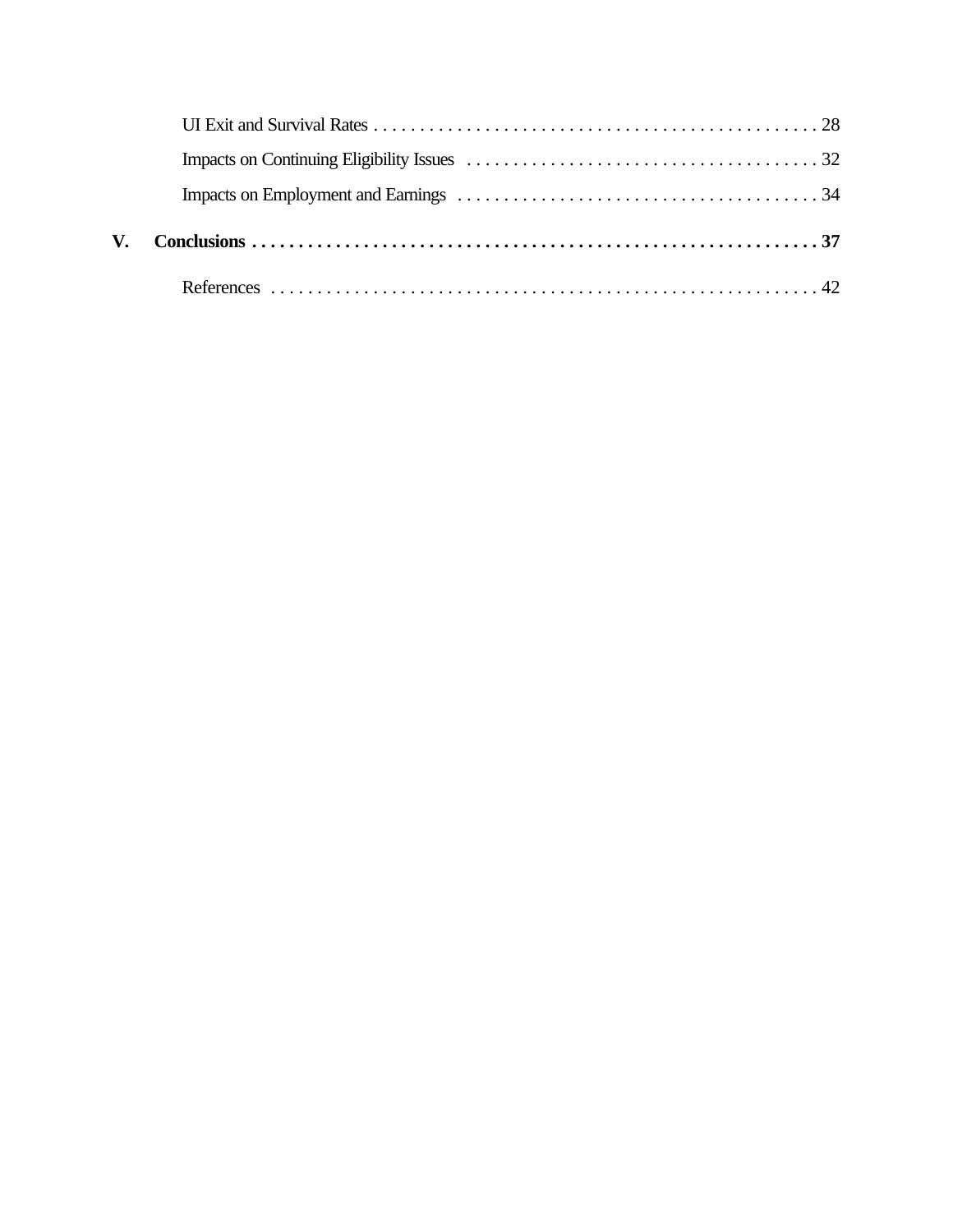# **Table of Tables**

| Table 1 |                                                  |
|---------|--------------------------------------------------|
| Table 2 |                                                  |
| Table 3 | Hazards Models Estimates of Treatment Impacts on |
| Table 4 |                                                  |
| Table 5 |                                                  |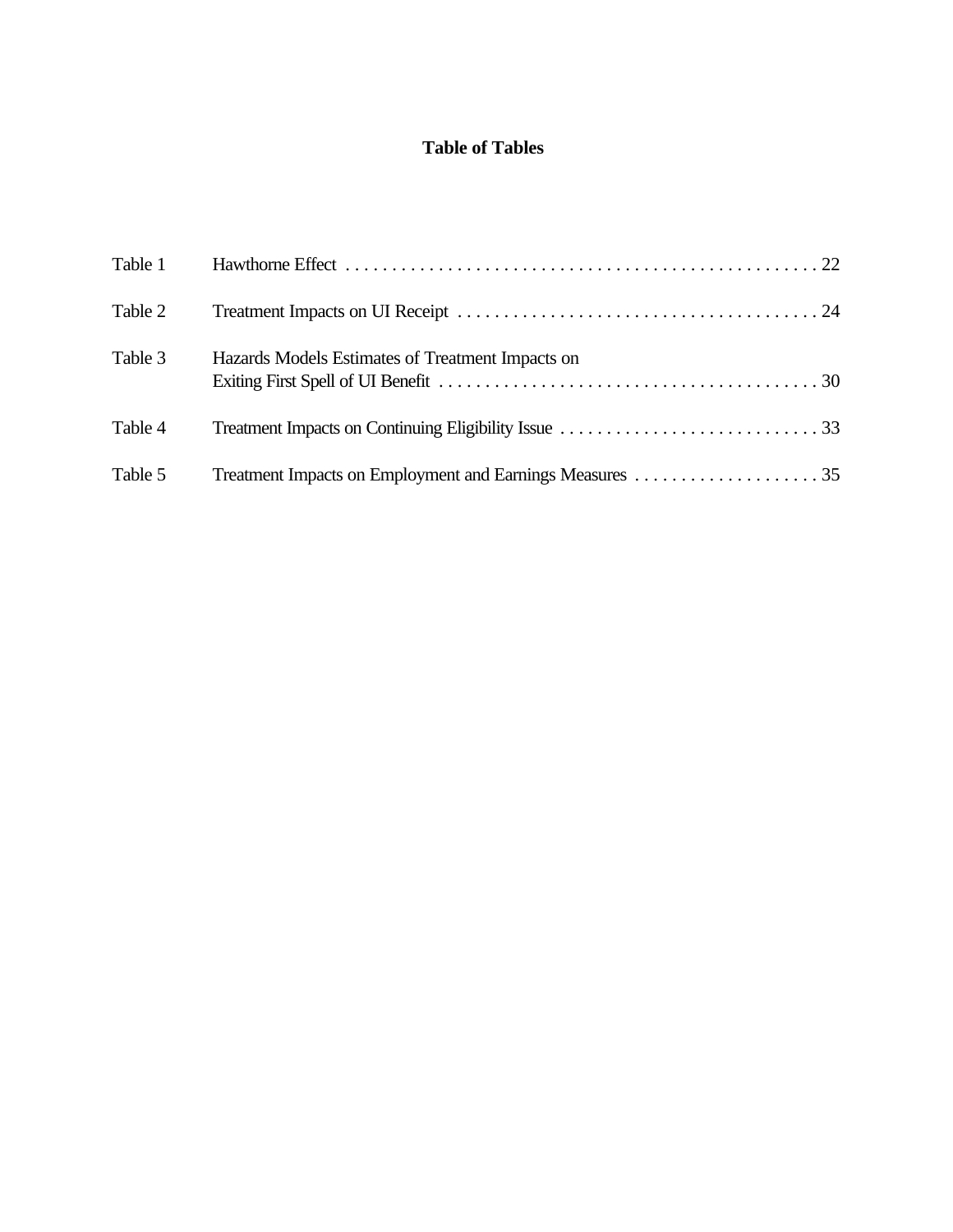# **ACKNOWLEDGMENTS**

The design, implementation and operations, and evaluation of the Maryland Unemployment Insurance Work Search Demonstration was a cooperative effort between the Maryland Department of Labor, Licensing and Regulation (DLLR), the U.S. Department of Labor (DOL), Abt Associates and Battelle Memorial Institute. Many individuals from each of these organizations contributed to this project.

Lucy Smith and Ornetta Craig of DLLR provided day-to-day oversight of the demonstration implementation and operations and were very helpful to us in answering numerous questions regarding the details of program operations. Valerie Kurnas did an excellent job in creating the customized data files of various administrative records we requested for the evaluation.

The Department of Labor provided funding to the State of Maryland to conduct the demonstration project, and also developed a Participant Tracking System (PTS) to monitor program operations and provide data on services received for the evaluation. At DOL, we would like to especially thank Wayne Gordon, the project officer, for his many contributions to this project, in overseeing the development of the PTS, and for assisting in monitoring demonstration activities. We would also like to thank Steve Wandner for his support of this project and for helpful comments provided on the draft report.

At Abt, we would like to thank Michelle Wood and Ty Herndon for assistance in monitoring site operations and contributing to the implementation and operations assessment. At Battelle, we would like to thank Dan Klepinger for leading the impact evaluation activities, Jutta Joesch for helpful analytical and programming assistance, and David Sommers for his help in reviewing and testing the preliminary versions of the data files.

> Terry R. Johnson Principal Investigator

> > Jacob Benus Project Director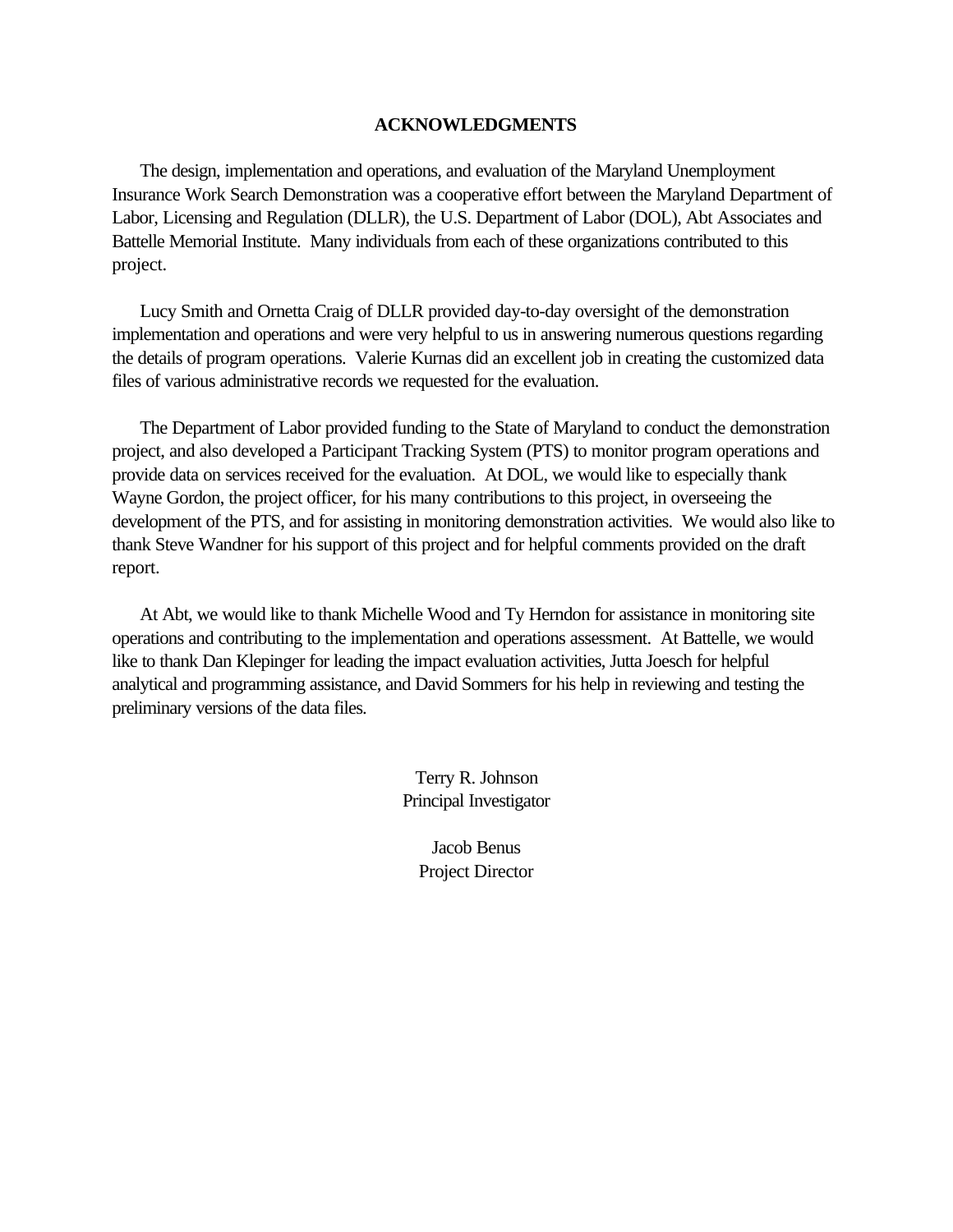#### **EXECUTIVE SUMMARY**

The Maryland Unemployment Insurance (UI) Work Search Demonstration was designed to examine the effectiveness of alternative work search policies in the UI program. In Maryland, to be eligible to receive UI benefits at the time of the demonstration, claimants were required to search for work and to report two employer contacts made per week on their continued claims form. There was no review or verification of the reported contacts with employers, and no specific job search assistance services were offered as part of the work search policy. This relatively streamlined work search policy is similar to that used in other states at the time, although the specific number of employer contacts required and the extent to which they review reported contacts varied across states, and very few offered specific re-employment services as part of their general work search policy. Today, however, legislation mandates that intensive services are provided to targeted or profiled claimants.

To provide much-needed information on the relative effectiveness of alternative work search policies, the Maryland UI Work Search Demonstration tested four alternative packages, or treatments, of work search and re-employment services: (1) increased work search requirements by requiring claimants to make a total of four employer contacts per week; (2) modified the policy by not requiring claimants to document the two specific employers contacted, but continued the requirement of two contacts per week; (3) supplemented the normal work search requirements with a requirement that claimants attend a 4-day job search workshop early in their unemployment spell; and (4) continued the normal work search requirements of two contacts per week but informed claimants that their contacts would be verified. In addition, the demonstration included two control groups to test the Hawthorne effect, with both control groups required to follow the normal requirements of two employer contacts per week (with no verification and no specific re-employment services offered), but one of the groups was informed that they were part of a demonstration project and that their administrative records would be included in the evaluation of the study. To ensure reliable evaluation results, the demonstration project was implemented using a classical experimental design, with random assignment of new claimants to one of the six groups.

The work search demonstration project was implemented in six UI offices, selected to ensure geographical and local labor market representation, and so that the results could be generalized to the state as a whole. The demonstration project began in January 1994, and over 27,000 new claimants were randomly assigned to one of the treatment or control groups during the one-year enrollment period. The evaluation was designed to examine the impacts of the demonstration on key UI outcome measures (e.g., weeks and dollars of UI benefit payments) and employment measures (e.g., whether employed, earnings) to be measured using administrative data sources.

The results indicate that work search policies and re-employment services have important consequences for the UI Trust Fund that are widespread across various claimant sub-groups. First, we find that relative to the normal work search policy, increasing the number of required employer contacts from two to four reduces UI payments per claimant on average by 0.7 weeks and \$116. These estimated impacts are statistically significant and substantively important. Evaluated at the mean of the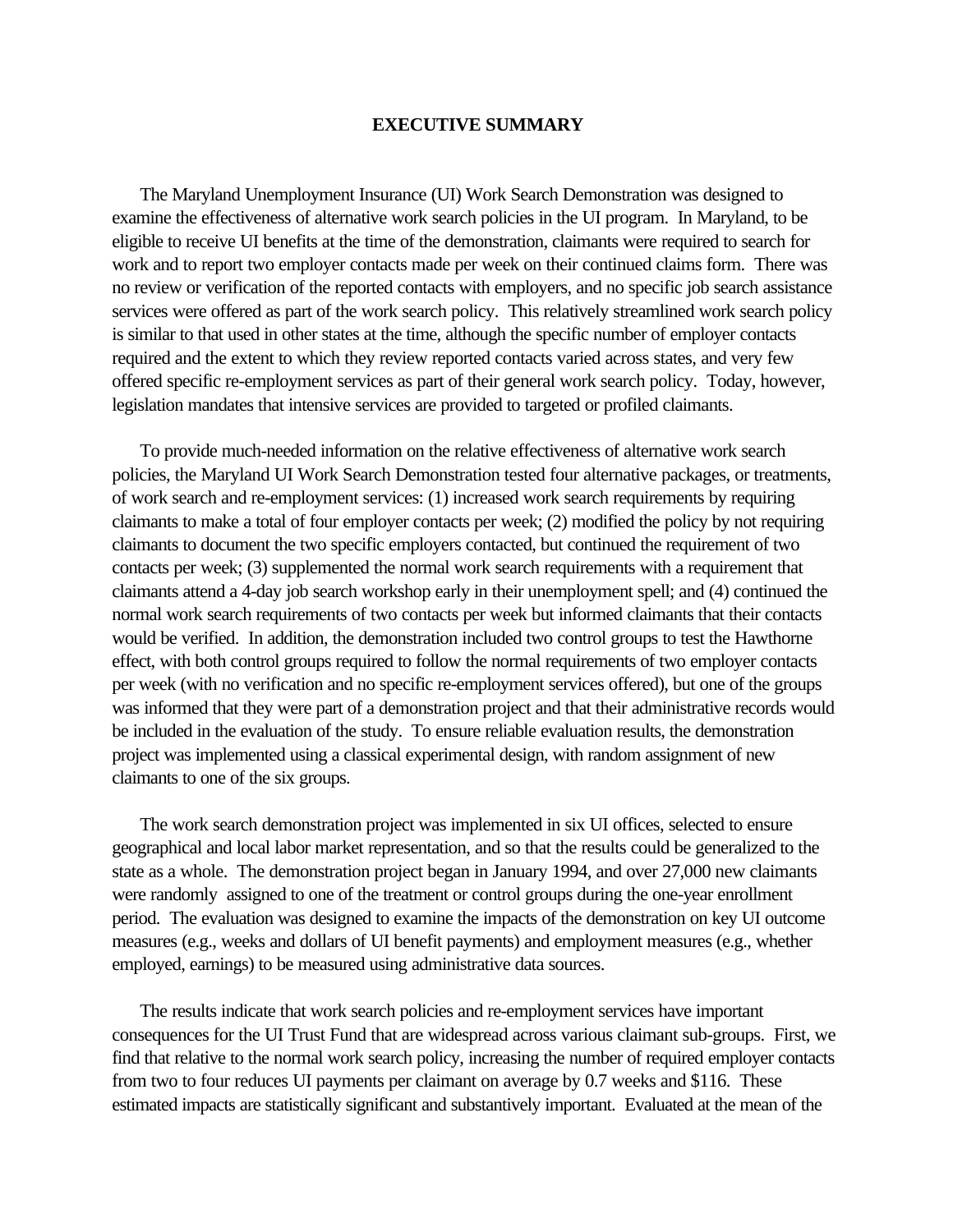control group, this corresponds to approximately a 5.9 percent reduction in number of weeks of UI payments received and a similar reduction in total UI benefits received. Thus, increasing the number of required work search contacts from two to four is an effective approach to reducing UI payments.

We also find that the work search treatment of requiring claimants to make the normal two employer contacts per week, but informing them that the contacts will be verified, has statistically significant and similar impacts on the UI Trust Fund. Specifically, relative to the normal work search policy, the employer contact verification treatment reduces UI payments by 0.9 weeks and \$113. Evaluated at the mean values for the control group, this corresponds to about a 7.5 percent reduction in weeks of UI payments and 5.4 percent reduction in total UI benefit payments. About ten percent of claims were subject to verification. Given the size of the decline in UI receipt associated with this treatment, a verification rate of ten percent appears to be sufficient for significantly affecting UI behavior. We also find that the impacts of both treatments occur early, during the initial spell of unemployment. Taken together, these results indicate that either increasing the number of required employer contacts or verification of employer contacts are effective approaches to reducing UI outlays.

In contrast, we find that the approach of informing claimants that they must search for work but that they do not have to report their work search contacts each week to continue receiving UI payments does not affect UI payments. Our results indicate that, relative to the normal work search policy, this "honor system" treatment increases weeks of UI payments by 0.4 and total UI benefit payments by \$34, but only the number of weeks of UI receipt is statistically significantly different from zero.

Our findings concerning re-employment services indicate that requiring claimants to attend a job search workshop early in their re-employment spell is also an effective approach to reducing UI outlays. Specifically, relative to the normal UI work search policy, claimants who were randomly assigned to participate in a 4-day job search workshop received 0.6 weeks fewer and \$75 less UI payments on average. Evaluated at the mean of the control group, this corresponds to about a 5 percent impact on UI payments and weeks of receipt. Consistent with the results from other recent demonstration projects, it appears that the impact of this treatment in reducing UI payments is primarily due to raising the costs of remaining on UI, rather than enhanced job search abilities. Not surprisingly, we also find that this treatment significantly reduces the likelihood of returning to work with the same employer. These results apply to a workshop that was mandatory for all claimants in this treatment group, and other research suggests that they somewhat underestimate the impact that a targeted workshop under profiling would have on UI receipt.

Although our results indicate that the two more stringent work search policies and requiring claimants to participate in a job search workshop are effective in reducing the UI spell, and presumably leading to relatively more rapid re-employment, we do not find that reducing the job search period occurs at the cost of lower earnings. That is, our results indicate that the earnings of the control group in the year after filing their UI claim are essentially similar to the earnings of the groups that were assigned to these other work search policies. However, we find that eliminating the work-search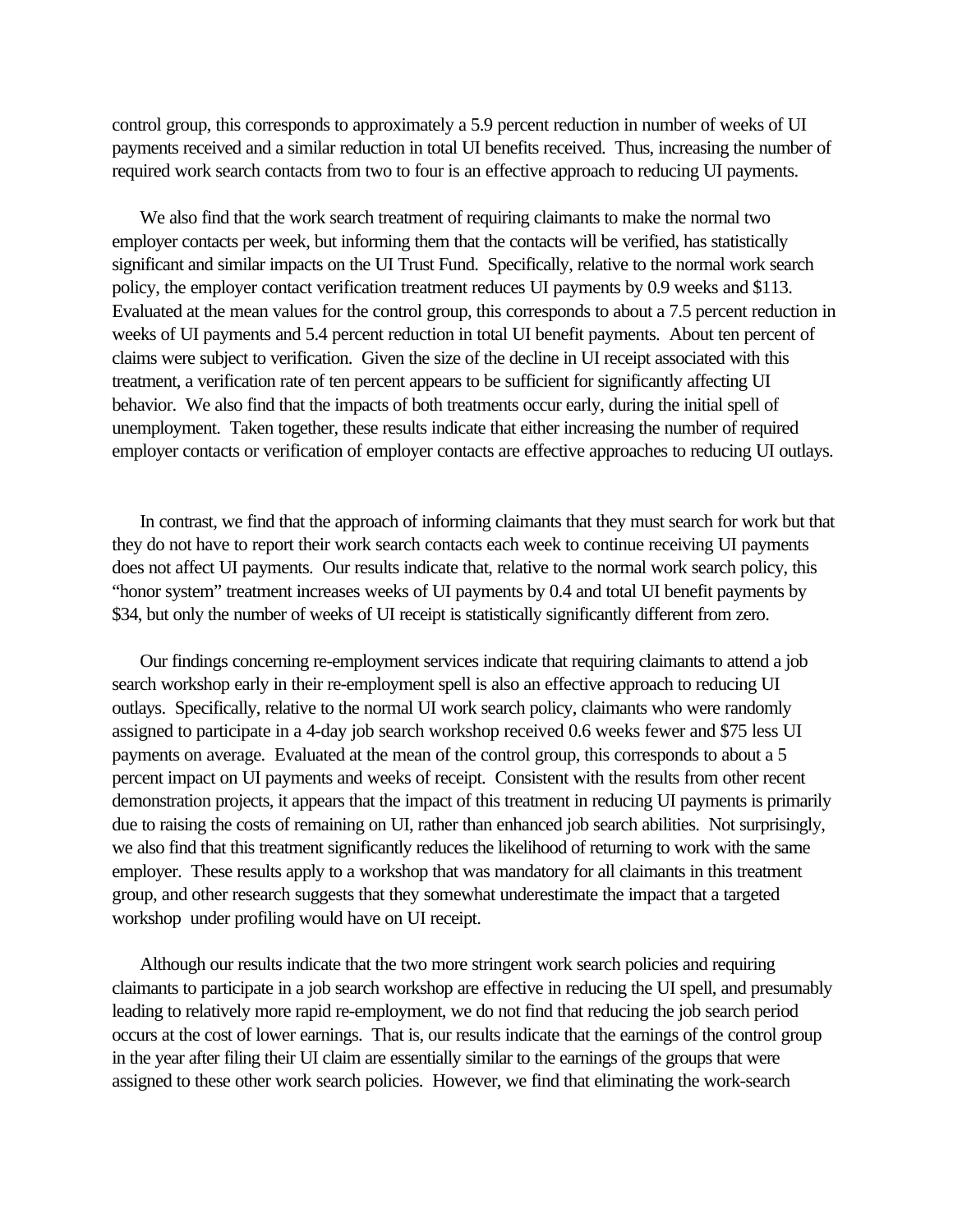reporting requirement increases claimants' earnings on average by \$347, or about 4 percent. This effect is statistically significant.

Finally, our results indicate that there are no significant differences in UI payment outcomes or in earnings between the uniformed and the informed control groups. Thus, we find no evidence of a Hawthorne effect.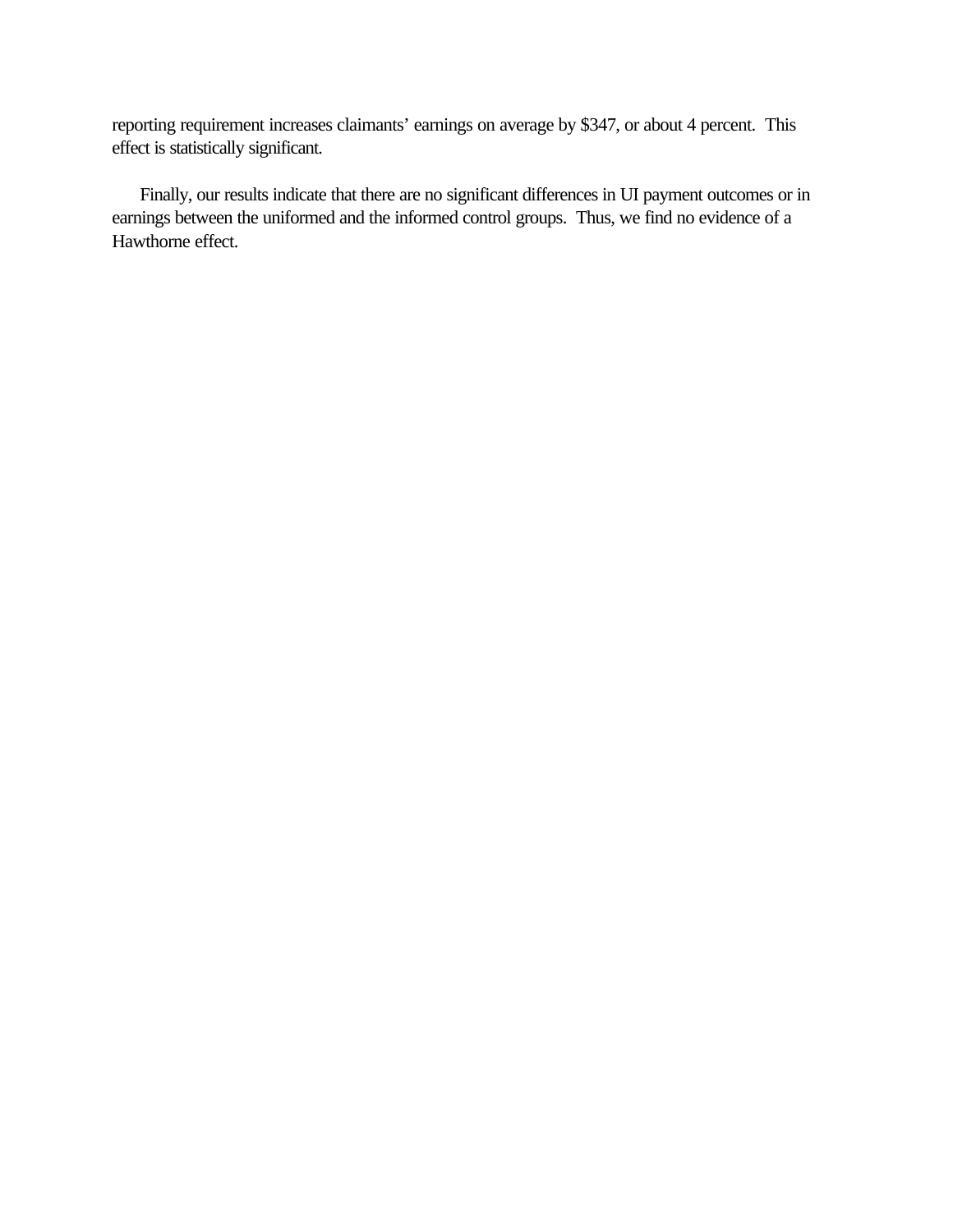## **I. Background**

The Unemployment Insurance (UI) program is designed to provide temporary income support to involuntarily unemployed individuals while they search for work. It is a comprehensive program that covers virtually all wage and salary employees in the United States. Although the UI program provides temporary income support for the involuntarily unemployed, it can reduce the incentive to seek employment because UI benefits reduce the cost of being unemployed. As a result, the UI program is likely to raise the reservation wage and result in longer spells of unemployment. To partially offset the negative impact UI benefits have on job search, state UI programs typically impose work search requirements for continued benefit receipt. In addition to ensuring that claimants are actively looking for work in accordance with UI laws, work search requirements are intended to facilitate the reemployment of UI claimants by accelerating their return to work.

There is considerable variation in the stringency of work search requirements across States. For example, some States require claimants to make more employer contacts than do other States. In some States, claimants must provide detailed documentation of their work search, while in others no documentation is required. Moreover, there appears to be considerable variation in the extent to which reported job contacts are reviewed and/or verified. Traditionally, there has also been considerable variation across States in the level of re-employment services provided (e.g., job search assistance, job-finding workshops) to facilitate claimants return to work, with very few States offering intensive reemployment assistance services to claimants. There is some evidence, however, that more intensive re-employment services are a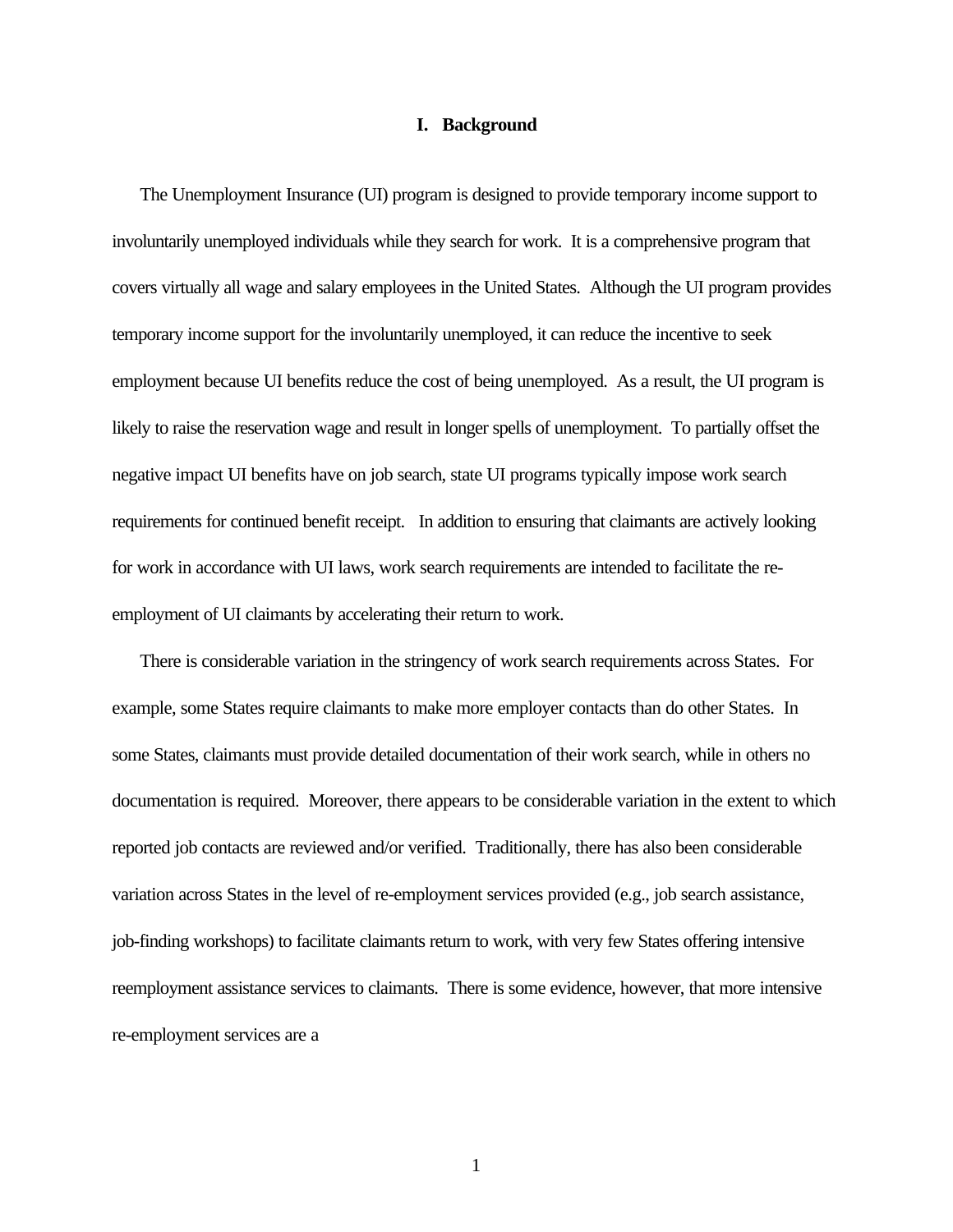cost-effective way of reducing claimants' duration of unemployment.<sup>1</sup> As a consequence of this evidence, recent legislation was passed to require States to implement Worker Profiling and Reemployment Services systems, and provide intensive services to targeted claimants.

Over the last decade, there has been a strong trend towards reducing the stringency of work search requirements to reduce administrative costs. As a result, several States no longer have work search requirements, and many others only require one in-person employer contact per week. In addition, some States have implemented work search policies that are tailored to the claimant's occupation or to labor market conditions. These changes in UI work search policies and, in particular, the trend towards reducing the stringency of work search requirements have been made with relatively little information on the efficacy of alternative work search policies.<sup>2</sup>

The Maryland UI Work Search Demonstration was undertaken to provide much-needed information on the efficacy of alternative work search policies. This demonstration project was initiated by the U.S. Department of Labor through a cooperative agreement with the Maryland Department of Labor, Licensing and Regulation (DLLR). The primary objective of the demonstration was to test - relative to a traditional program of requiring two employer contacts per week -- whether more stringent work search requirements speed claimants' re-employment and reduce UI benefits paid, without

<sup>&</sup>lt;sup>1</sup>Both the Charleston Claimant Placement Demonstration and the New Jersey Unemployment Insurance Reemployment Demonstration Project found evidence that increasing claimants' requirements to report to the Job Service Office and providing re-employment services significantly reduced UI spells. See Corson, Long and Nicholson (1984) and Corson et.al. (1989). However, neither demonstration tested the effects of changing the number of employer contacts required, or of verifying employers contacted. <sup>2</sup> Prior to the Maryland initiative, the only study that has directly tested the effectiveness of alternative work search policies is the Washington Alternative Work Search Experiment. That study provided strong evidence that an "exception-reporting" approach that involved no work search monitoring whatsoever, and included an automatic payment, increases UI outlays, and that re-employment services reduce UI payments. It did not, however, examine the effects of increasing the number of work search contacts required or of verifying reported contacts.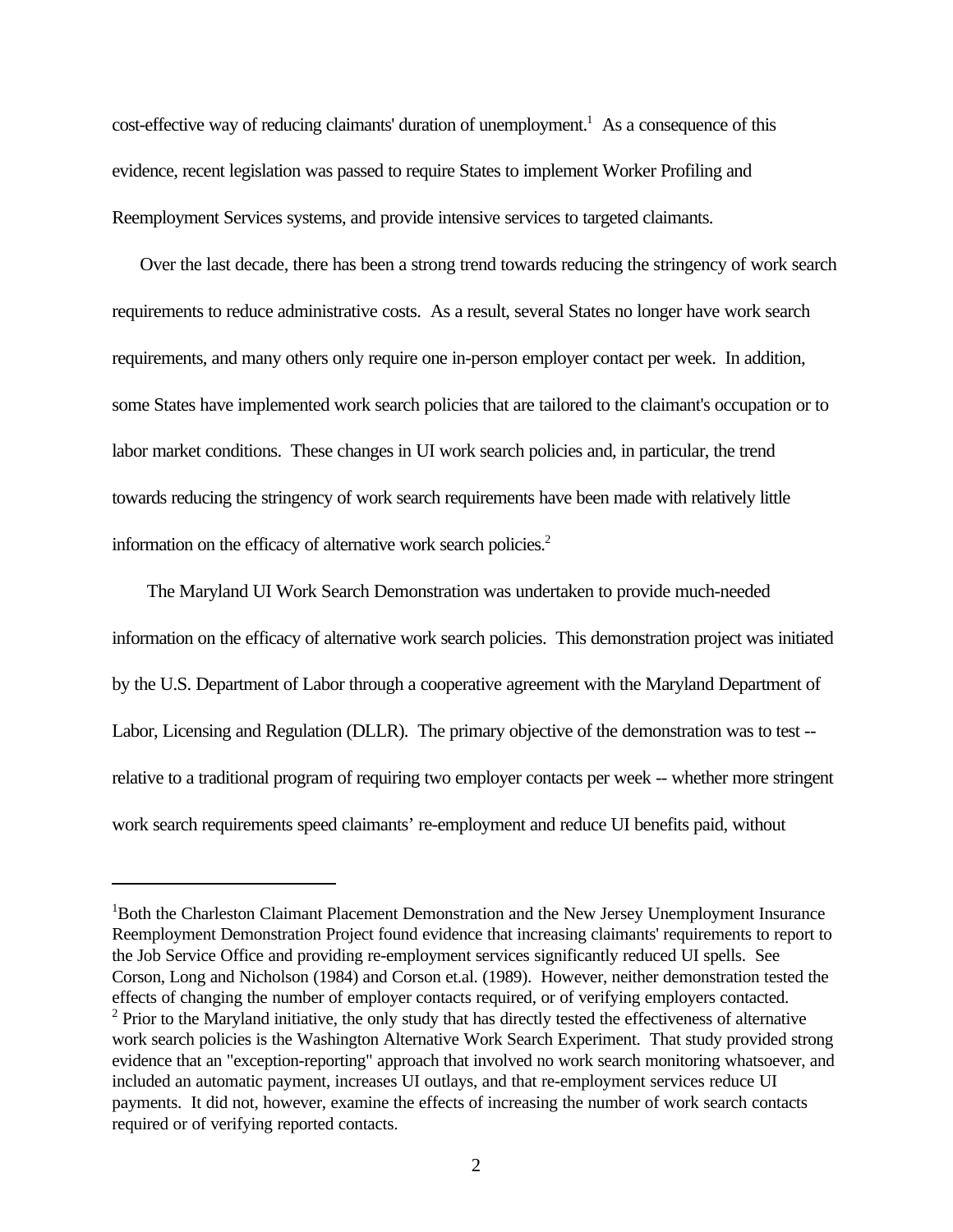affecting claimants' earnings. To design the demonstration and conduct the evaluation, DLLR selected the team of Abt Associates Inc. (prime contractor) and Battelle Memorial Institute (subcontractor). Abt and Battelle worked with DLLR and DOL staff to develop the treatment design and select sites; Abt had primary responsibility for monitoring demonstration activities, and Battelle was responsible for the impact analysis.

Four different work search policies were evaluated. As described in more detail below, the four alternative policies included: (1) requiring two additional employer contacts (i.e., a total of four contacts) per week; (2) eliminating the requirement to report employer contacts; (3) intensive reemployment assistance early in the unemployment spell combined with the normal two employer contacts; and (4) verifying reported employer contacts combined with the normal two employer contacts. In addition, two control groups were included to test whether the demonstration resulted in a Hawthorne effect. As part of the demonstration, new UI claimants were randomly assigned to one of these four work search treatment groups or two control groups. Because random assignment implicitly controls for any differences between the groups in observed or unobserved characteristics, differences in outcomes among the groups can be reliably attributed to the treatments.

The report describes the final results from the Maryland UI Work Search Demonstration. The remainder of this report is organized as follows. In Section II, we describe the design of the experiment, including the alternative work search approaches tested, the sample design, and data sources. In Section III, we describe the characteristics of the claimants in the treatment and control groups and present information on adherence to work search requirements and on services received. In Section IV, we present the impact results on UI and employment and earnings outcome measures.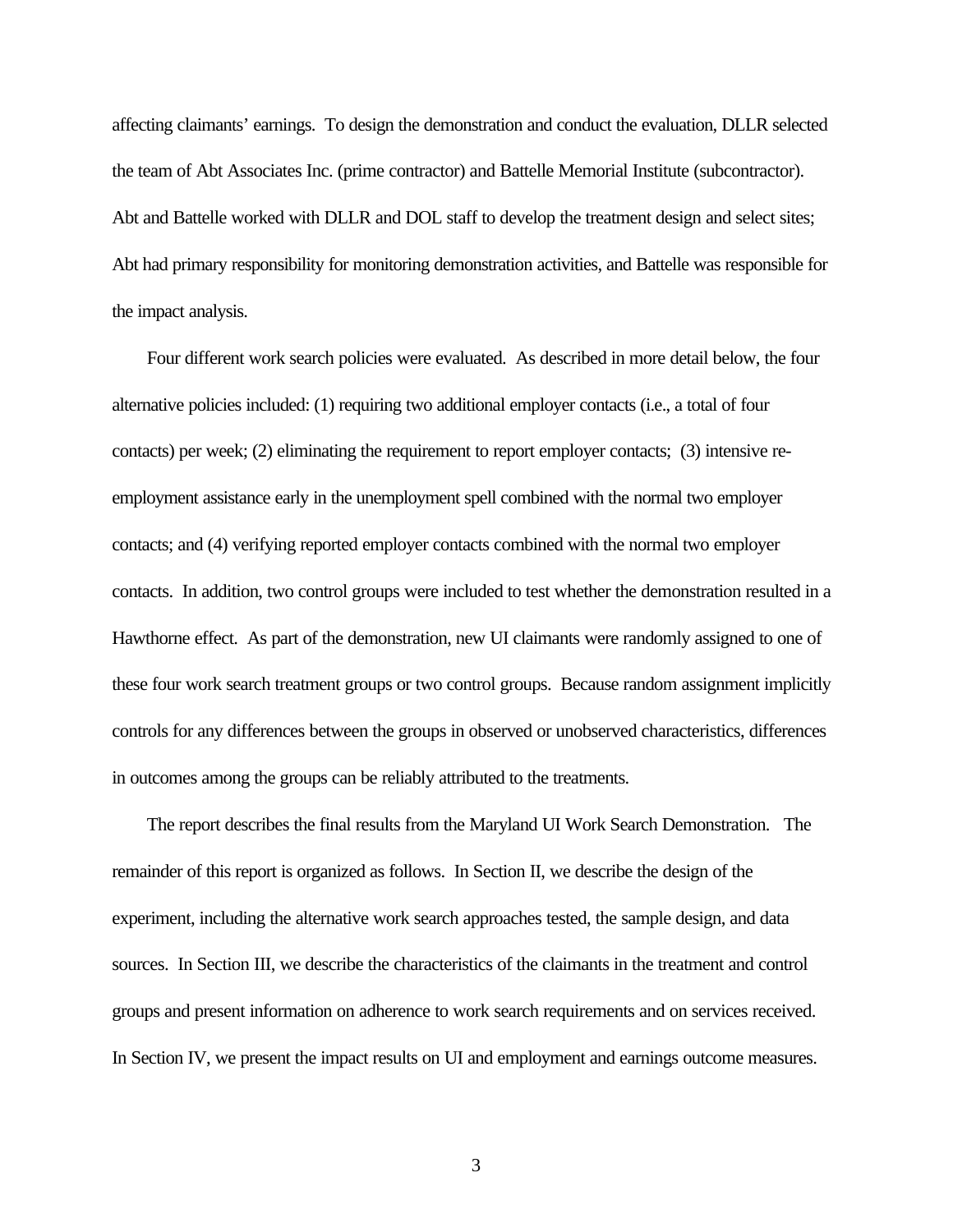In Section V, we conclude by summarizing the main findings, comparing them to prior research, and discussing the implications of these findings in light of recent policy changes.

#### **II. Design of the Work Search Experiment**

The Maryland UI Work Search Demonstration was undertaken to provide valid information on the effectiveness of alternative work search policies in the UI program. To meet this goal, the demonstration was designed as a classical experiment, in which claimants were randomly assigned to one of four treatment groups, each representing a different work search policy. In addition, the Maryland Demonstration included two control groups, only one of which was informed of the demonstration, to test whether there is a significant Hawthorne effect. The experiment was implemented in six UI offices in Maryland in January 1994. Approximately 27,000 new UI claimants were randomly assigned to one of the treatment or control groups during the one-year enrollment period. The work search and re-employment services were delivered to claimants in each of the treatment groups by local Job Service (ES and UI) staff.

In this section we describe the design of the work search experiment. We begin with an overview of the four treatments and the two control groups. We then describe the specific elements of each treatment. The next subsection discusses experiences in monitoring demonstration implementation and operation. The next subsection briefly describes the analytic design, including site selection and sample design issues, and the random assignment procedures. The section concludes with a description of the data sources used in the evaluation.

#### Overview of Treatment Design

The normal work search policy in Maryland requires claimants to make two (2) employer contacts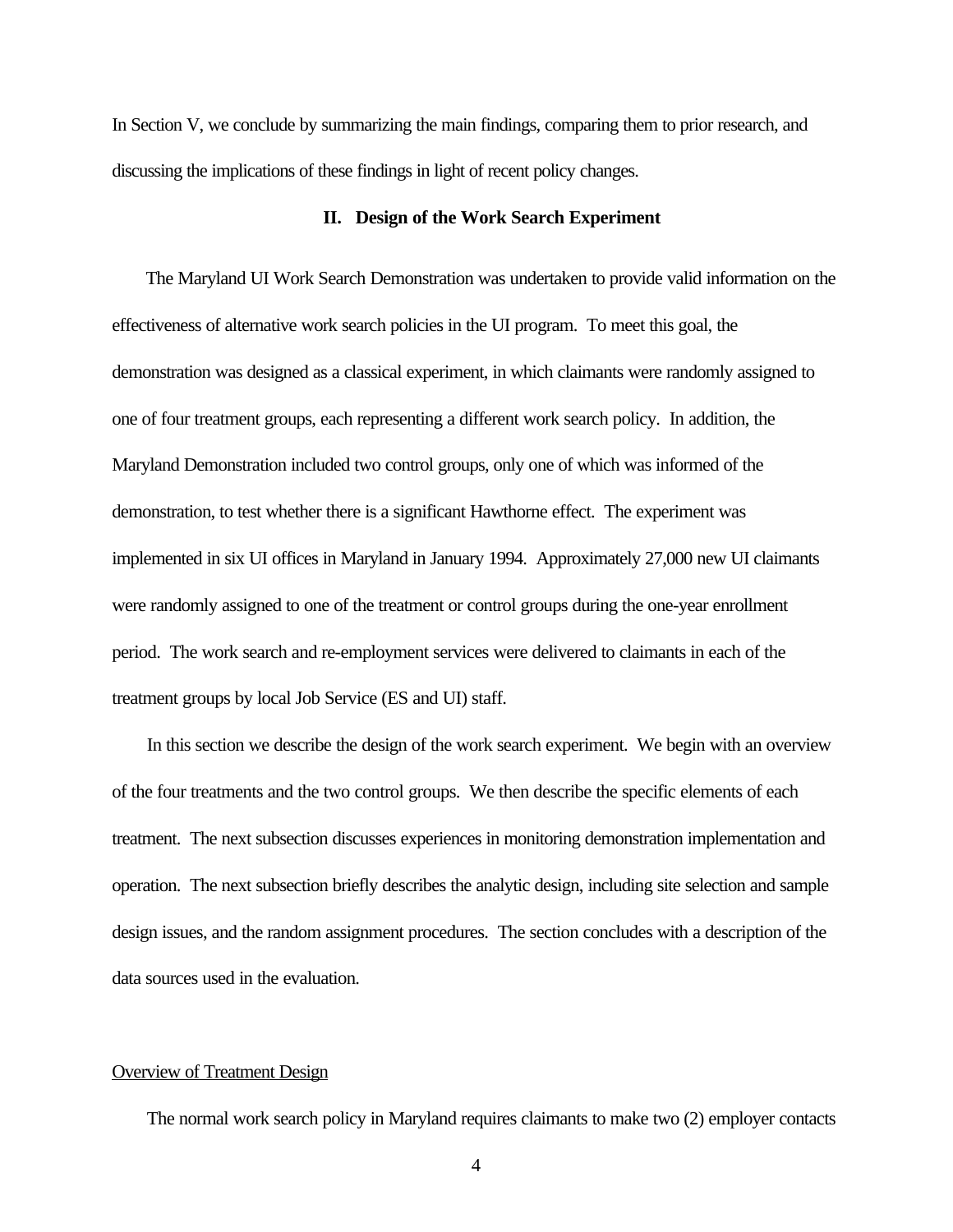per week, and to report those contacts in order to receive UI benefit payments. There is no verification of contacts or additional work search services provided as part of the standard Maryland UI work search policy. The demonstration tested four approaches that modified various aspects of the normal work search approach: (1) two additional employer contacts were required; (2) eliminated the requirement of reporting employer contacts; (3) provided re-employment services through a mandatory job search workshop; and (4) verification of employer contacts. The four treatments tested and the two control groups are summarized below.

# *Treatment Group A: Additional Required Employer Contacts*

Claimants in this treatment group were instructed to make four (4) employer contacts per week, instead of the normal two contacts. They were required to submit a form listing four employer contacts per week for each week claimed in order to receive UI benefits. Claimants were informed that failure to make four work search contacts could result in a loss of UI benefits for that week. By increasing work search requirements, and thus raising the costs of continued UI receipt, this treatment is expected to be associated with lower UI receipt.

# *Treatment Group B: Elimination of the Reporting of Work Search Contacts Requirement*

Claimants assigned to this treatment group were basically placed on the honor system. They were told to actively search for work, but unlike the normal process, they were not required to report their specific employer contacts each week. They did, however, need to inform the UI office by mail that they had not found employment and were actively looking for work in order to receive UI payments.<sup>3</sup> By eliminating the employer reporting requirement, and thus lowering the costs of continued UI receipt, this treatment is expected to be associated with higher UI receipt.

*Treatment Group C: Job Search Workshop*

<sup>&</sup>lt;sup>3</sup> Although this treatment is similar conceptually to the exception-reporting treatment tested in the Washington Experiment, in the Washington Experiment claimants received their UI benefit checks unless they contacted the UI office to indicate a change in their status. Treatment B will help determine whether it was the lack of reporting requirements or the automatic check feature of the Washington Experiment that was the cause for the large increase in duration on UI observed in that study.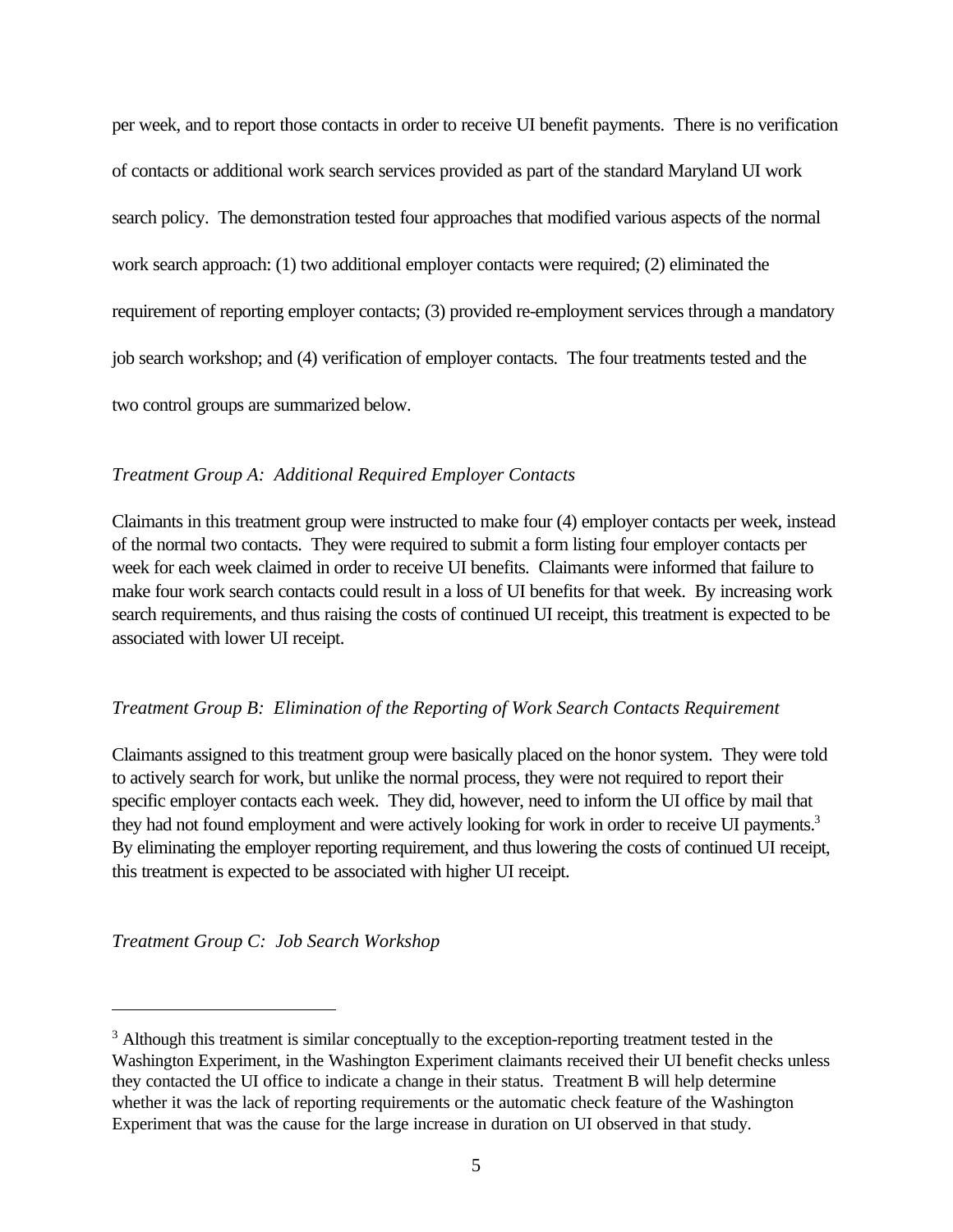Claimants in this treatment followed the standard work search requirement of two documented work search contacts. In addition, they were required to attend a four (4) day job search workshop for a total of sixteen hours. The workshops occurred early in claimants' spells of UI receipt (over 70% of claimants who attended a workshop did so during the third, fourth or fifth week after filing for benefits). The workshop consisted of three parts. The first part involved instruction in assessing employment options, setting realistic job goals, and identifying employment resources. The second part involved instruction in how to prepare resumes and job applications and practicing telephone contacts and personal interviews. The third part of the workshop involved helping claimants plan their own job search strategy. Claimants were instructed that failure to report for and complete the workshop could result in loss of UI benefits for that and subsequent weeks. This treatment is expected to lower UI receipt, either because the workshop increases the efficiency of work search or because the requirement to attend the workshop increases the costs of continued UI receipt. This treatment differs from the current program that mandates profiling and intensive services for targeted claimants.

# *Treatment Group D: Verified Work Search Contacts*

Claimants in this treatment followed the standard work search requirements of two documented job search contacts per week. In addition, they were told that their contacts would be verified. Claimants in this treatment group were required to provide the names and telephone numbers of the employers they contacted. Claimants were instructed that failure to provide this information could result in the loss of UI benefits for that week. The study design called for UI staff to verify about 20 percent of claims filed by claimants in this treatment, half by random selection and half by UI staff identifying cases that potentially looked suspect.<sup>4</sup> Among those selected for verification, UI staff telephoned each of the employers listed to verify whether the claimant had contacted them about employment. Because employer verification increases the risk of identifying false reports of employer contacts, this treatment is expected to increase the costs of continued UI receipt for those who are not actively seeking work, and be associated with lower UI receipt.

## *Informed Control Group E*

Claimants in this control group followed the standard work search requirements of two documented work search contacts. They were told that the State of Maryland was conducting a study of the UI program and that information from their UI records would be used in the study. The reason for including this control group was to examine whether knowing that they were part of a demonstration in and of itself would alter claimants' UI behavior (i.e., to test for a Hawthorne effect).

# *Uninformed Control Group F*

<sup>&</sup>lt;sup>4</sup> The actual verification rate for the study was slightly higher than 10 percent, and relatively few claimants in this treatment were randomly selected for verification.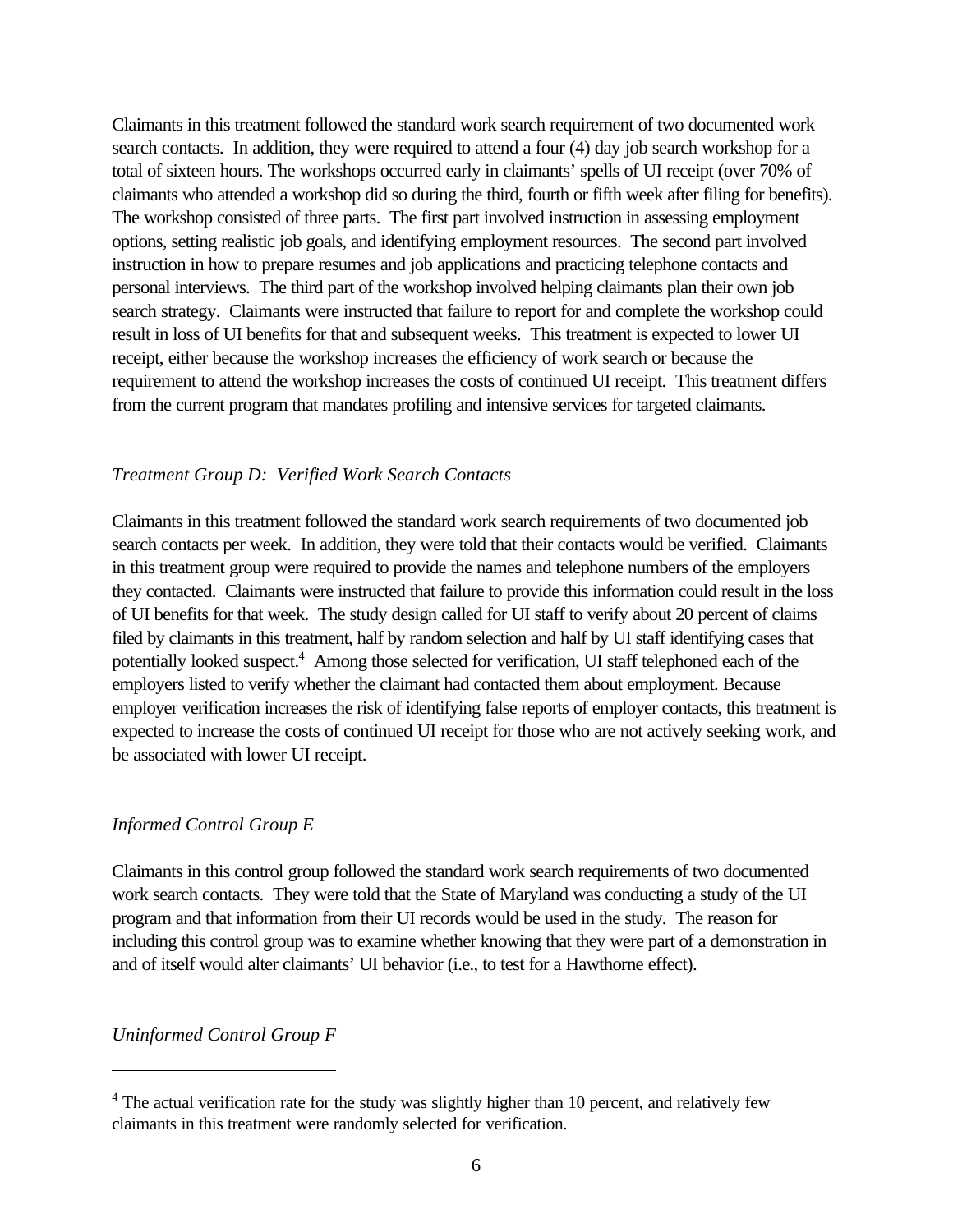Claimants in this control group followed the standard work search requirements of two documented work search contacts each week. They were not told they were participating in the demonstration.

# Treatment Services/Activities

To test the effectiveness of the four work-search policies required that changes be made in the way claimants were initially informed of their UI rights and responsibilities and that a process be developed to inform them of any new work search directives. In addition, certain services were modified to fit the objectives of the demonstration. Below we describe these activities and services.

Presentation of Benefits Rights. Individuals filing new claims were given an application package and instructed to complete the forms to the extent possible and to return them to the claims taker. The claims taker checked for the proper completion of the application forms and informed claimants of their rights and responsibilities under the law. This presentation included reviewing monetary determinations, instructing claimants on how to file continued claim forms to receive UI benefits, providing information concerning job search responsibilities, and giving each individual an "Information for Claimants" booklet. The claims taker also informed claimants in treatments A-E of their participation in the demonstration, that different claimants may be assigned to different work search requirements, and that if the claimant is not notified by the claims taker or by mail about special work search requirements, the claimant should continue to follow the instructions received when filing the initial claim. After eligibility assessment and random assignment, the claims taker provided each claimant with the appropriate application form.

Because different information needed to be provided to claimants in certain treatment groups, customized applications were created for each treatment: one for Treatment Group A, indicating that

7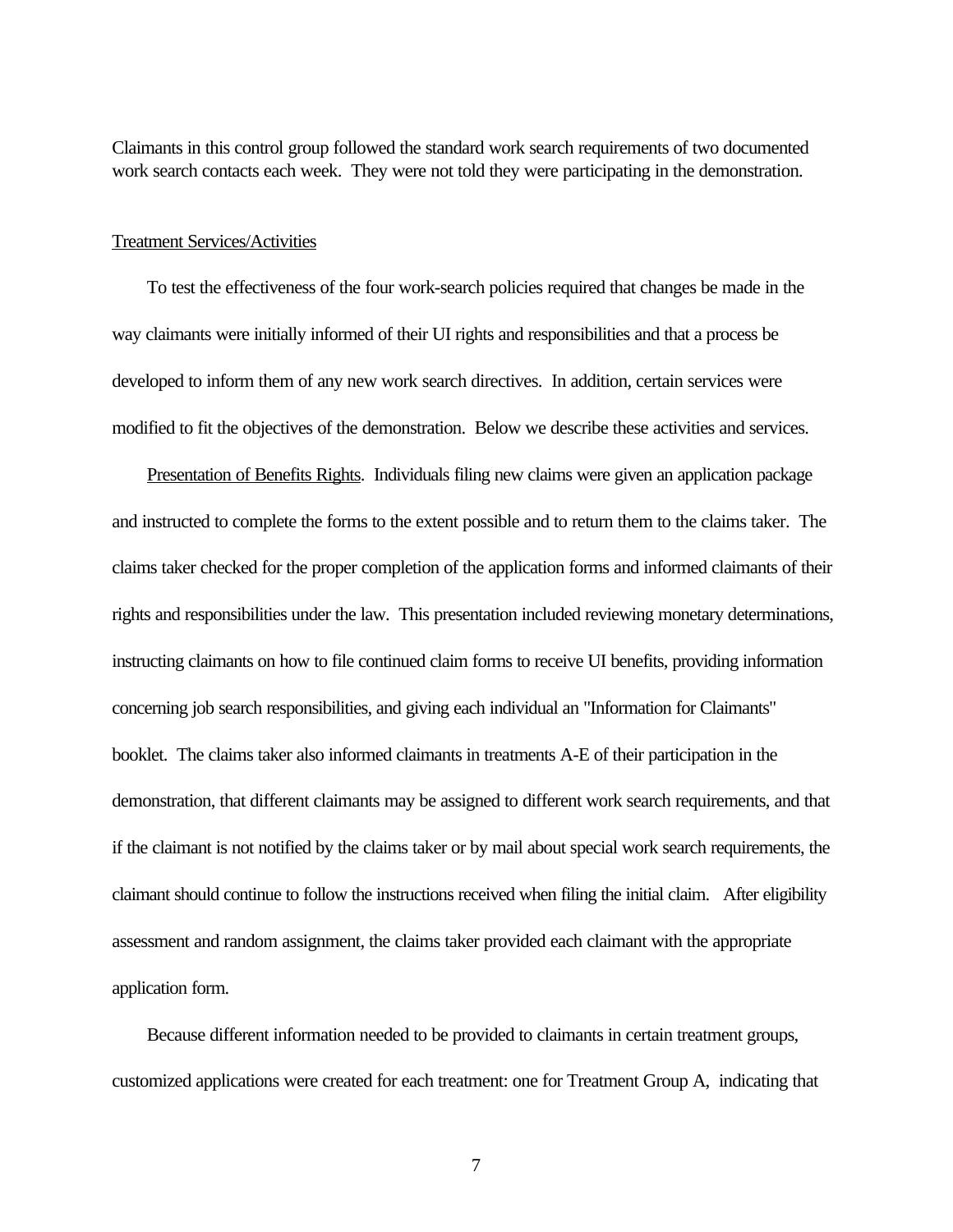they must make four (4) employer contacts per week; one for Treatment Group B, indicating that they must actively search for work, but that there are no work search reporting requirements; one for Treatment Group C, indicating that they must make two (2) work search contacts per week and that they must attend a job search workshop about the fifth week of their claim; one for Treatment Group D, indicating that they must make two (2) work search contacts per week, that the contacts will be verified, and that they must supply employer contact names and phone numbers for verification purposes; one for Treatment Group E, indicating that they must make two (2) work search contacts per week; and one for Treatment Group F, which is identical to the one for Control Group E, except that it makes no mention of the demonstration. Each applicant was informed of his or her demonstration requirements and had to sign the application form acknowledging that he or she was subject to these requirements. Participants in the demonstration received a copy of the application form.

Within one week after the initial UI claim, each demonstration treatment group member was sent a letter generated by the Participant Tracking System (PTS). This letter served as a reminder to claimants that the State was conducting a study of the UI program and that data from claimants' records will be included in the study. The letters also restated claimants' work search requirements. Control Group F members did not receive such a letter.

Job Search Workshop. Claimants in Treatment Group C who did not find work in the first few weeks after filing their UI claim were sent a letter at Week 4 instructing them to attend a four-day workshop that would assist them in job search techniques<sup>.</sup> The four-day workshop lasted four hours each day and included training on skills assessment, methods of self-marketing, job-interview techniques, and resume preparation. This workshop was modeled after the workshop used successfully in the New Jersey Reemployment Demonstration for claimants likely to exhaust their UI

8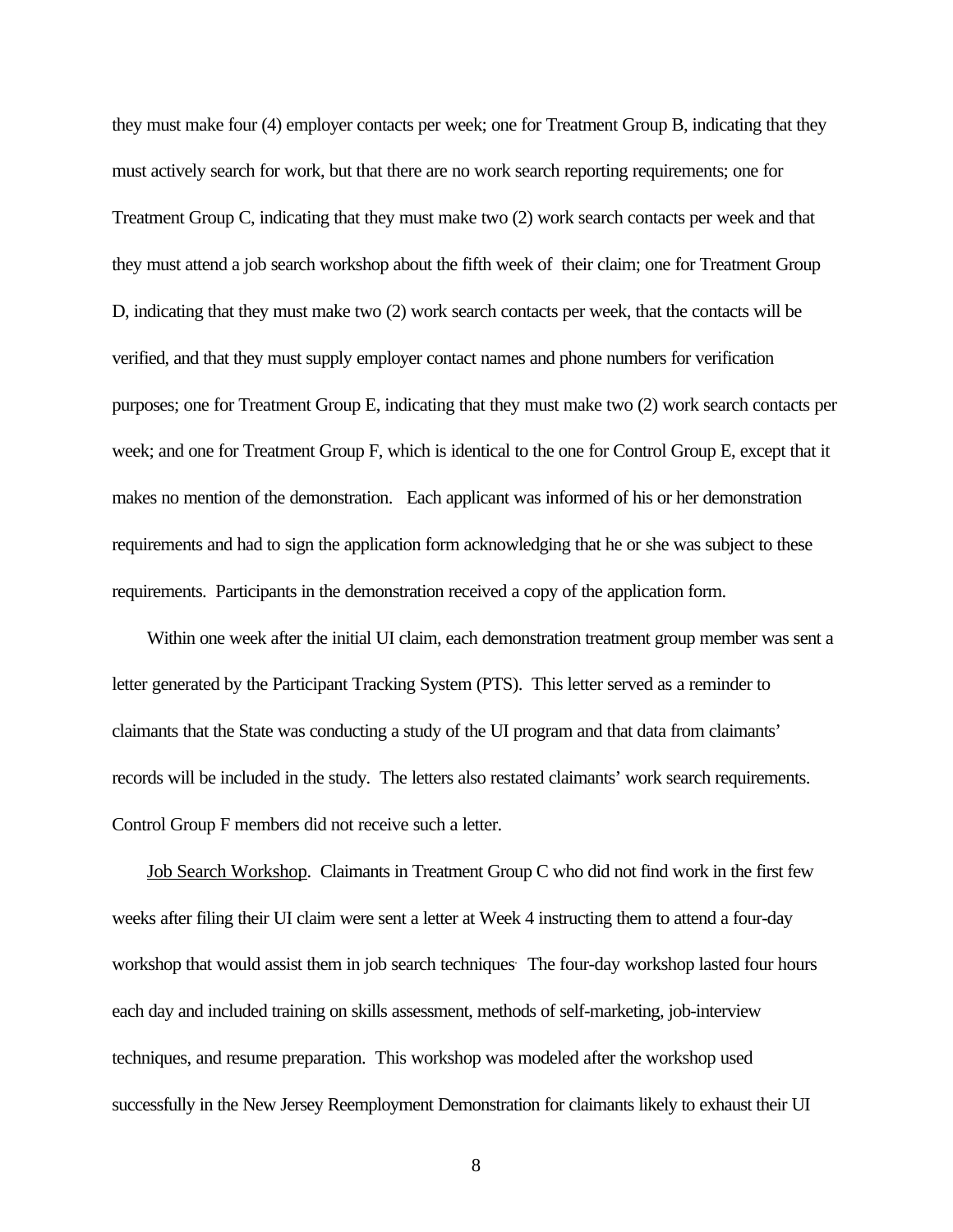benefits, and is a somewhat more in-depth service than the workshop tested in the Washington Experiment.

## Monitoring of Implementation and Operation

In conducting a complex experimental demonstration project such as the Maryland Work Search Demonstration, it is important that the implementation and operation of the demonstration be well monitored and documented. Careful monitoring and consistent documentation was especially important in this project since the monitoring component was performed by different parties, including the research contractor, the State and DOL.

In order to ensure that all three parties consistently implemented the monitoring functions, we developed a monitoring protocol. This protocol was used during each site visit. The monitoring protocol was designed to collect information on whether the procedures were implemented consistently across participants and across sites. Where deviations from approved procedures were found, the deviations were documented in the monitoring protocol.

The following project activities were monitored during site visits:

- Preparing Initial Claims,
- Conducting Random Assignment,
- Explaining the Application Form,
- Explaining the Demonstration,
- Explaining the Work Search Requirements,
- Explaining the Certification Forms,
- State Mainframe Data Entry, and
- Job Search Workshop.

In addition to observing key demonstration activities during regular site visits, we interviewed the

following staff: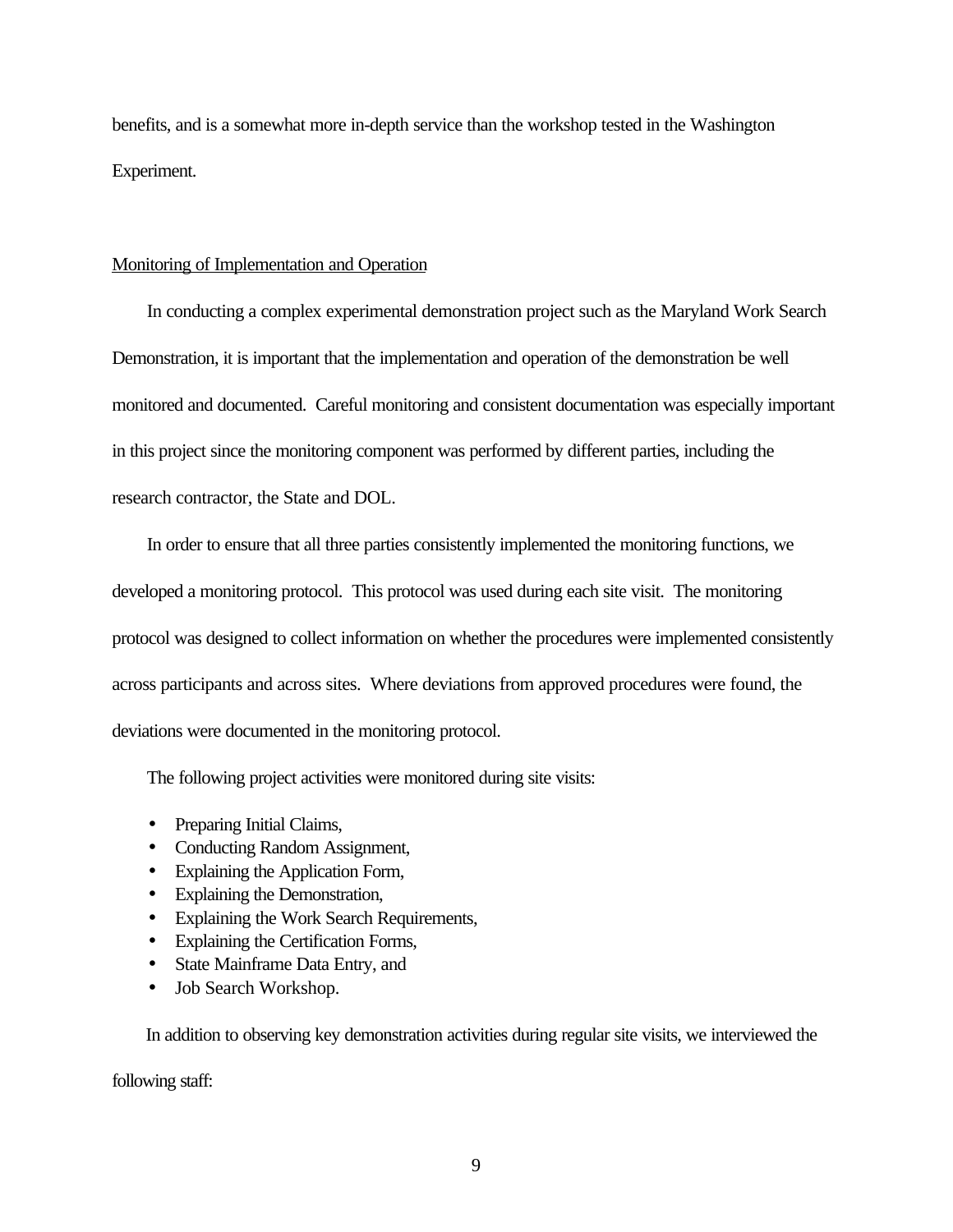- Local Office Manager,
- Local Office Claims Supervisor, and
- Job Search Workshop Leader.

A Total of five forms were utilized during each site visit:

- Staff Interview Guide,
- Participant Enrollment Observation Guide,
- BRI Observation Guide,
- Job Search Workshop Observation Guide, and
- Job Search Leader Interview Guide.

In general, the results of the site visits indicated that the procedures described in the Procedures Manual were followed closely. No major deviations were found during any site visits. Interesting issues, however, were raised during some of these site visits. A sample of these issues follows.

In the College Park Office, for example, we quickly discovered (and corrected) a potential problem. In this office, initial claims were handled in groups, and resulted in claimants being made aware of the different treatments. This issue was quickly remedied by presenting only general information at the initial group presentation, with more detailed information presented later in private sessions. Also in College Park, we found it necessary to translate all materials into Spanish in order to accommodate the large Hispanic population.

In more rural offices, especially in the Eastern Shore, a major issue was transportation. Since many claimants did not have cars, there were a number of complaints about difficulties associated with getting to the office and to the workshops.

Based on the site visits that were made by the research contractor, by the State, and by DOL, the project implementation appears to have followed closely the project design. Indeed, the few issues that were identified during site visits were minor and were quickly resolved.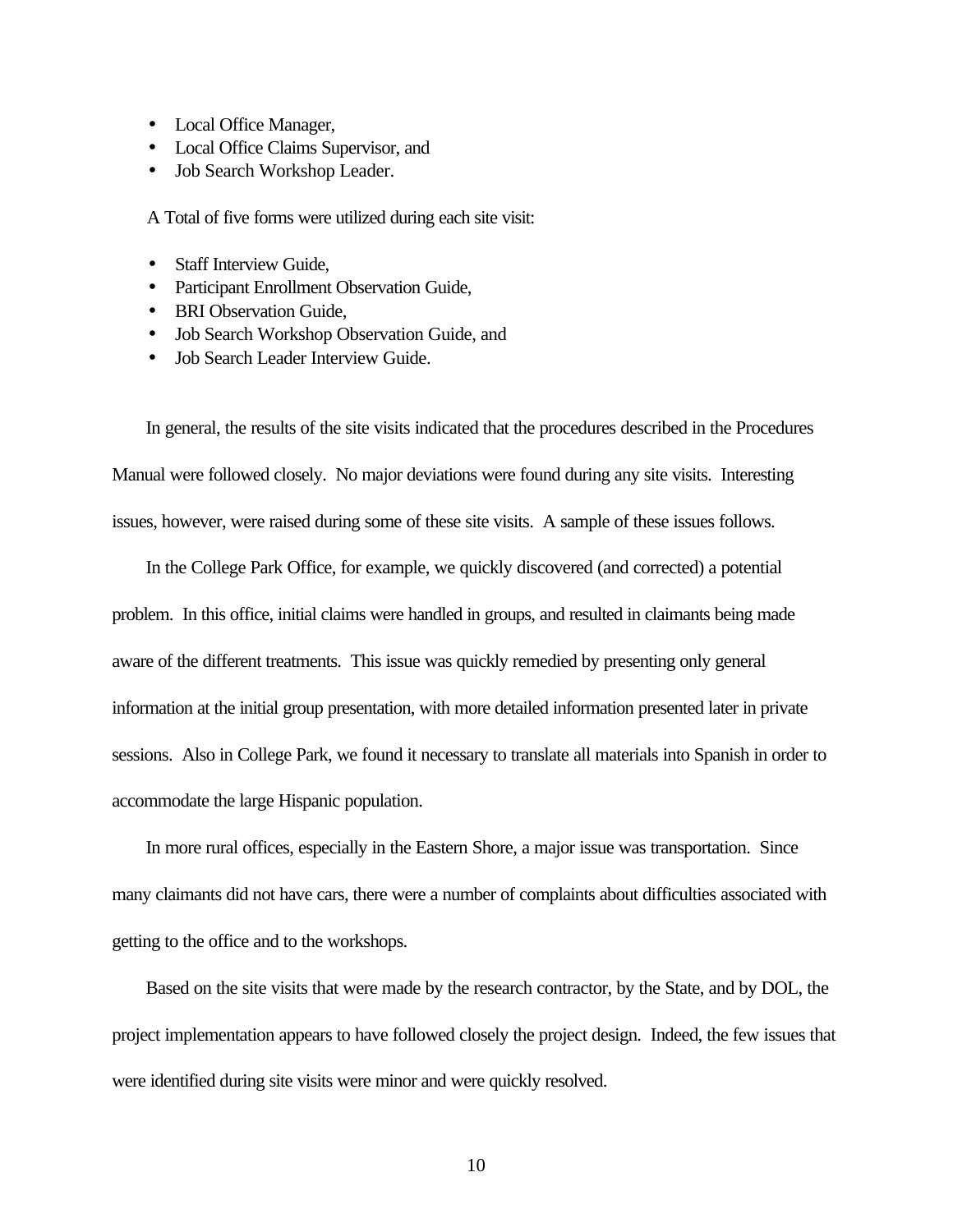# Site and Sample Selection

The objective of the site and sample selection was to ensure that the results of the demonstration could be generalized to the State as a whole. The experiment was implemented in five sites (six UI offices) selected to be representative of Maryland on key dimensions. As described below, the five sites selected provide a range of environments that are representative of the State, taking into account geography and local labor market conditions. A one-year enrollment period was chosen to ensure that the results would not be affected by seasonal differences in the characteristics of claimants or in the hiring practices of employers in different industries. Below we provide additional details of the site and

# sample selection.

To select the sites, we first stratified all local UI offices into five broad geographical areas: (1) the Baltimore metropolitan area; (2) the Washington DC metropolitan area; (3) the non-metropolitan area of central Maryland; (4) western Maryland; and (5) the rural eastern shore. Demonstration budgetary and implementation constraints required the elimination of small, rural offices, as well as offices with unique operational circumstances. These criteria eliminated five of the twenty-six full-service UI offices in the State. Other small offices within the broad geographical areas defined above were combined to form one site. This process yielded eighteen potential sites for the demonstration. Sites were then randomly selected with a site's probability of selection being proportional to its size, as measured by the number of new UI claimants in the prior year. This approach yields a self-weighting sample when equal numbers of cases are selected from each site. The selected sites are: (1) Baltimore; (2) College Park; (3) Glen Burnie; (4) Hagerstown, and; (5) Eastern Shore (Salisbury, Snow Hill and Ocean City). These sites represent approximately thirty-eight percent of the claimants in the State.

Because the objective of the demonstration is to test alternative work search policies for claimants who would normally be required to search for work, not all claimants were eligible for the demonstration. To meet the early intervention objectives of the demonstration and to avoid confounding the effects of old and new work search policies, the demonstration was limited to new UI claimants who filed an initial claim for a new benefit year during 1994; individuals filing attached or partial claims were excluded. New claimants who did not have a work search requirement were also excluded. Thus, interstate claimants, claimants in the Work Share program, claimants who are required to find work through a union hiring hall, claimants on temporary layoff subject to recall by their employer, those on temporary layoff who expected recall within ten weeks and those in approved agency-training programs were excluded.

Finally, bulk layoffs were excluded because of the unique administrative procedures involved with mass

layoffs.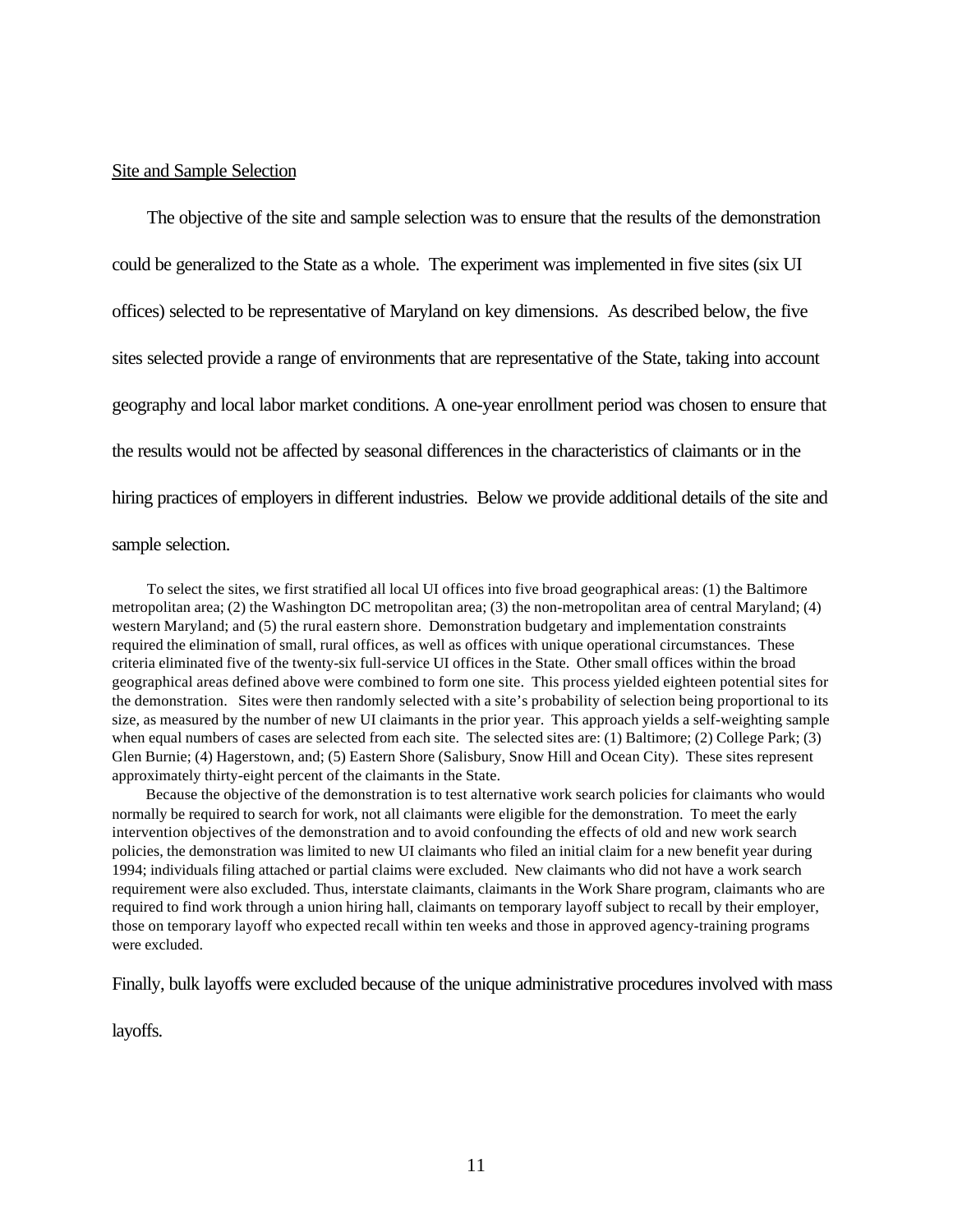All eligible individuals who filed a valid new initial claim in the five sites between January 1, 1994 and December 31, 1994 were randomly assigned to one of the four treatment and two control groups described above. A total of 23,758 monetarily eligible new UI claimants were enrolled in the Maryland Unemployment Insurance Work Search Demonstration<sup>5</sup>. Random assignment was based on the last two digits of the person's Social Security Account (SSA) Number. Because the last two digits of the SSA are random numbers, the use of such assignment methods typically ensures that the characteristics of individuals in each of the six groups are similar on average.

The assignment process was somewhat complicated because of the decision not to implement one of the treatments in all sites. Specifically, because there were too few potential employers in two sites - - Hagerstown and Eastern Shore -- for claimants to be able to make four job contacts a week without contacting the same employers week after week, claimants in these sites were not assigned to the treatment requiring additional employer contacts (Group A). If sites were homogenous with respect to the type of claimants served, this deviation in treatment design across sites would not be important. However, there are site differences in the racial and income distribution of claimants. Specifically, the proportion of claimants who are Black is higher in the sites where assignments were made to Treatment A. Claimants in this treatment also have higher earnings in the year prior to filing for UI benefits and higher Maximum Benefit Amounts (MBA) because they are more likely to come from the Baltimore site.

<sup>5</sup> An additional 3,456 individuals applied for UI benefits at the five sites during the demonstration year but were determined to be monetarily ineligible. Although random assignment ensures that the generalization of the results would not be affected by including these claimants in the analysis, they are excluded from the analysis so that we could focus on the effects of the treatments on the subgroup of new claimants eligible for benefits. To improve the efficiency of the estimated impacts it would also have been desirable to exclude claimants who are non-monetarily ineligible to receive UI benefits. It was not possible, however, to accurately identify claimants who are non-monetarily ineligible to receive UI benefits from the administrative records available for the evaluation.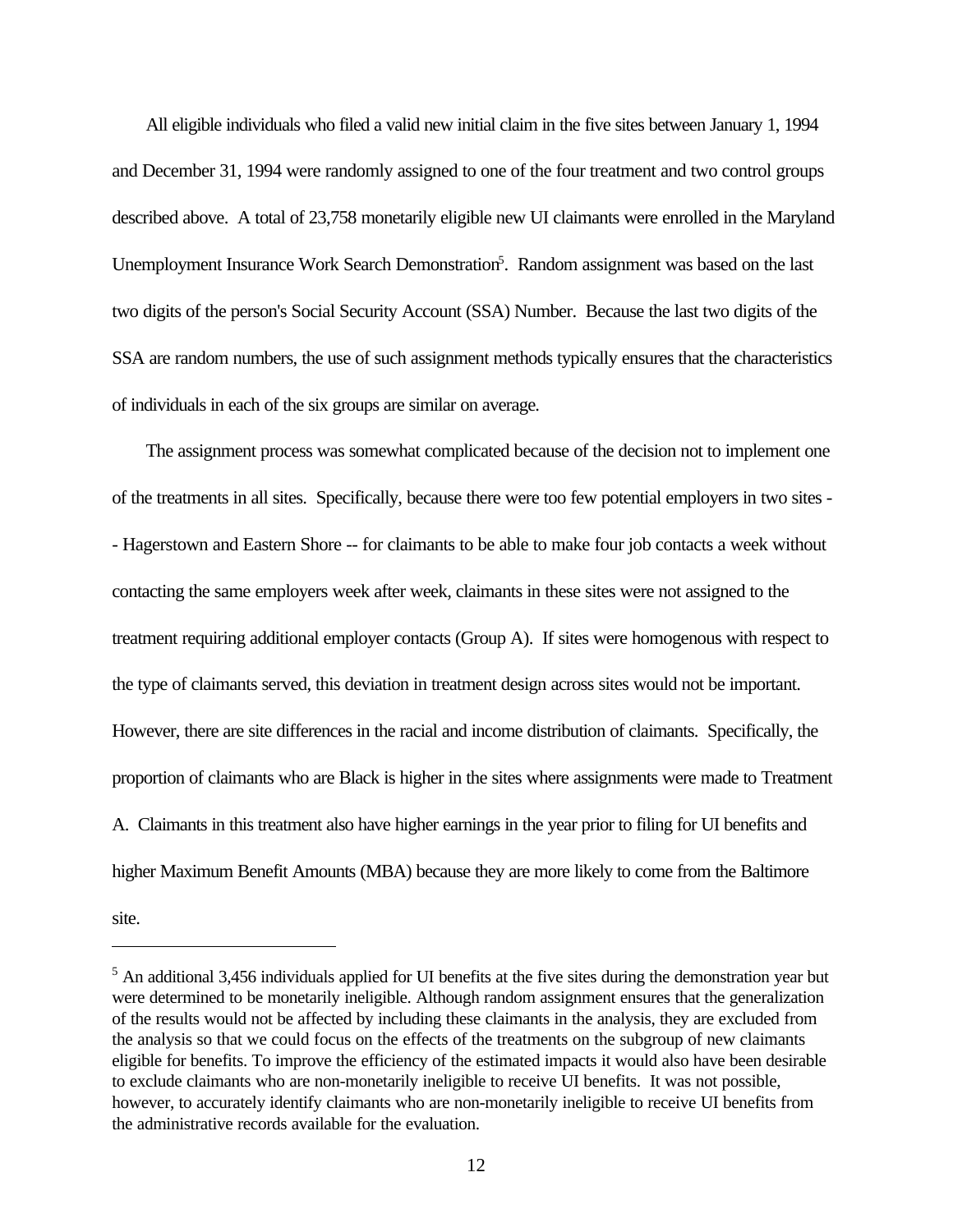Because of these treatment differences in claimant characteristics that result from the assignment method, it is not appropriate to compare simple mean differences in outcomes between the treatment and control groups. Rather, to obtain unbiased estimates of treatment impacts it is important to control for claimant characteristics and site in conducting the net impact analyses. For this reason, in all of the net impact analyses presented in this paper, we include site, race and ethnicity, prior earnings, and a number of additional factors as control variables in the models used to estimate treatment impacts. Additional analyses show that the estimated treatment effects do not vary by site, prior earnings, or race and ethnicity. These results strongly suggest that the inclusion of these terms control for race, prior earnings and site differences that are the result of the restrictions imposed on the treatment assignment method, and yields unbiased estimates of the treatment effects.

# Data Sources

The evaluation of the experiment was designed to rely on information from various state administrative data systems. In addition, DOL provided a customized tracking system to monitor the demonstration activities. The primary data for the evaluation of the experiment were obtained from two different Maryland State databases. The first is the database maintained to store information on UI claimants and the benefits they receive. This data base contains individual demographic information (e.g., age, race, sex), UI eligibility information (e.g., claim type, weekly benefit amount, maximum benefits payable), requirements and services, and detailed information on experiences with the UI system during the benefit year of the experiment. In addition to summary measures of numerous indicators of UI outcomes (e.g., total weeks paid, total conditional payments, total overpayments),

13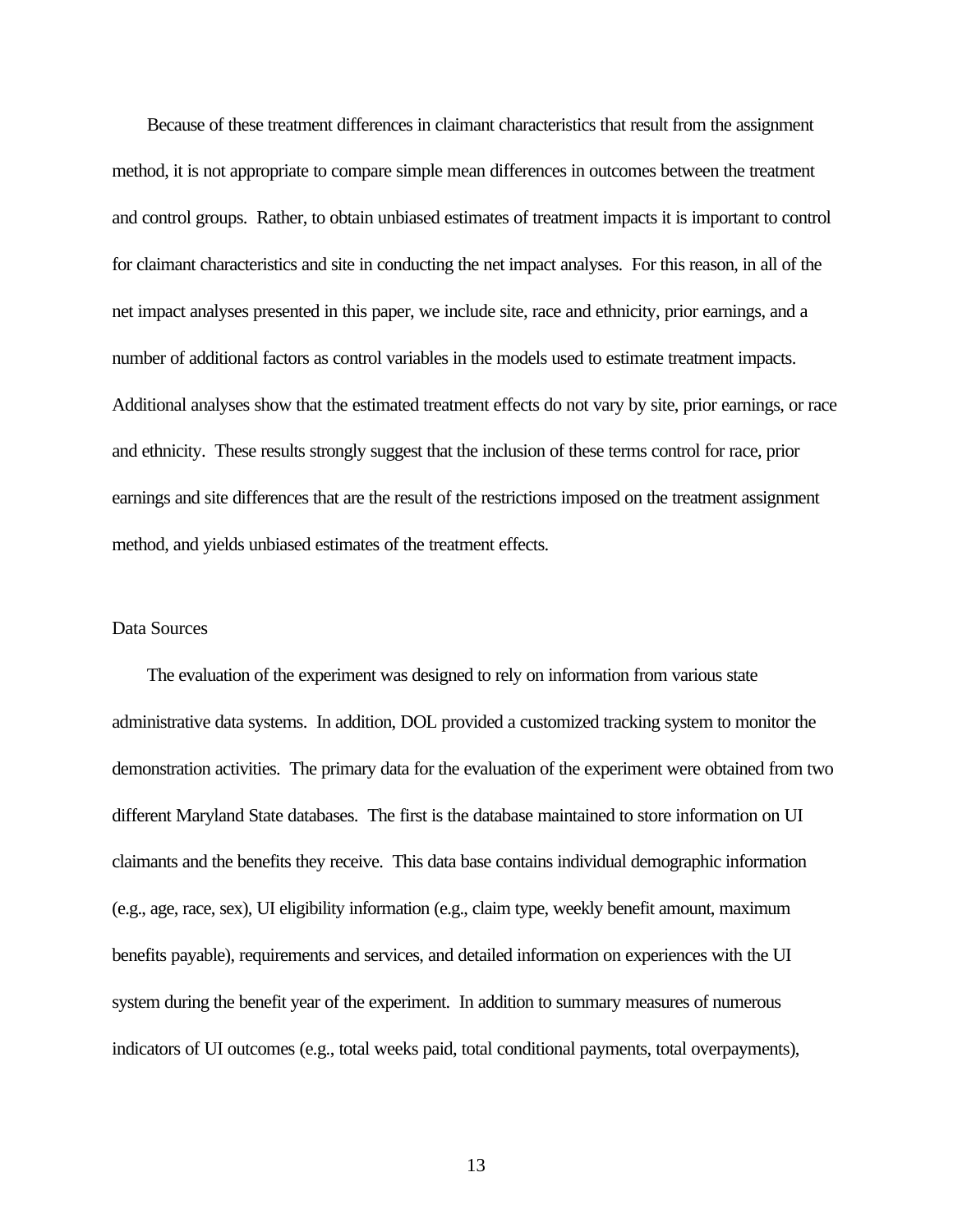claims information was provided for each of the 52 weeks of the benefit year to develop reliable measures of spells of UI benefit receipt during the experiment.

We also obtained quarterly information on the total wages of employees in covered employment.<sup>6</sup> We obtained information on wages in covered employment for the four quarters prior to the quarter that each person filed the claim and entered the experiment, and for the four quarters after the quarter in which the UI claim was filed. These data were used to construct key outcome measures of employment and earnings, as well as control variables. In addition to providing information on quarterly wages, these data enabled us to determine whether claimants returned to work for their previous employer.

Finally, the Participant Tracking System (PTS) was a customized computer system set up by DOL to monitor demonstration activities and the flow of claimants through the different treatments. It contained data on participants as they moved through the demonstration. It utilized information from the Maryland State UI mainframe system, and also included additional information on services received and adherence to work search requirements that were specific to the demonstration. In particular, this database contained detailed information on workshop participation, employer contact verification, and supplemental employer contacts.

<sup>&</sup>lt;sup>6</sup> Although the use of UI wage records has a number of advantages for the evaluation, it must be recognized that these data only include wages in covered employment and do not include wages from other states. These coverage gaps are relatively small, however, and result in nearly 90 percent of all state wages included in UI wage records (Baj and Trott, 1991).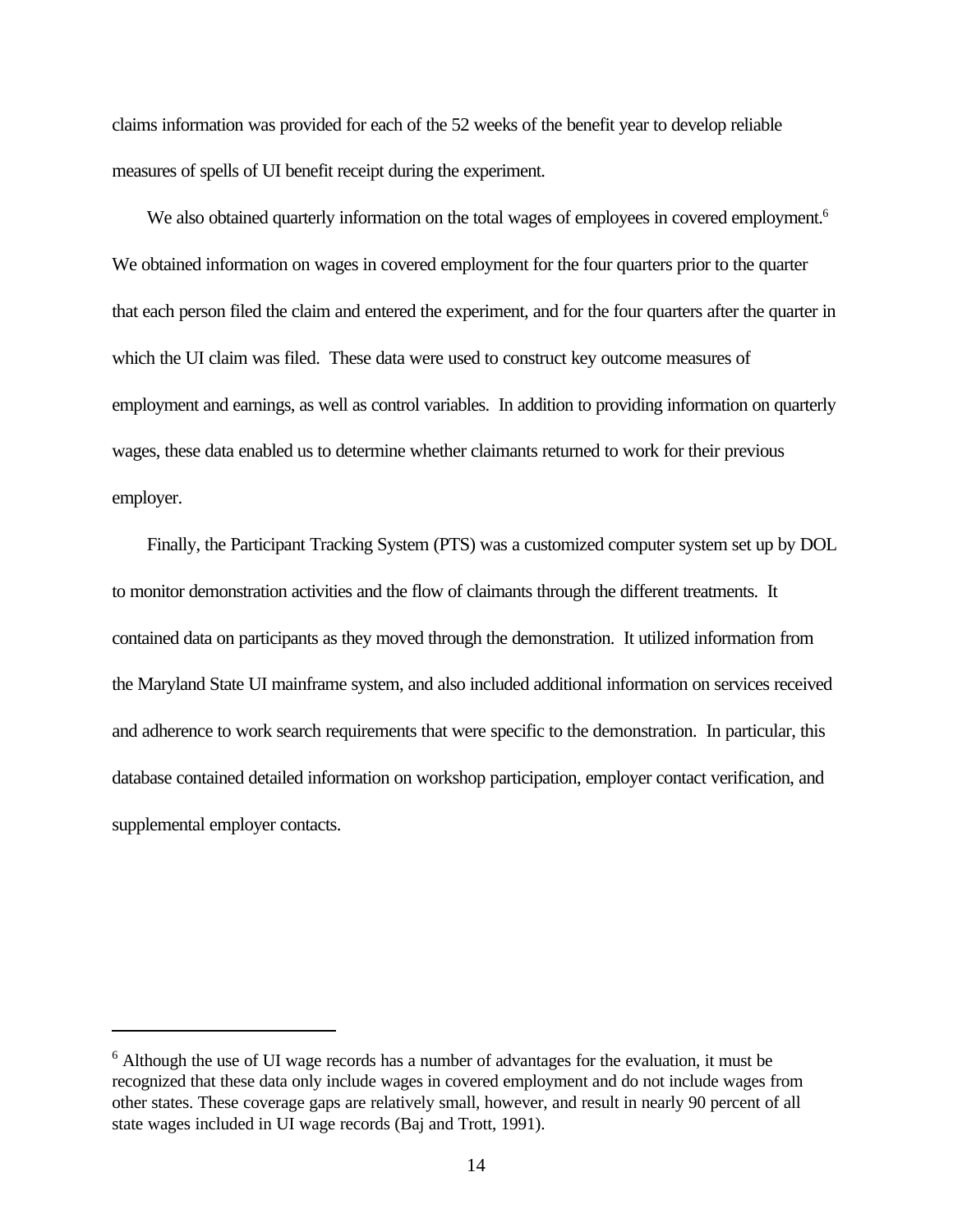#### **III. Sample Characteristics, Work Search Requirements and Services**

In this section, we provide background information on the characteristics of these new claimants, and on the work search requirements and employment services they received. This information is useful in understanding the population of claimants served in the demonstration and provides a context for understanding the net impact results described in later sections.

#### Background Characteristics of Experimental Sample

About 55 percent of the sample are male and slightly over 50 percent are white. The claimants in the sample average approximately 35 years of age, with about 30 percent being 45 years of age or older. Over 95 percent are U.S. citizens. In terms of prior work experience, claimants enrolled in the experiment earn an average of about \$16,000 during the four complete quarters prior to filing their claim.<sup>7</sup> The mean weekly benefit amount for our sample is \$169 and the average maximum benefits payable (MBA) is \$4,385.

## Work Search Requirements and Employment Services

For interpreting the impacts of the various treatments, it is important to understand the extent to which the claimants received employment services, and the extent to which they adhered to the more stringent work search directives. Approximately 50 percent of claimants in the treatment that required participation in a job search workshop (Group C) were required to attend the workshop. The

<sup>7</sup> Throughout the report, dollar figures are reported in fourth quarter 1995 dollars.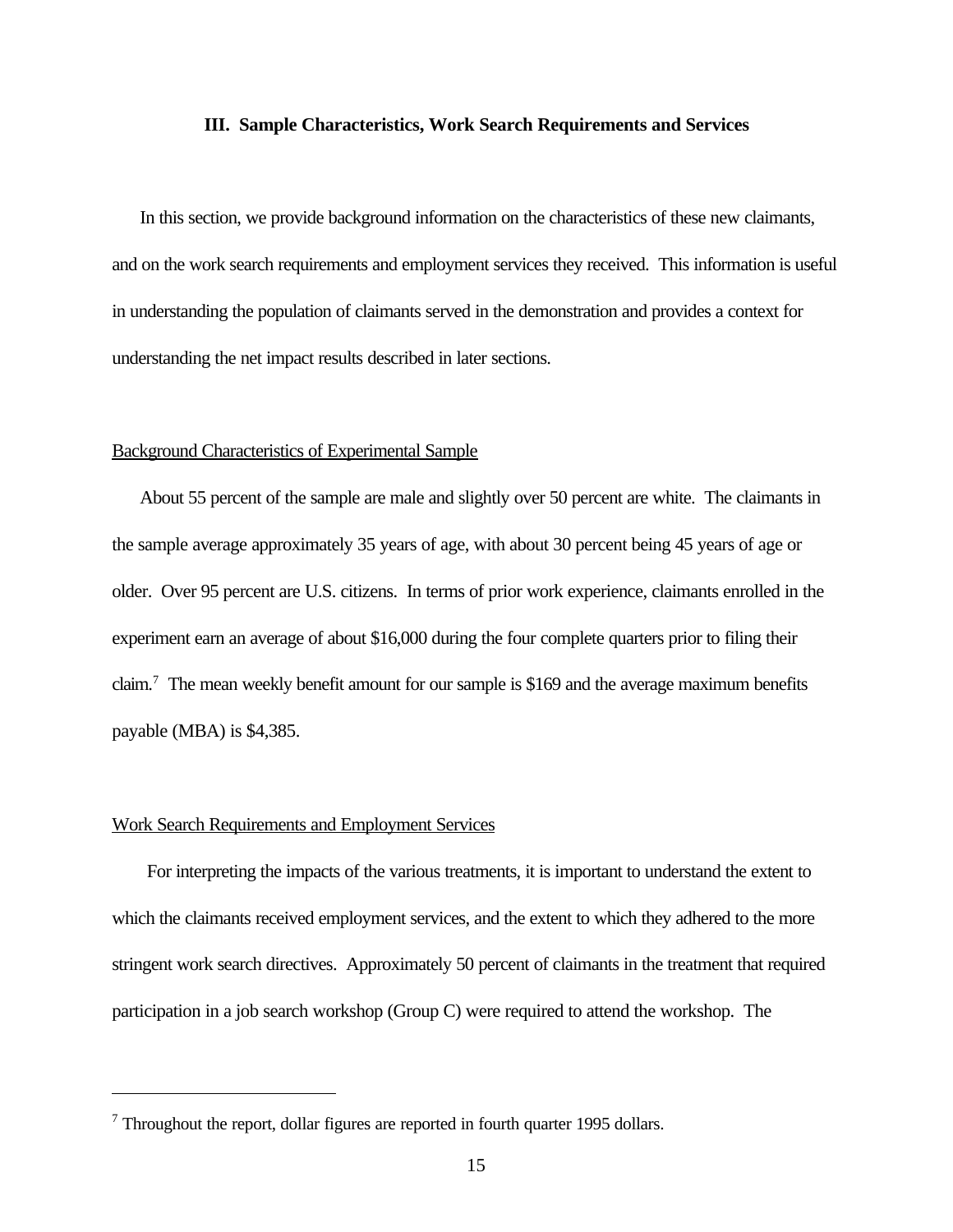remaining claimants in this treatment were not required to attend the workshop because they did not receive UI benefits or because they were excused from the

workshop by local UI staff.<sup>8</sup> About 60 percent of claimants who were told to attend the workshop actually attended. Thus, overall about 30 percent of claimants assigned to this treatment attended the workshop. Although this may seem like a relatively low participation rate, nearly one-third of the claimants in this treatment group did not receive a UI payment and many others exited UI before their workshop, which was usually scheduled for the fifth, sixth, or seventh week of UI receipt. After adjusting for these factors, including exit prior to the fifth week, the overall workshop attendance rate is approximately 63 percent. This figure is broadly consistent with workshop attendance in previous demonstrations. Claimants assigned to a workshop were potentially denied benefits during the weeks they did not attend.

In the employer verification treatment (Group D), almost half (47%) of the claimants in this treatment were selected for verification at least once. Overall, slightly over 10 percent of the personweeks of UI receipt were selected for verification. About 30 percent of the verification attempts confirmed that a claimant had contacted the identified employers. In less than one percent of the verification attempts were UI staff able to document that a claimant had falsely reported an employer contact. For the remaining 70 percent of the verification attempts UI staff were unable to determine whether the claimant had actually contacted the identified employer. In most cases, an unverifiable attempt meant that no one answered the phone when UI staff called, or that employers contacted could neither confirm nor deny that the claimant applied. Those claimants who did not supply employer

<sup>&</sup>lt;sup>8</sup> Claimants were excused from the workshop if they attended a workshop in the past couple of years, received similar training from an employer or other public source, or because of overcrowding in the workshop they were to attend.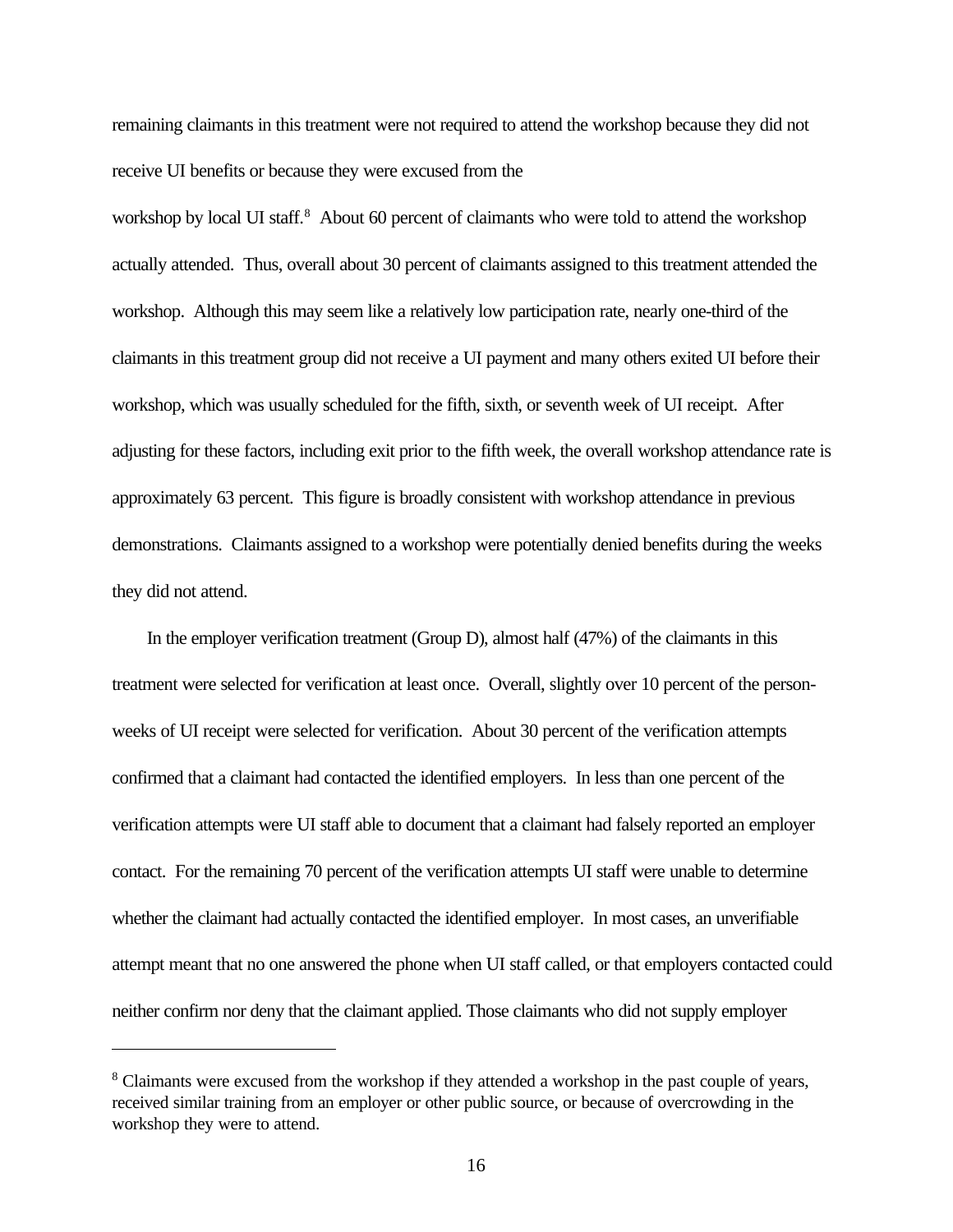contact information or whose employer contacts were found to be untrue were potentially denied benefits during these weeks.

Overall, the treatments were implemented successfully and claimants complied with the work search directives they received. Workshop attendance was comparable with prior demonstrations, and compliance among claimants directed to make two additional employer contacts each week was high. The only exception was in the employer verification treatment. The verification rate was about half that planned, and the majority of verification attempts were unsuccessful in contacting employers. As long as claimants in this treatment were unaware of the low verification attempt rate and low success rate, neither is likely to influence claimants' behavior.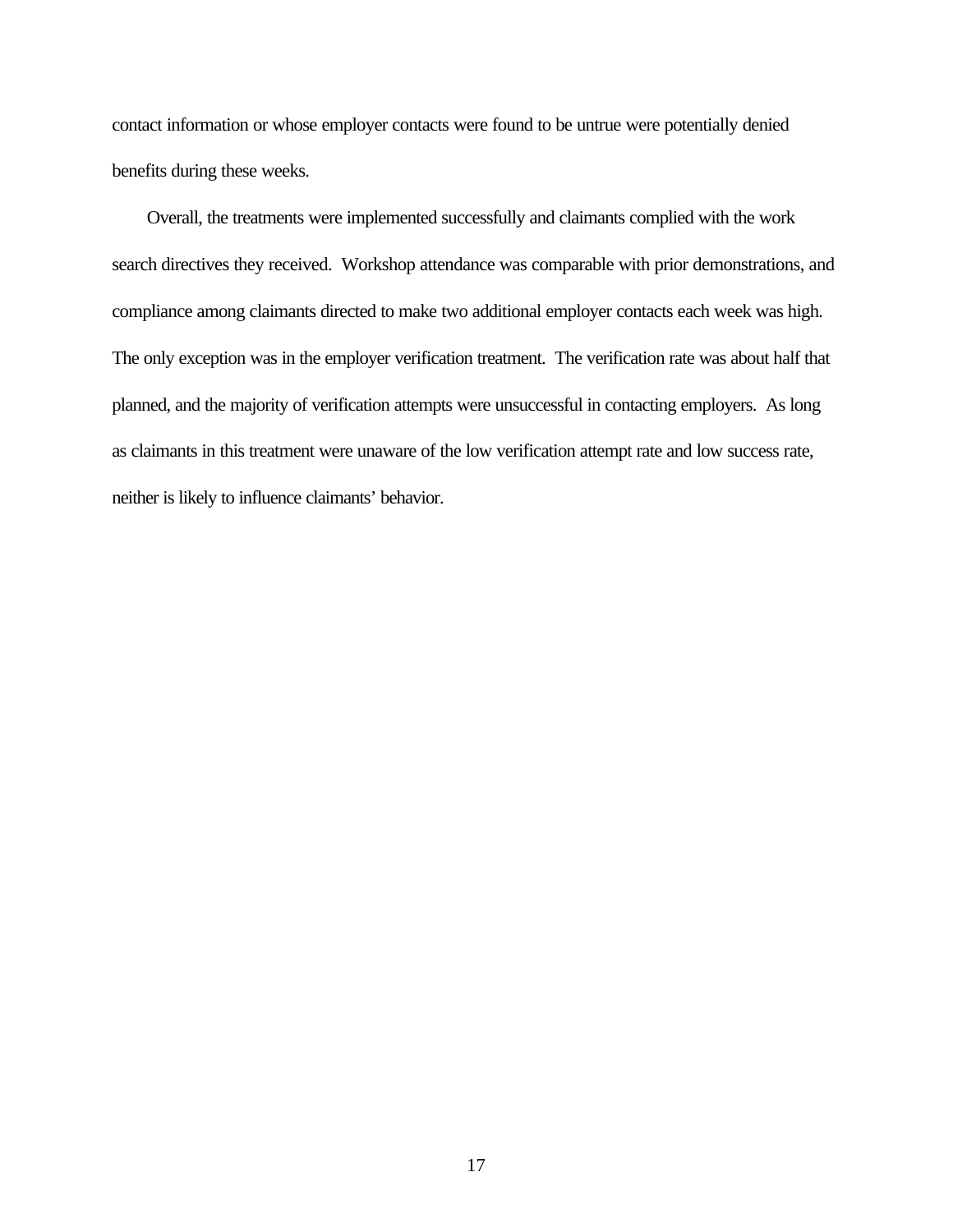#### **IV. Treatment Impacts on UI and Employment Outcomes**

The work search treatments were expected to affect the receipt of UI benefits by eligible claimants in different ways. For example, the additional employer contacts treatment (Treatment A) was expected to reduce spell length and UI benefits by increasing the intensity of work search. The workshop treatment (Treatment C) was expected to reduce spell length and benefits received either by providing work search skills early to claimants who did not return to work quickly or by raising the cost of continued UI receipt. The employer contact verification treatment (Treatment D) was expected to reduce UI spell length and benefits by lowering the reporting of false employer contacts, thus increasing the effective intensity of work search. In contrast, the treatment that did not require the reporting of work search contacts (Treatment B) was expected to increase unemployment spell length and UI benefits paid because claimants in this treatment group were not required to demonstrate that they were actively seeking employment. The informed control group (Group E) was expected to reduce UI spell length and benefit receipt only if knowledge that they were involved in a demonstration changed their work search behavior (i.e., a Hawthorne effect).

In addition to examining the impacts of the treatments on UI outcomes, it is also important to consider employment and earnings impacts. To the extent that certain treatments affect claimants' job search intensity and result in finding a job sooner than they otherwise would, this would affect not only UI benefits paid but could also affect the quality of the job obtained. Of particular concern is whether any gains to the UI system from reduced UI payments that arise from the more stringent work search requirements would be offset by claimants accepting less desirable jobs and lowering earnings. Moreover, it is important to determine whether any losses to the UI system from higher UI payments arise because less intensive search policies are offset by more effective job search and higher earnings. To control for site differences in the random assignment to treatments, and to improve the efficiency of the estimated effects, we estimated the impact of the treatments on the outcome measures using regression and logit regression models.<sup>9</sup> The estimated models contain dummy variables for the

<sup>&</sup>lt;sup>9</sup> Because ordinary least squares techniques are not generally appropriate for binary outcome variables, such as whether a claimant worked in covered employment (i.e., due to heteroscedasity and the possibility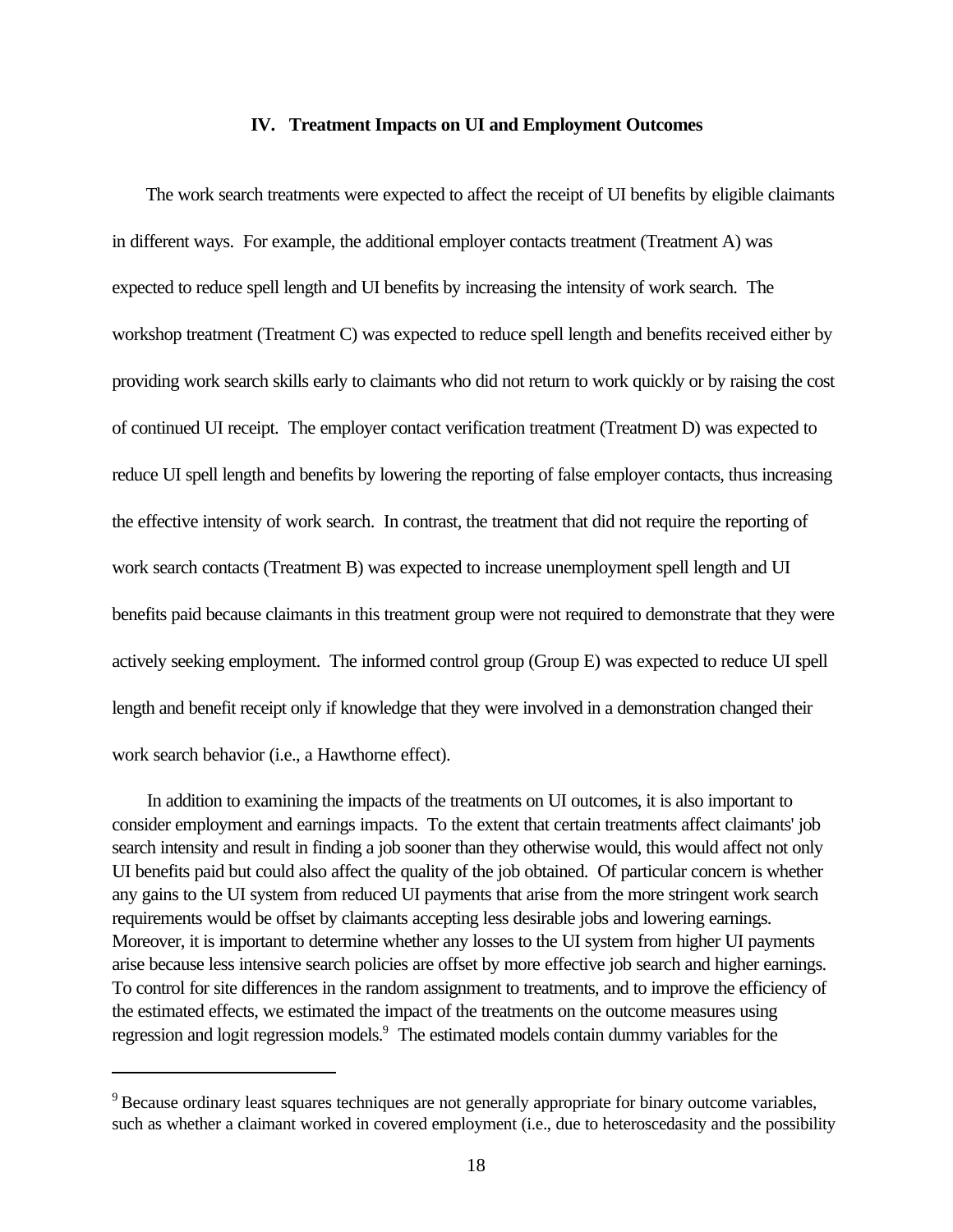different treatment groups. The estimated net impact models control for differences in demographic characteristics, prior work experience, UI entitlement, and site. We also include a set of seasonal dummy variables to control for possible seasonal variations in earnings. Specifically, the models include measures of the following characteristics: age, sex, race/ethnicity, federal employee, military employee, U.S. citizen, earnings in each of the four quarters preceding the quarter a claimant filed for benefits, site, entry quarter, and maximum benefit amount.

The results described below are based on the total sample of monetarily eligible new claimants

who were enrolled in the demonstration. As such, the effects can be interpreted as the average impacts

over all eligible claimants, regardless of whether they actually received the specific services or adhered

to the work search requirements that were part of the treatment.

In examining the impacts of the treatments on UI benefits, three types of measures of benefit receipt are used. The first is based on the entire 52-week benefit year, and include the number of weeks for which a benefit payment was issued, the total dollar amount of UI benefits paid to claimants,<sup>10</sup> and whether claimants exhausted their benefits. The other two types of measures are specific to the first two spells of UI receipt. These measures include whether a first (or second) spell of UI receipt occurs, length (i.e., number of weeks) of the spell, and total UI benefits received during the spell.<sup>11</sup> We consider measures of both total UI receipt and of the first two spells of UI receipt to help distinguish between treatment impacts that lead to temporary withdrawal from the UI rolls and impacts that lead to longer-term effects. The earnings measures we employ are for earnings in covered employment during the first four complete quarters following the quarter that a claimant filed for benefits.

that predicted values fall outside the unit interval), a logit procedure was used to estimate models of binary outcomes. All other results are based on ordinary least squares regression models.

 $10$  The measure used for total benefits includes small supplementary payments that some claimants received for children and overpayment amounts. Another measure of total benefits paid was available that eliminated both of these factors from the calculation of total benefits paid. However, it was not possible to remove one factor without removing both. We preferred using the measure that included supplemental payments and overpayments because overpayments are a cost to the UI system, and because this measure could be constructed on a week-by-week basis, which was needed for the spell analyses. A comparison of the two measures revealed that their means were very similar, and that estimated net impacts were nearly identical. For this reason, and for comparability with the spell results, we report only the results for the measure of total benefits that includes supplemental payments and overpayments.

<sup>&</sup>lt;sup>11</sup> These spells correspond to consecutive weeks of receipt of UI payments - not to spells of unemployment - as claimants can work part time and still receive benefits. For those who exhaust their benefits without working, the number of weeks of insured unemployment is a censored measure of total unemployment.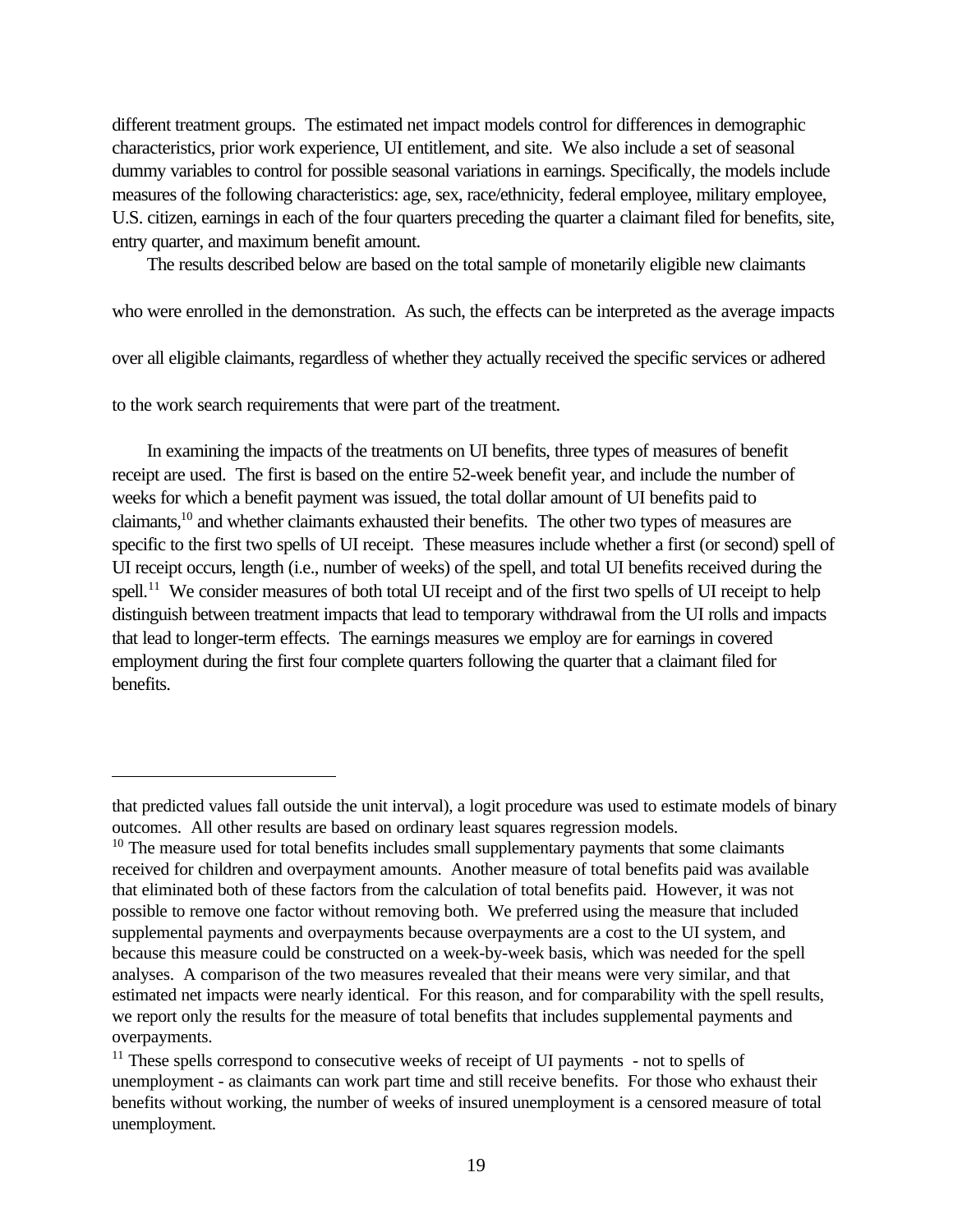## Hawthorne Effect

Decades of research have shown that people may change their behavior if they know they are participating in a research study. This effect is referred to as the Hawthorne effect. The Hawthorne effect may occur because people are concerned about what an observer may think of them or the study may alter the environment in such a way that it alters people's behavior. In UI demonstrations, the Hawthorne effect may arise because claimants suspect that their work search activities will be monitored more closely during a demonstration than they would have been in the absence of the demonstration. That is, claimants who know that they are participating in a demonstration may alter their work search behavior, which may affect their duration of UI receipt. If knowledge of the demonstration does produce a Hawthorne effect, then estimated net impact results may not yield unbiased estimates of what would happen if a treatment were implemented on a state-wide basis. To date, no UI demonstration has tested for the existence of a Hawthorne effect. As such, this component of the Maryland UI Work Search Demonstration provides valuable information for interpreting results from prior demonstrations, and will assist in the cost-effective design of future demonstrations.

Because the existence of a Hawthorne effect has important implications for conducting the net impact analysis, we first tested for such an effect. In particular, we tested whether the estimated impacts for the informed control group (Group E) differed significantly from the estimated impacts for the uninformed control group (Group F). The results of this analysis (shown in Table 1) indicate that there is no observable Hawthorne effect on UI benefits or earnings. Moreover, nearly all of the tvalues reported in Table 1 are less than unity, implying that none of the differences are close to being statistically significant. For instance, over the first four complete quarters following the quarter in which they filed for UI benefits, claimants in Group E received \$38 less in UI payments for 0.2 weeks less than claimants in Group F. They earned \$33 less than claimants in Group F during this period.<sup>12</sup>

 $12$  The only statistically significant difference between the two groups is that claimants in Treatment Group E received significantly greater overpayments (not shown) than did claimants in Treatment Group F. This finding may be the result of claimants in the informed control group feeling that they are being monitored more closely. Consequently, they may be more willing to inform the UI office of any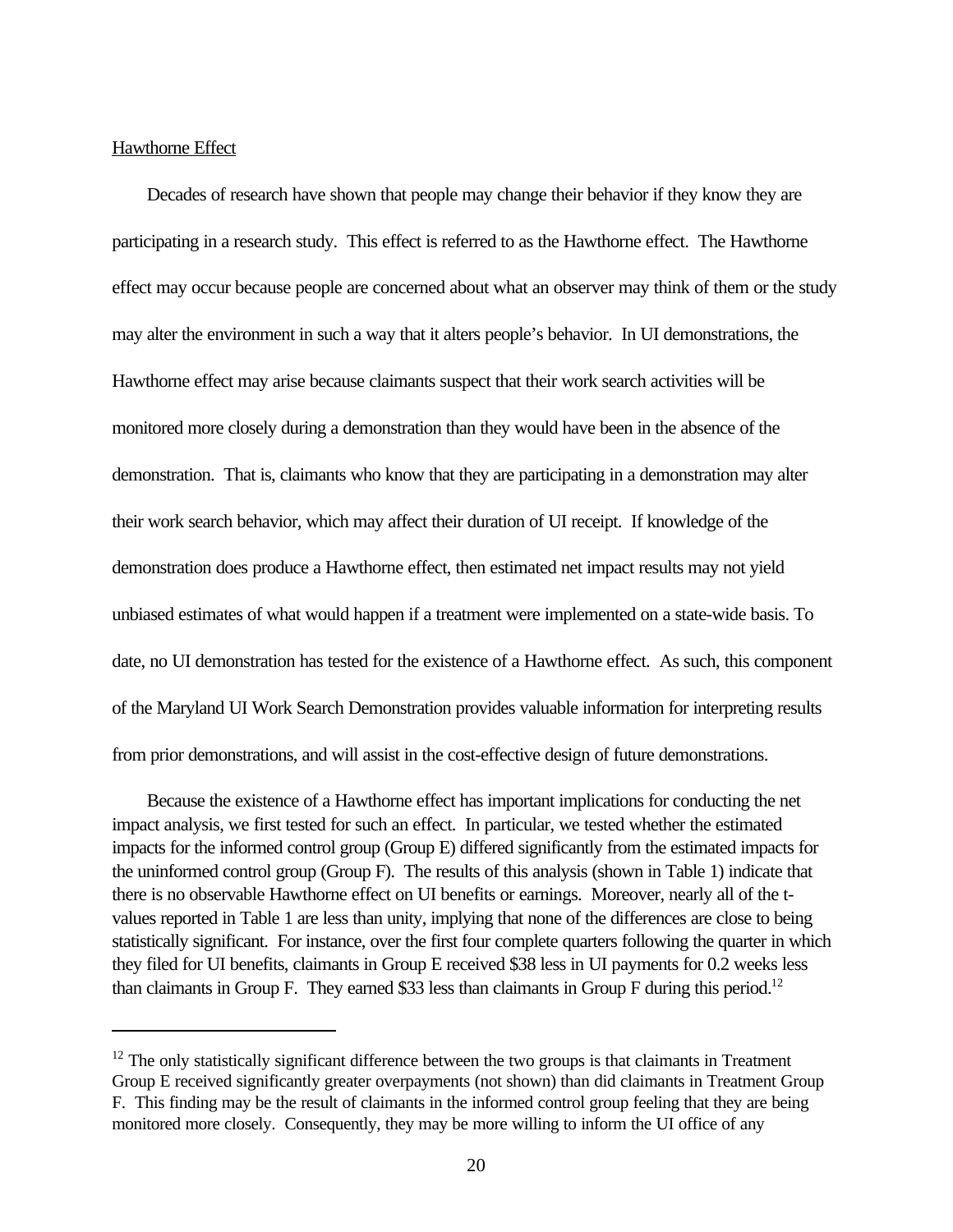The lack of a Hawthorne effect permits us to combine claimants in the two control groups into a single control group. By combining the two control groups, we are able to obtain more precise estimates of the impacts of the other work search treatments. All subsequent reported net impact results are based on a control group that combines claimants from Groups E and F.

overpayments they received.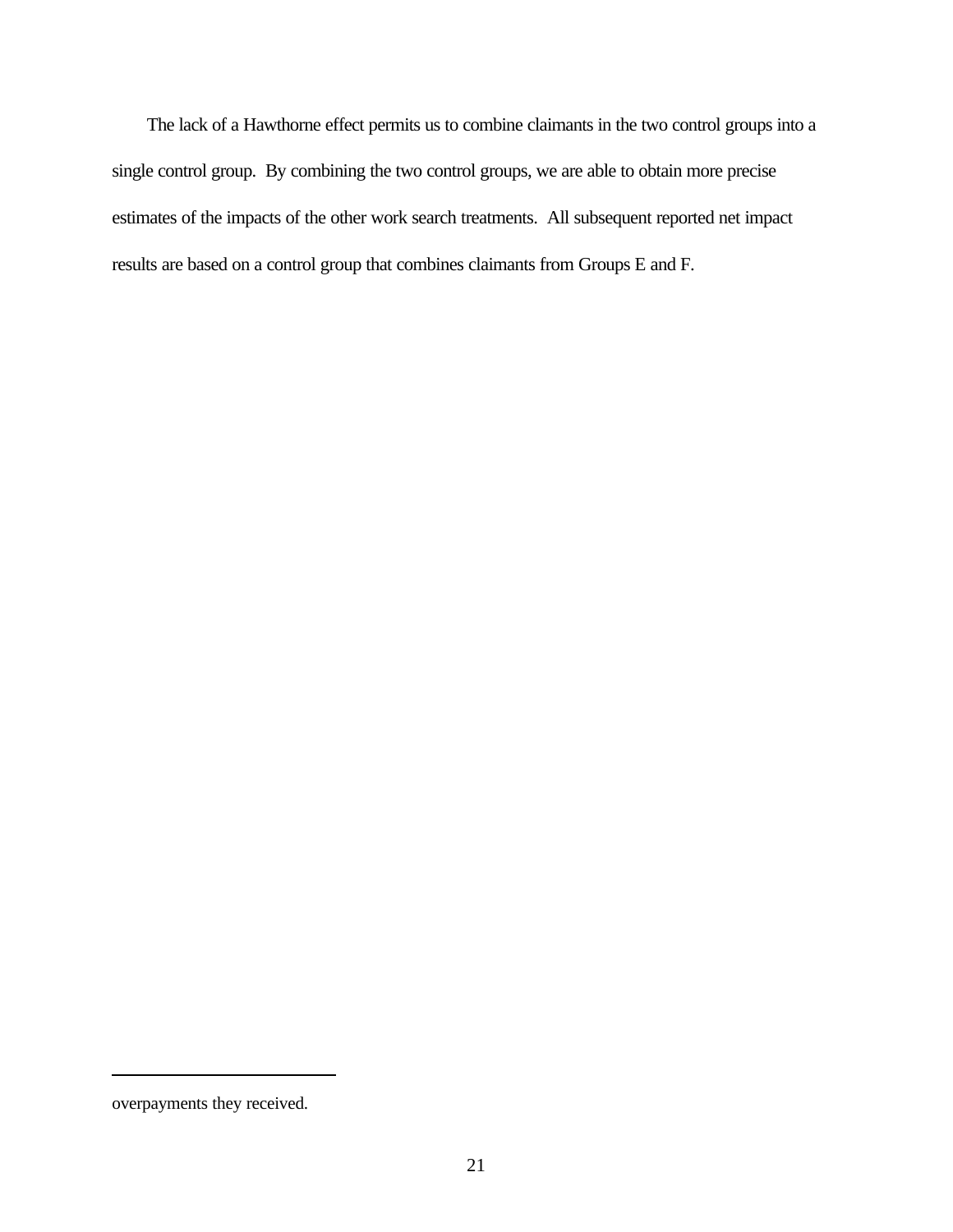# Table 1

#### Tests for Hawthorne Effect

|  |  |  |  | (t-values in parentheses) |
|--|--|--|--|---------------------------|
|--|--|--|--|---------------------------|

|                                                         | Impacts of Informed         | Means of          |
|---------------------------------------------------------|-----------------------------|-------------------|
|                                                         | Control Group (E)           | Uninformed        |
|                                                         | Relative to Control Group F | Control Group (F) |
| Full Benefit Year                                       |                             |                   |
| Total UI benefits paid (\$)                             | $-38(-.96)$                 | 2088              |
| Number of weeks of benefits                             | $-.2(-.81)$                 | 12.0              |
| Percent exhausted benefits<br>First Spell               | $-.7(-.75)$                 | 28.6              |
| Percent who received at least one payment               | $-1.0(-1.01)$               | 69.0              |
| Total UI benefits paid                                  | $-37(-.96)$                 | 1899              |
| Number of weeks of benefits<br>Second Spell             | $-.2(-.93)$                 | 10.9              |
| Percent with second spell                               | $-2(-.46)$                  | 15.0              |
| Total benefits paid (\$)                                | $-1(-.04)$                  | 253               |
| Number of weeks<br>First Quarter Employment             | 0.0(0.18)                   | 1.5               |
| Percent worked                                          | .1(07)                      | 55.9              |
| Earnings (\$)<br>Second Quarter Employment              | $-50(-.98)$                 | 1654              |
| Percent worked                                          | 1.0(1.01)                   | 61.6              |
| Earnings (\$)<br>Third Quarter Employment               | $-15(-.28)$                 | 2147              |
| Percent worked                                          | .6(.57)                     | 64.1              |
| Earnings (\$)<br>Fourth Quarter Employment              | 74(1.30)                    | 2293              |
| Percent worked                                          | .1(.14)                     | 62.8              |
| Earnings (\$)<br><b>Employment During Four Quarters</b> | $-42(-.76)$                 | 2292              |
| Percent worked                                          | $-.3(-.41)$                 | 80.1              |
| Earnings (\$)                                           | $-33(-.18)$                 | 8385              |
| Percent returned to work with same employer             | $0.0(-0.05)$                | 17.1              |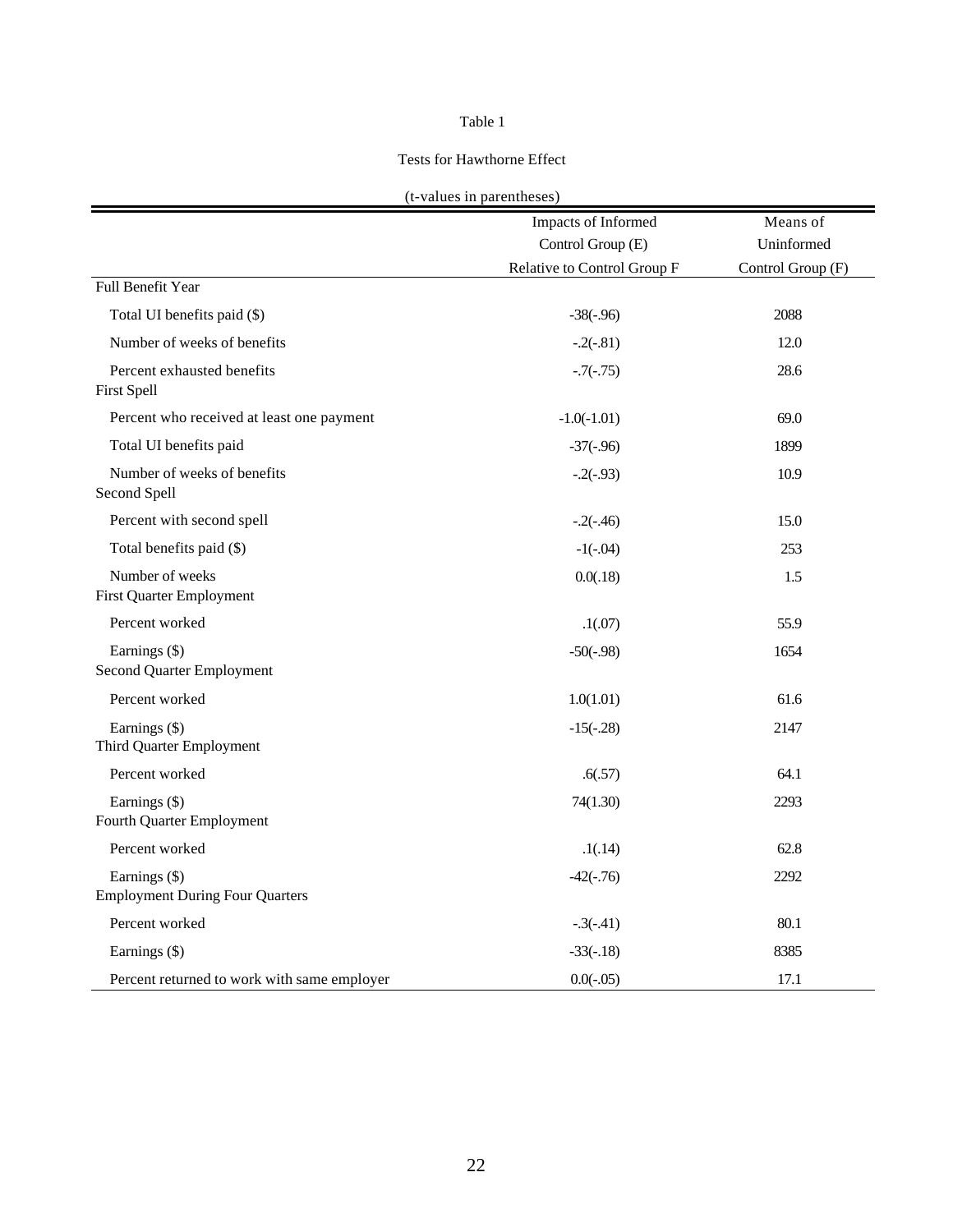#### Impacts on UI Benefit Receipt and Duration of UI Spell by Treatment Group

The treatment impacts on UI benefits are presented in Table 2. We present treatment impacts as deviations from the combined control group (Group E and Group F). As indicated in the last column of this table, claimants in the control group received an average of \$2,085 in total UI benefits during the benefit year. On average, these benefits were received for about 12 weeks of payments, with about 90 percent of the payments received during the first UI spell. Nearly 30 percent of the claimants in the control group exhausted the UI benefits available to them during the benefit year.

As expected, claimants in the treatment requiring additional employer contacts (Group A) received lower UI benefit payments on average than did claimants in the control group. As shown in the first column of Table 2, claimants in this treatment received an average of \$116 lower in UI benefits during the benefit year than claimants in the control group. Claimants in this treatment also received UI benefits for .7 fewer weeks than did claimants in the control group. Consistent with this finding, claimants in this treatment group were also 2.6 percent less likely than claimants in the control group to exhaust their benefits.<sup>13</sup> The estimated impacts for this treatment are statistically significant at the .05 level. Because no services are provided as part of this treatment, the estimated effects of the treatment can be attributed to the added cost of making two additional employer contacts.

Claimants in the treatment that did not require reporting of work search contacts (Group B) received somewhat more UI benefits (\$34) than did claimants in the control group, as expected, although this difference is not statistically significant at conventional levels. In addition, we found that claimants in this treatment remained on UI for .4 weeks longer than controls,

 $13$ For the exhaustion analysis, estimated logistic regression parameters have been converted to percentage terms, evaluated at the mean for the control group. Asterisks indicating statistical significance levels are based on the logistic parameters.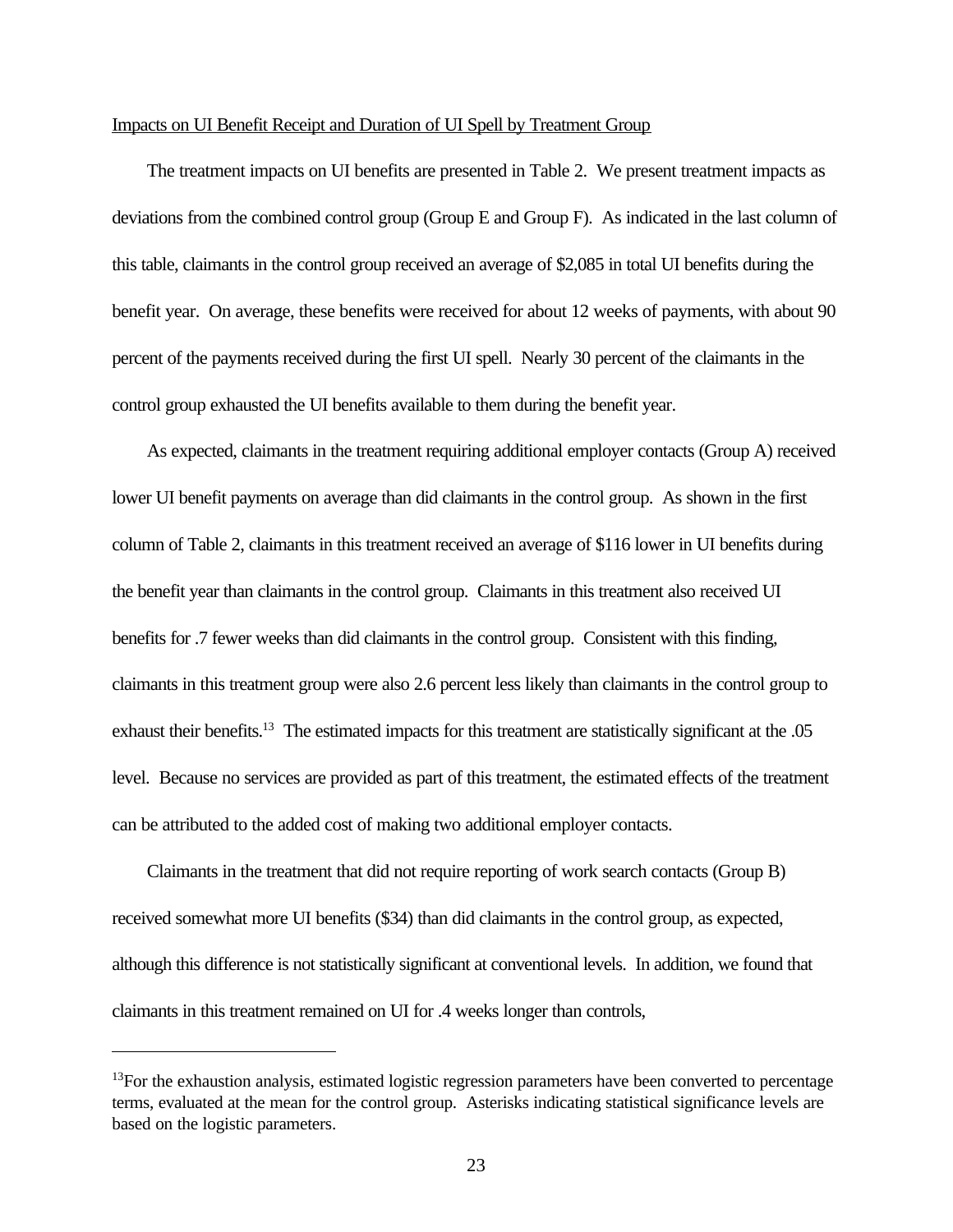| Treatment Impacts on UI Receipt              |                        |                                            |          |                    |                        |
|----------------------------------------------|------------------------|--------------------------------------------|----------|--------------------|------------------------|
|                                              | Additional<br>Contacts | N <sub>o</sub><br>Reporting of<br>Contacts | Workshop | Verify<br>Contacts | Control<br>Group Means |
|                                              | (A)                    | (B)                                        | (C)      | (D)                |                        |
| <b>Outcome Measures</b>                      |                        |                                            |          |                    |                        |
| <b>Full Benefit Year</b>                     |                        |                                            |          |                    |                        |
| Total UI benefits paid (\$)                  | $-116**$               | 34                                         | $-75**$  | $-113**$           | 2085                   |
| Number of weeks of benefits                  | $-.7**$                | $.4*$                                      | $-.6$ ** | $-9**$             | 11.9                   |
| Percent exhausted benefits                   | $-2.6**$               | $1.6*$                                     | $-1.1$   | $-3.0**$           | 28.3                   |
| First Spell:                                 |                        |                                            |          |                    |                        |
| Percent who received at least one UI payment | $-2.4**$               | $2.1**$                                    | $-1.7$   | $-3.5**$           | 68.8                   |
| Number of weeks in first spell               | $-8**$                 | $\cdot$ 3                                  | $-8**$   | $-9**$             | 10.9                   |
| Total UI benefits paid in first spell (\$)   | $-143**$               | 14                                         | $-115**$ | $-121*$            | 1894                   |
| Second Spell:                                |                        |                                            |          |                    |                        |
| Percent with second spell                    | 1.1                    | 0.0                                        | 1.2      | .6                 | 15.0                   |
| Number of weeks in second spell              | $\cdot$                | $\cdot$                                    | $.3**$   | $\cdot$ 1          | 1.5                    |
| Total benefits paid in second spell (\$)     | 38                     | 25                                         | $64**$   | 24                 | 254                    |

Table 2 Treatment Impacts on UI Receipt

\*\*Significantly different from control group at .05 level.

\*Significantly different from control group at .10 level.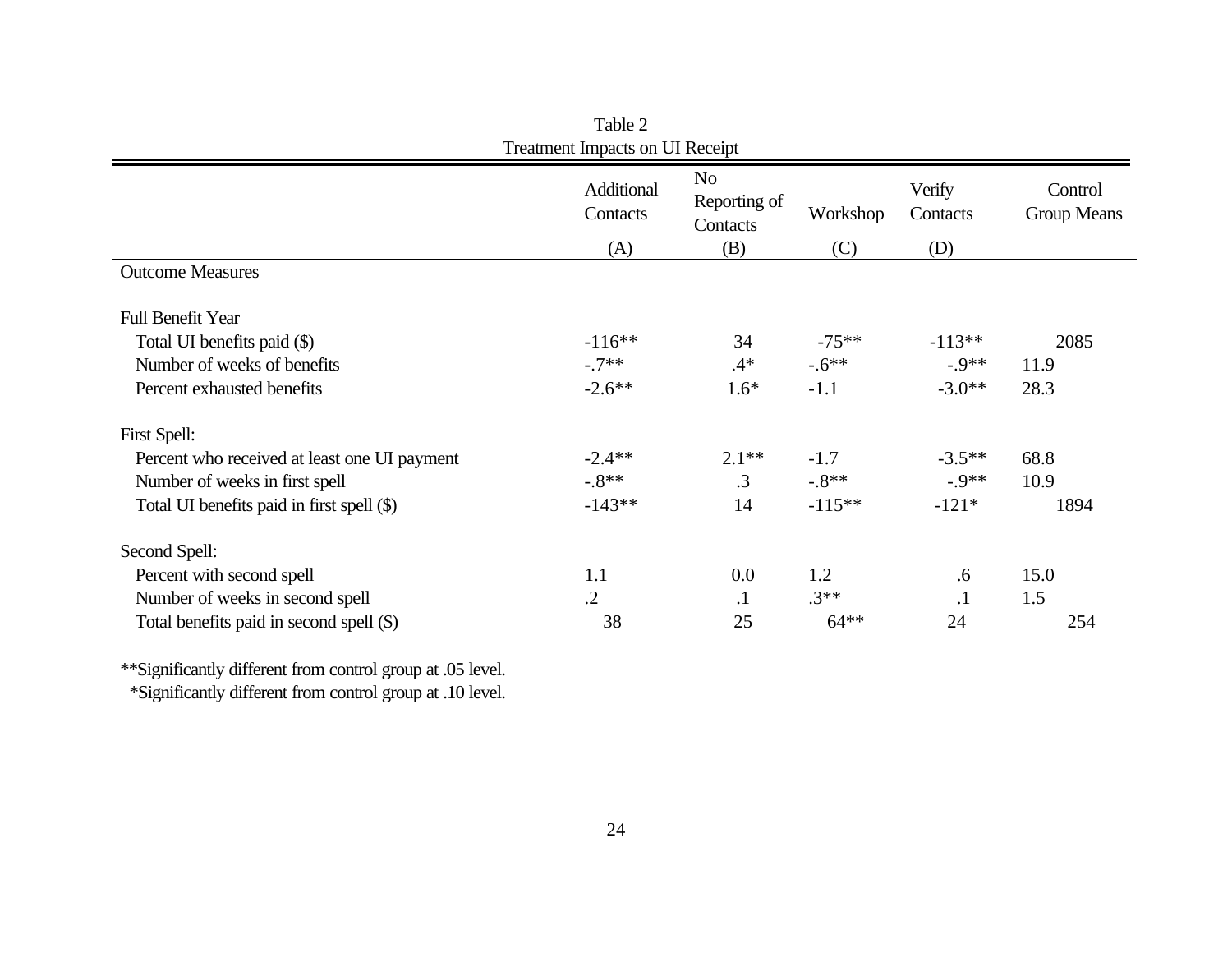and were 1.6 percent more likely to exhaust their benefits. The latter two impacts are significant at the .10 level.

The results found for this treatment are considerably smaller than those found for a similar noreporting-requirement treatment in the Washington UI Experiment (Johnson and Klepinger, 1994). The Washington study found large positive impacts on total benefits received (\$265), weeks of UI receipt (3.3), and on the percent exhausting their benefits (12.5). The primary difference between the treatments in the two studies is that claimants in the Washington UI Experiment received a check unless they informed the UI office of a change in their employment status, while claimants in the Maryland Demonstration did not receive a check unless they informed the UI office that their status had not changed. Thus, the smaller impacts found in the Maryland Experiment suggest that regular contact with the UI office greatly reduces the amount and duration of benefits received when reporting of work search contacts is not required.

The workshop treatment (Group C) also had the expected negative impact on total UI benefits paid. Overall, claimants in this treatment received \$75 less in total UI benefits and received payments for 0.6 weeks less than did claimants in the control group.

Although the point estimate indicates that claimants in this treatment group were slightly less likely to exhaust their benefits than claimants in the control group, the effect is not statistically significant. Except for exhaustion of benefits, the estimated impacts for this treatment are statistically significant at the .05 level.

As expected, claimants in the treatment that included employer contact verification (Group D) received less UI benefits on average than did claimants in the control group. As shown in the fourth column of Table 2, claimants in this treatment received \$113 less in UI benefits during the benefit year

25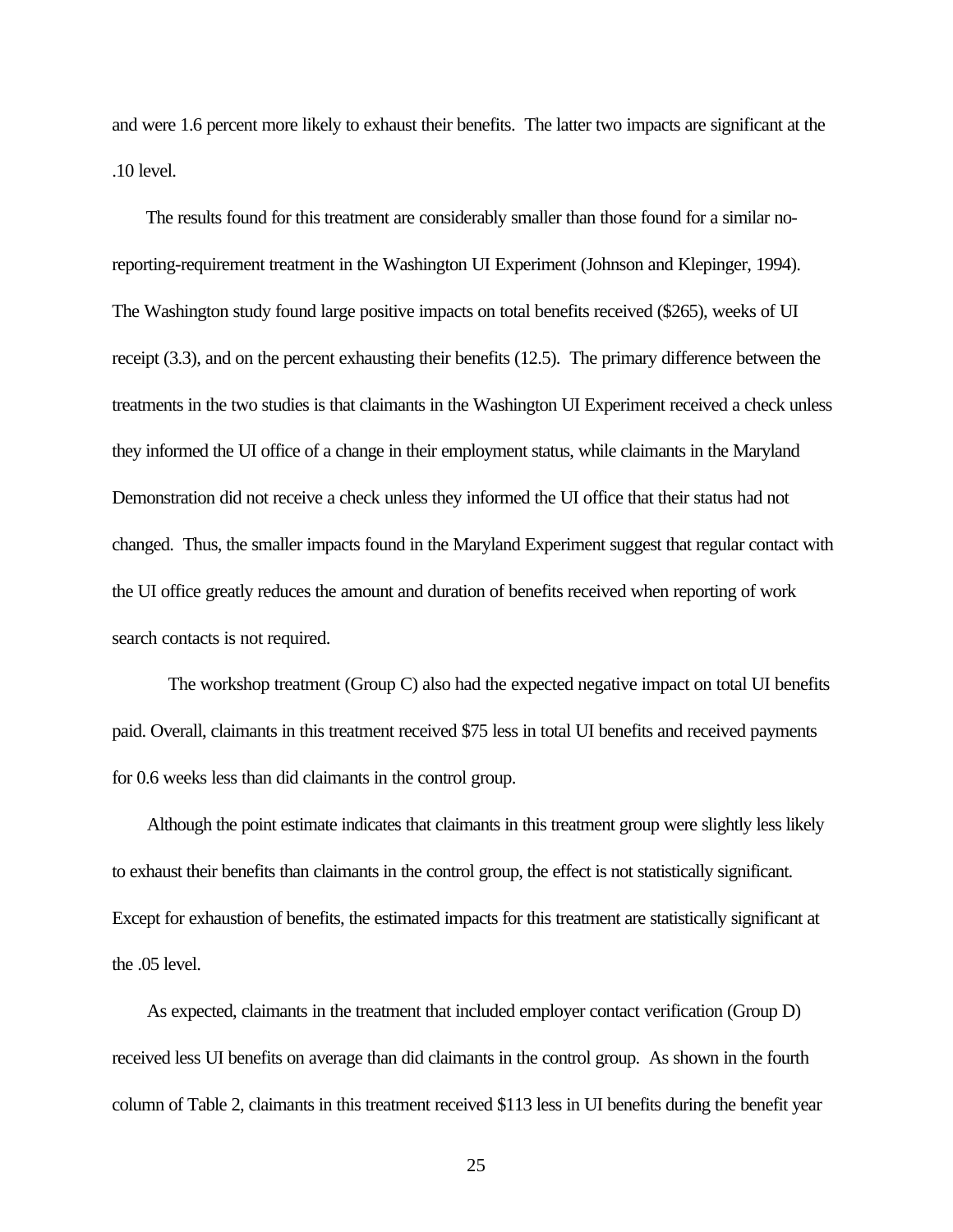than did claimants in the control group. Claimants in this treatment group received benefits for nearly one week less than did controls, and were 3 percent less likely to exhaust their benefits than were controls. The estimated impacts for this treatment are all statistically significant at the .05 level. Because the additional costs associated with supplying employer contact information are relatively trivial for claimants actively searching for work, we can conclude that the additional costs associated with verification are borne primarily by claimants who are not actively seeking work.

Turning to the spell results, the last column in Table 2 indicates that among claimants in the control group, nearly 70 percent of monetarily eligible claimants received at least one UI payment. On average, the first spell of UI lasted 10.9 weeks, during which claimants received slightly less than \$1,900 in UI payments. Converting the logit results to percentage terms, we find that claimants in the treatment requiring additional employer contacts (Group A) were less likely -- 2.4 percentage points - to have initiated a UI spell (i.e., received at least one payment) than controls. Moreover, claimants in this treatment had significantly lower UI receipt (\$143) during their first spell primarily because of the fewer number of weeks of UI received (.8 weeks less than the control group). Similarly, claimants in workshop treatment (Group C) were about 2 percent less likely (not statistically significant) to receive any payments, received significantly less UI payments (about \$115) during their first spell than controls and drew benefits for about .8 weeks less. Somewhat larger impacts are observed for the employer verification treatment (Group D). Specifically, claimants in this treatment are 3.5 percent less likely than controls to have received any payment, they received about \$121 less during their first spell, and drew benefits for nearly one week less. In contrast, claimants in the treatment that did not require the reporting of employer contacts (Group B) were 2 percent more likely than controls to have initiated a UI spell.

26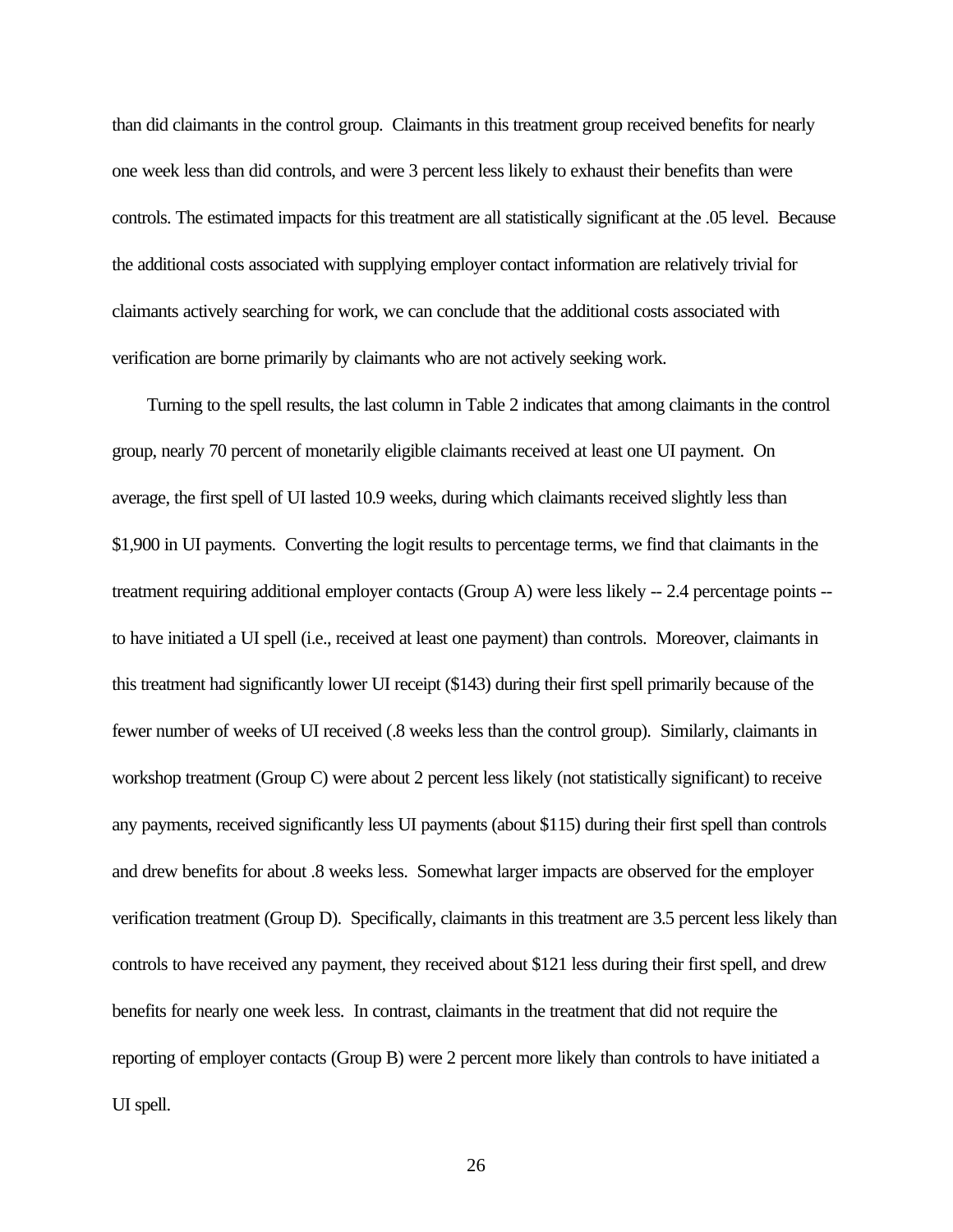As shown in the bottom portion of Table 2, the treatments have little impact on the likelihood of having a second spell of UI receipt during the benefit year or on UI benefits received during a second spell. The only exceptions are that claimants in the workshop treatment (Group C) had slightly longer second spells of UI receipt than controls and received about \$60 more during their second spell. Claimants in this treatment were not, however, more likely than controls to have a second spell of UI receipt.

In general, Treatments A, C, and D have similar impacts on UI receipt. The only result that is statistically significantly different among these treatments is that claimants in the workshop treatment (Group C) are significantly less likely to exhaust their benefits than claimants in the verification treatment (Group D). In contrast, except for the results for the second spell, claimants in the treatment that did not require the reporting of employer contacts (Group B) are significantly different from the results found for claimants in Groups A, C, and D on all measures of UI receipt.

These results indicate that work search verification, participation in a job search workshop, and requiring additional work search contacts are effective in reducing UI spell length. Because there are no services provided in the treatment requiring additional work search contacts or in the verification treatment, the reduction in UI receipt associated with these treatments can be attributed to the additional costs associated with making more work search contacts. Moreover, because the costs of providing employer contact information is low for claimants actively looking for work, the reduction in UI receipt associated with this treatment can be attributed to additional costs borne primarily by claimants who are not actively looking for work. In contrast, the results indicate that removing the requirement to report job search contacts increases the UI spell, but that the increase is relatively small as long as claimants are required to maintain regular contact with the UI office.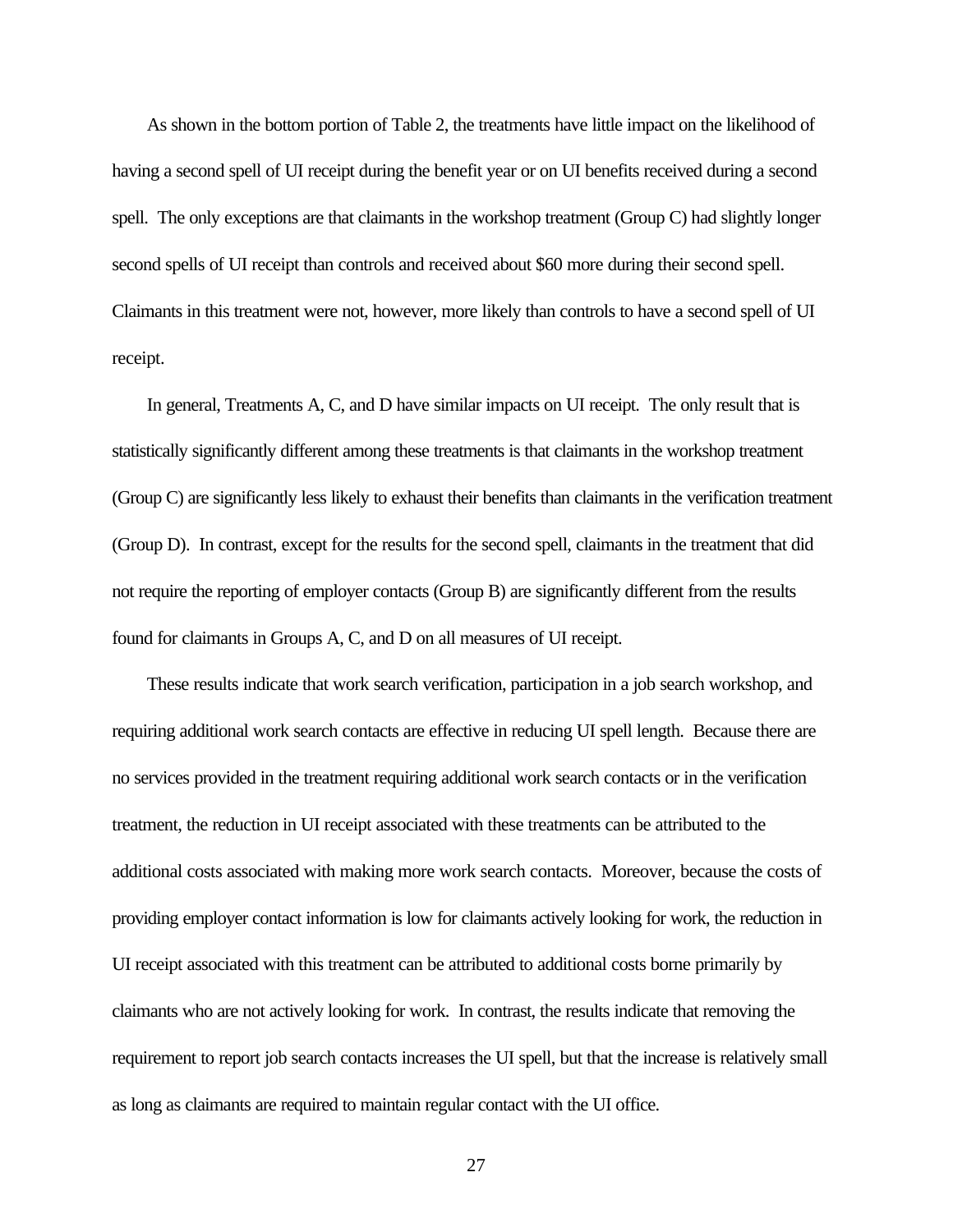We also examined the extent to which UI impacts differed for major claimant demographic subgroups. These results (not shown) indicate that the effects of the treatments are widespread and not concentrated among specific demographic subgroups. Specifically, none of the joint F-tests to determine whether the effects of the treatments on total UI benefits paid and the length of the first spell of UI differ by site or claimant race, age, sex, or prior earnings was statistically significant at conventional levels.

#### UI Exit and Survival Rates

Although the regression estimates presented above provide an estimate of the effects of the job search workshop on claimants' UI experiences, they do not identify how workshops influence job search. One possible interpretation is that job search workshops provide claimants with skills that make them more employable or more efficient in their job search. An alternative interpretation is that attending the workshop is viewed as costly by claimants and that the requirement to attend the workshop acts as a deterrent to continued receipt of UI benefits. If claimants view workshops as costly, we would expect the likelihood of exiting UI to increase immediately prior to a claimant's scheduled workshop attendance date.

In an attempt to resolve these two competing interpretations, we estimated hazards models for length of first spell of receipt of unemployment benefits. In addition to the control variables used to estimate the net impacts shown in Table 2, the estimated hazard model also includes a set of timevarying covariates for when claimants attended the workshop and for the post-workshop period. If the workshop provides valuable skills, the coefficient for the post-workshop period should be positive, indicating a higher likelihood of exiting UI following attendance of the workshop. If the workshop is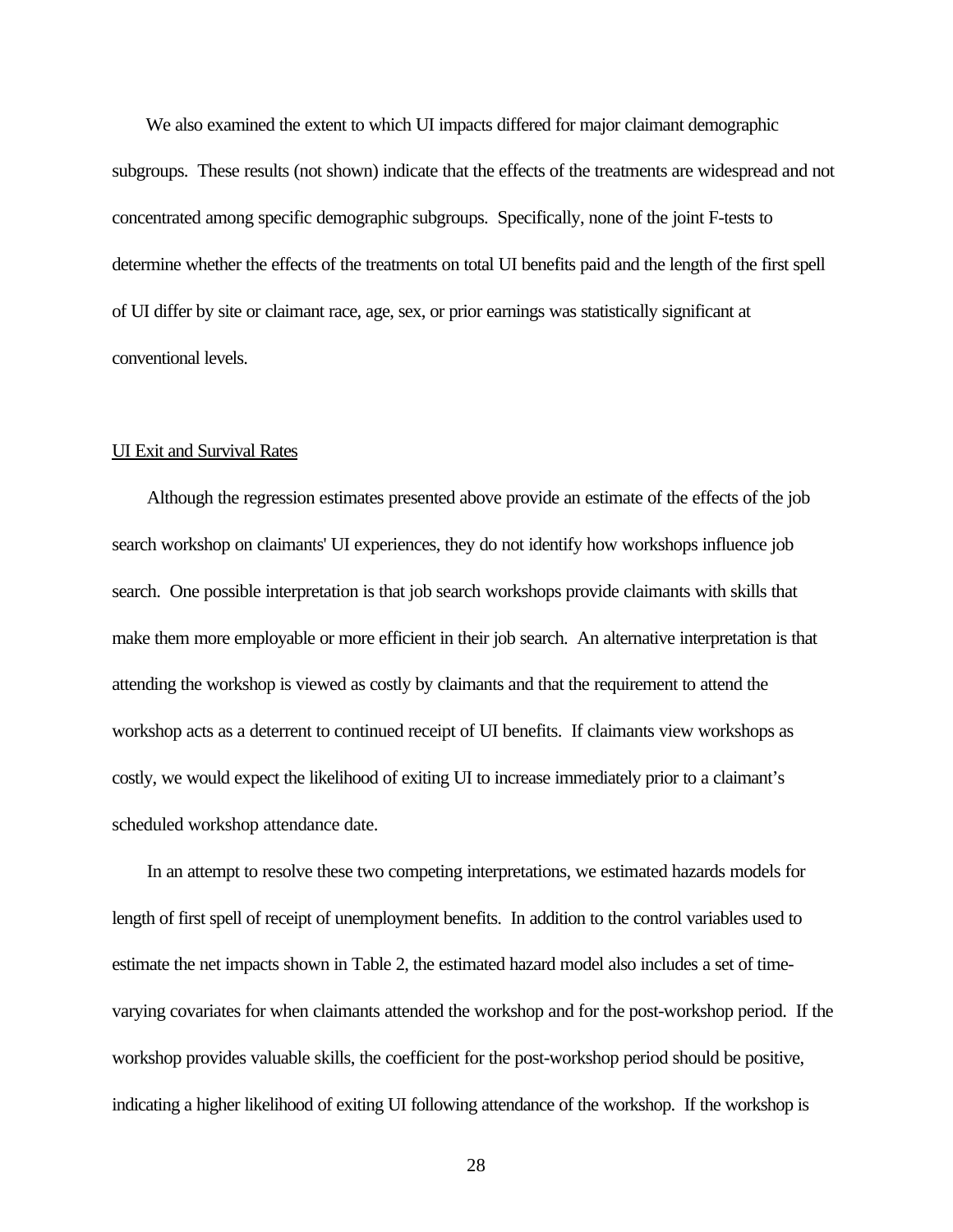viewed as costly, the dummy variable indicating a claimant is in the workshop treatment group (Group C) should become more negative when workshop and post-workshop time-varying covariates are added to the model. In general, since claimants need not search for employment during the week they attended the workshop, we expect exit rates to be lower while claimants are attending the workshop.

Because of the U-shaped hazard functions observed in these data, we estimate a piece-wise exponential model that allows the shape of the hazard function to vary over different time periods (Brezlow, 1974, Laird and Oliver, 1981; Trussell and Hammerslough, 1983). To overcome the weekto-week noise in the data that are in part due to the biweekly UI payment schedule followed in Maryland, we examine the hazard of exiting UI during two-week periods. Finally, because preliminary analyses revealed that simple polynomial or spline functions did not adequately describe the shape of the hazard function, we use dummy variables for time to model the shape of the hazard function. The estimates from the hazard model analysis are shown in Table 3.

In the first column of Table 3 we present a model designed to test the hypothesis that all four treatment groups have the same hazard of exiting their first UI spell. These results confirm the findings from the regression models described earlier. Specifically, claimants in Groups A, C, and D have a significantly higher log hazard of ending their UI spell than the

control group and claimants in Group B do not display a significantly different log hazard of leaving UI than controls. That is, claimants in Groups A, C, and D are more likely to exit UI in any biweekly period during their first spell of UI receipt, and claimants in Group B are less likely to exit UI than claimants in the control group who have received UI for the same number of weeks. Exponentiating the estimated hazard parameters, the results show that claimants in the treatment requiring additional employer contacts (Group A) are 4.7 percent more likely to exit their first spell of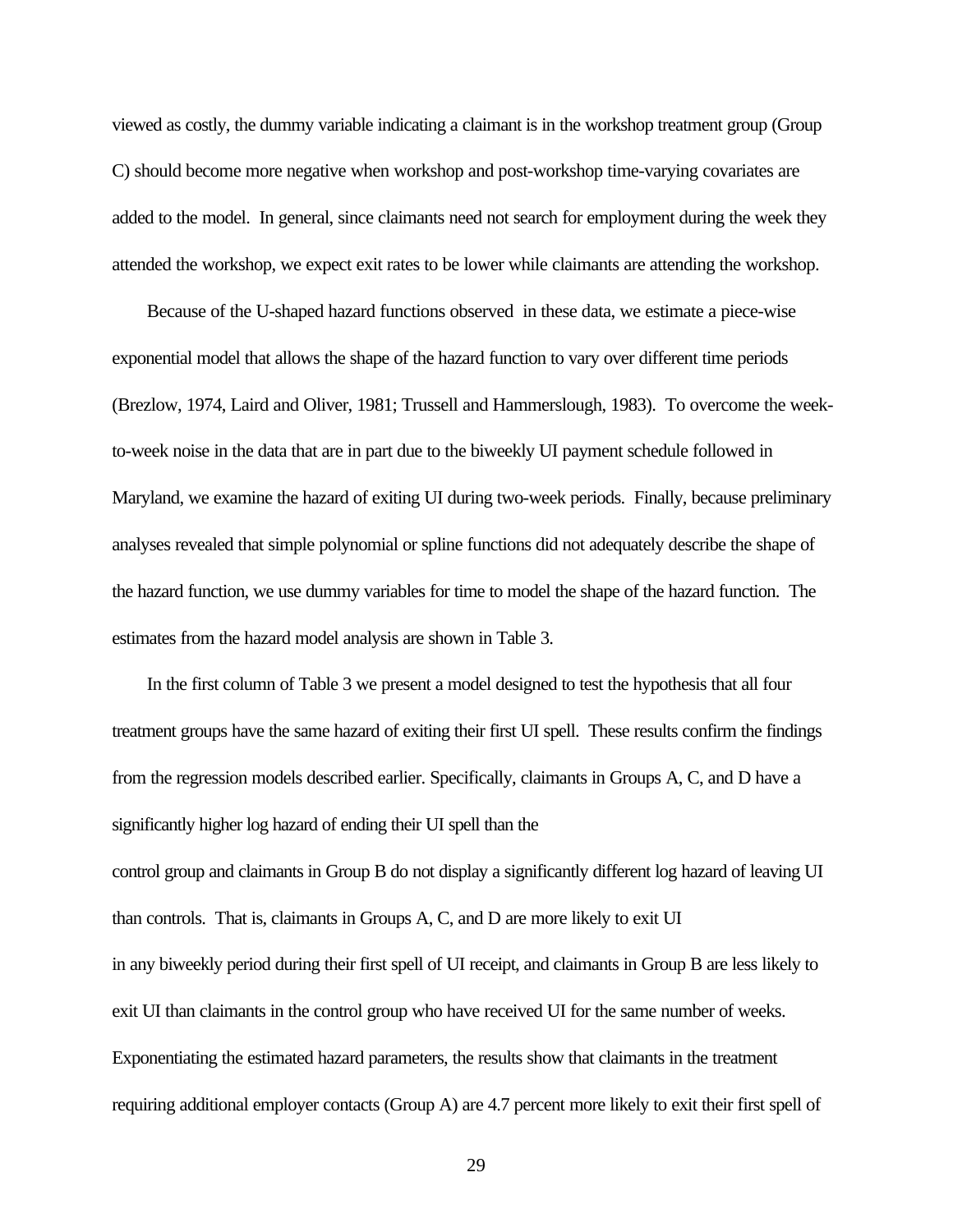UI receipt during any biweekly period than are claimants in the control group who have received

benefits for the same number of weeks. The comparable figures for the

# Table 3

| Hazard Models of Treatment Impacts on First Spell of UI Benefits |                    |                |  |  |  |  |  |
|------------------------------------------------------------------|--------------------|----------------|--|--|--|--|--|
|                                                                  | <b>Basic Model</b> | Workshop Model |  |  |  |  |  |
| Additional Contacts (A)                                          | $.046*$            | $.047*$        |  |  |  |  |  |
| No Reporting of Contacts (B)                                     | $-.005$            | $-.006$        |  |  |  |  |  |
| Workshop $(C)$                                                   | $.055**$           | $.104**$       |  |  |  |  |  |
| Verify Contacts (D)                                              | $.055**$           | $.055**$       |  |  |  |  |  |
|                                                                  |                    |                |  |  |  |  |  |
| Workshop period                                                  |                    | $-0.466**$     |  |  |  |  |  |
| Post-workshop period                                             |                    | $-.061$        |  |  |  |  |  |
| Log-likelihood                                                   | 44,677.98          | 44,666.03      |  |  |  |  |  |

\*\* Significantly different from control group at .05 level.

\* Significantly different from control group at .10 level.

workshop treatment (Group C) and the verification treatment (Group D) are 5.7 percent higher than for the control group.

 The result that claimants in the workshop treatment (Group C) are more likely to exit their UI spell is interesting, but it does not shed much light on what it is about the treatment that produces the observed effect - increased human capital or higher nonmonetary costs associated with attending the workshop. The additional time-varying covariates are designed to examine this issue. The results of this analysis are presented in the second column of Table 3. Likelihood ratio tests show that the addition of the time-varying variables significantly improves the fit of the model, indicating that the shape of the hazard function for claimants in the workshop treatment is altered, relative to the other groups, by the timing of the workshop.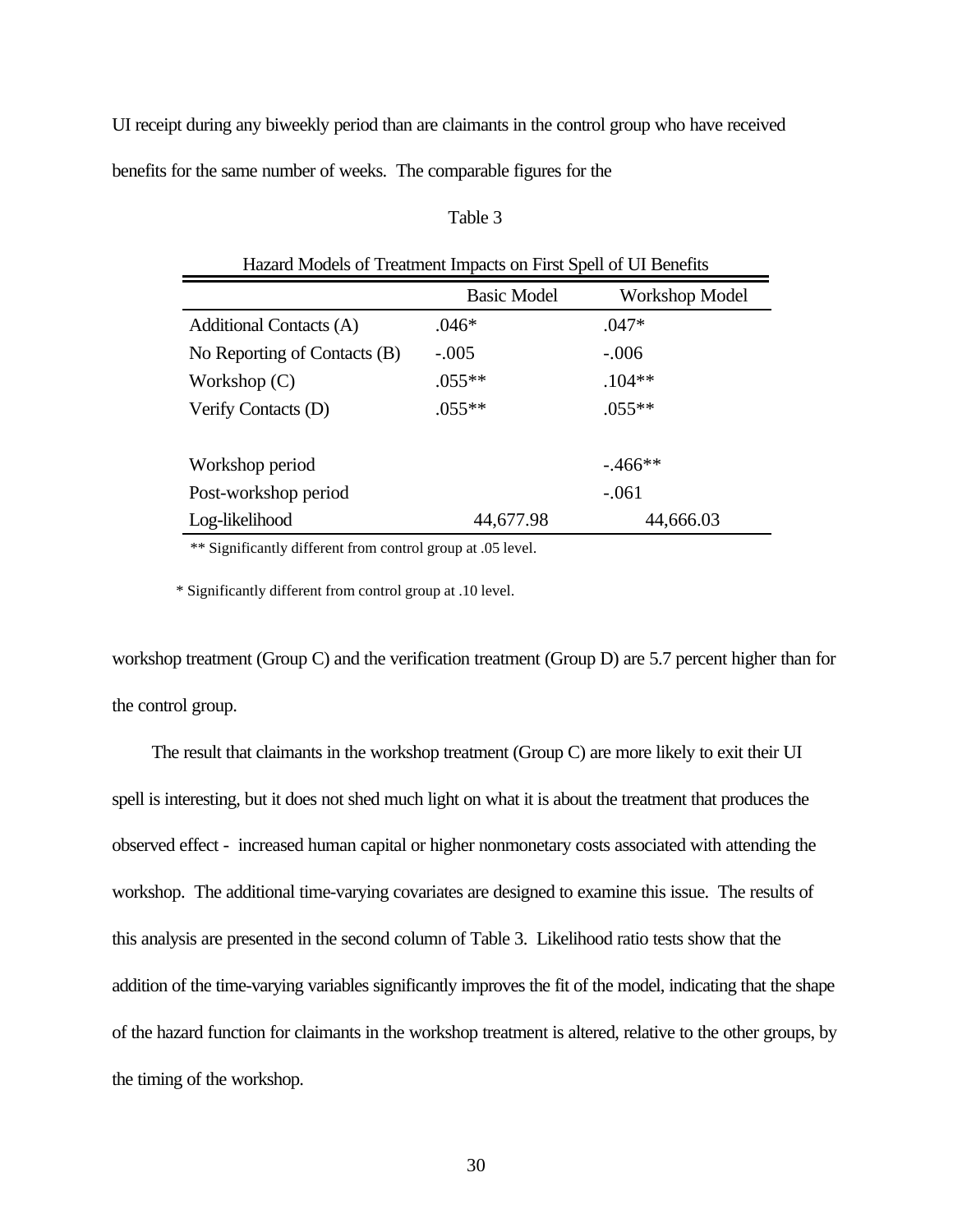As expected, claimants in the workshop treatment are significantly less likely to end their UI spell while they are attending the workshop. Surprisingly, the point estimate for the post-workshop period indicates that the post-workshop period is associated with <u>lower</u> UI exit rates, relative to the preworkshop period. Although the coefficient is not statistically significant, the point estimate indicates that exit rates are 6 percent lower following the workshop compared to exit rates preceding the workshop. In addition, the dummy variable for the workshop treatment (Group C) increases in magnitude by almost fifty percent when the time-varying covariates are added to the model. Prior to including the time-varying covariates, the hazard of exiting UI was nearly identical for the workshop treatment (Group C) and the verification treatment (Group D): about 6 percent lower than that observed for the control group. After adding the time-varying covariates, the exit rate for the workshop treatment increases to 11 percent greater than the control group, while the figure for the verification treatment remains essentially unchanged.

In addition, we test for non-proportionality for Group C. These results indicate that the time pattern of UI exits for Group C differs significantly from the other groups. Moreover, the only periods that are significantly different at the individual level are those immediately preceding the date of the scheduled workshop. Specifically, the point estimates indicate that the likelihood of exiting UI during these weeks is about 28 percent higher for claimants in the workshop treatment, relative to other groups.

These findings suggest that instructions to attend the workshop reduced the length of time claimants received UI because they increased the perceived cost of continued UI receipt, and that many claimants appear to exit UI immediately prior to their scheduled workshop. The results provide little support for the hypothesis that the workshop provided claimants with additional skills that make

31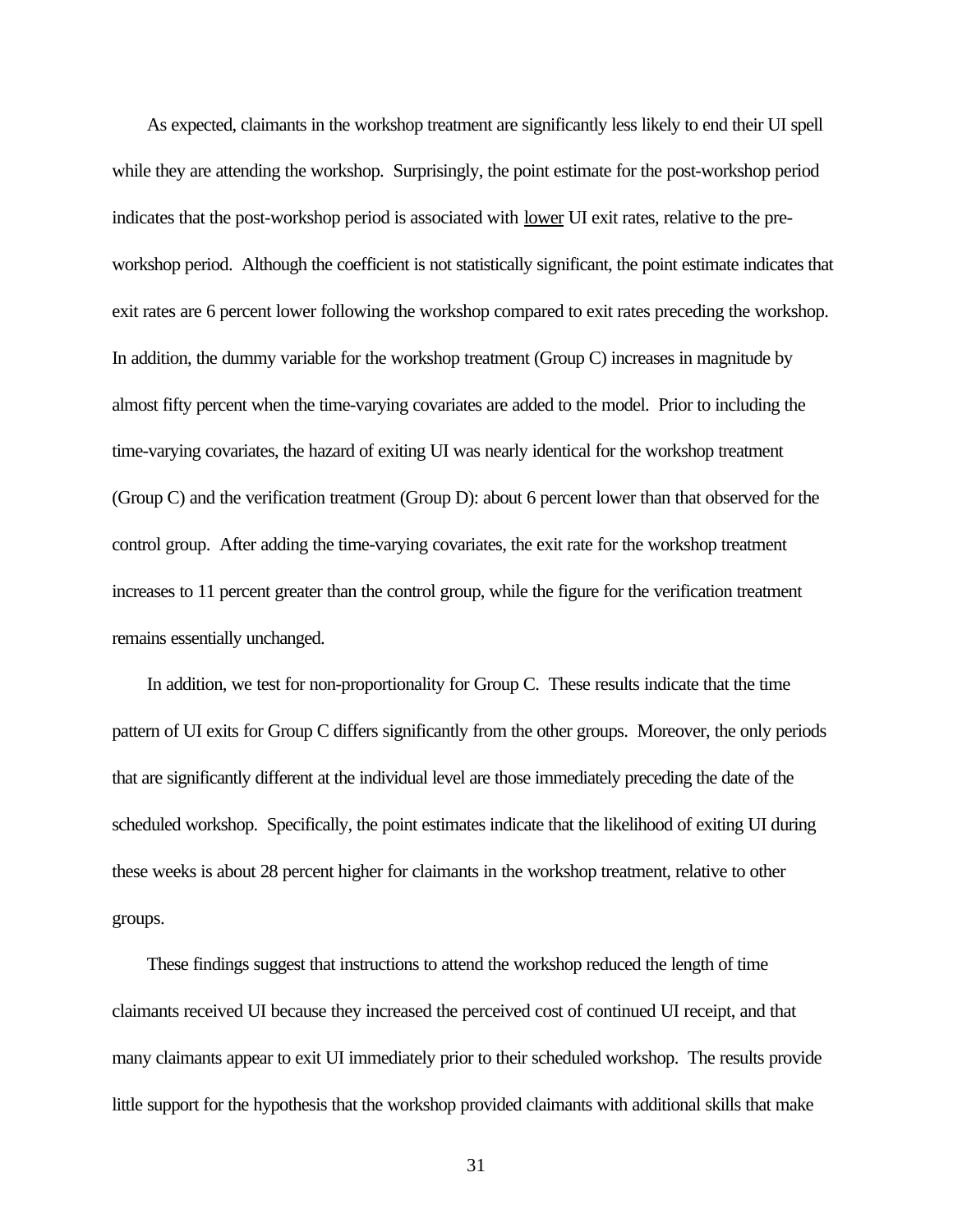them more employable or more efficient in their job search. These findings are consistent with the findings from the Washington UI Experiment (Johnson and Klepinger, 1994).

# Impacts on Continuing Eligibility IssuesImpacts on Continuing Eligibility Issues

In addition to examining the impacts of the treatments on UI benefit payments, we also examined effects on various continuing eligibility issues. This is an important component of the evaluation, as each of the treatments affected the requirements for receiving benefits and the degree to which claimant compliance was monitored. Below we provide evidence concerning the impacts of the treatments on overpayments, conditional payments, denials and appeals.

As shown in the last column of Table 4, claimants in the control group received nearly one week and \$122 of overpayments during the benefit year. Treatment Group C received significantly fewer overpayments and dollars of overpayments than did controls. This result suggests that claimants in this treatment were denied payments if they failed to attend the assigned workshop. Control group claimants received an average of only .05 conditional payments for work search issues, and .05 denials for work search issues. There are no significant differences in conditional payments for work search issues, in denials for work search issues, or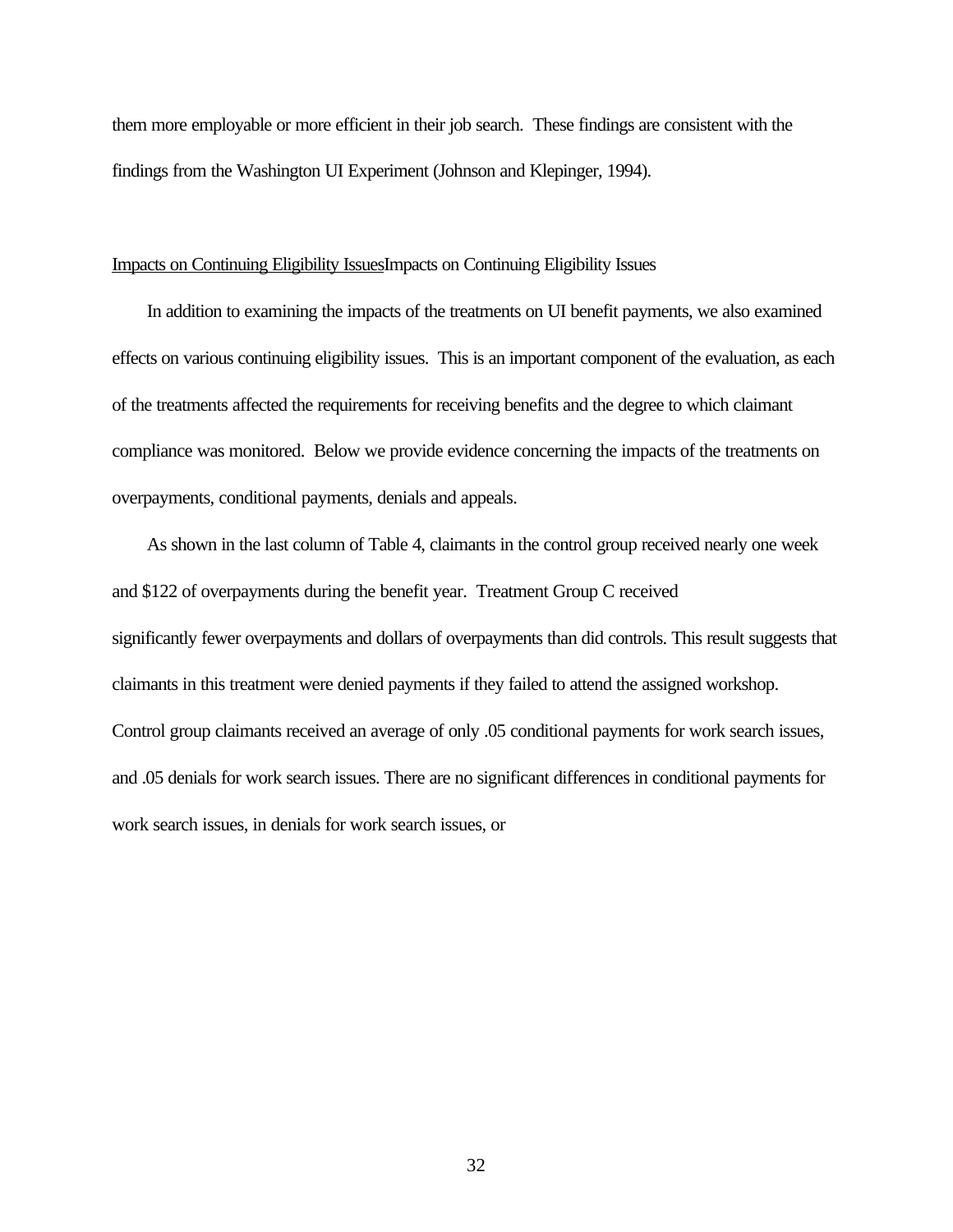|                                                             |                | <b>Treatment Groups</b> |         |        | Control<br>Group Means |
|-------------------------------------------------------------|----------------|-------------------------|---------|--------|------------------------|
|                                                             | (A)            | (B)                     | (C)     | (D)    |                        |
| Number of overpayments                                      | .00            | .03                     | $-14**$ | $-.08$ | .9                     |
| Overpayment amount (\$)                                     | $\overline{0}$ | 14                      | $-17*$  | $-13$  | 122                    |
| Number of conditional<br>payments for work<br>search issues | .01            | $-.01$                  | $-.01$  | .00    | .05                    |
| Number of denials for<br>work search issues                 | .01            | $-.01$                  | $-.01$  | .00    | .05                    |
| Number of appeals <sup>#</sup>                              | $-.01$         | .00                     | .01     | .00    | .23                    |

Table 4 Treatment Impacts on Eligibility Issues

#Appeals are based on all reasons, not just denials for work search issues.

\*\*Significantly different from control group at .05 level.

\*Significantly different from control group at .10 level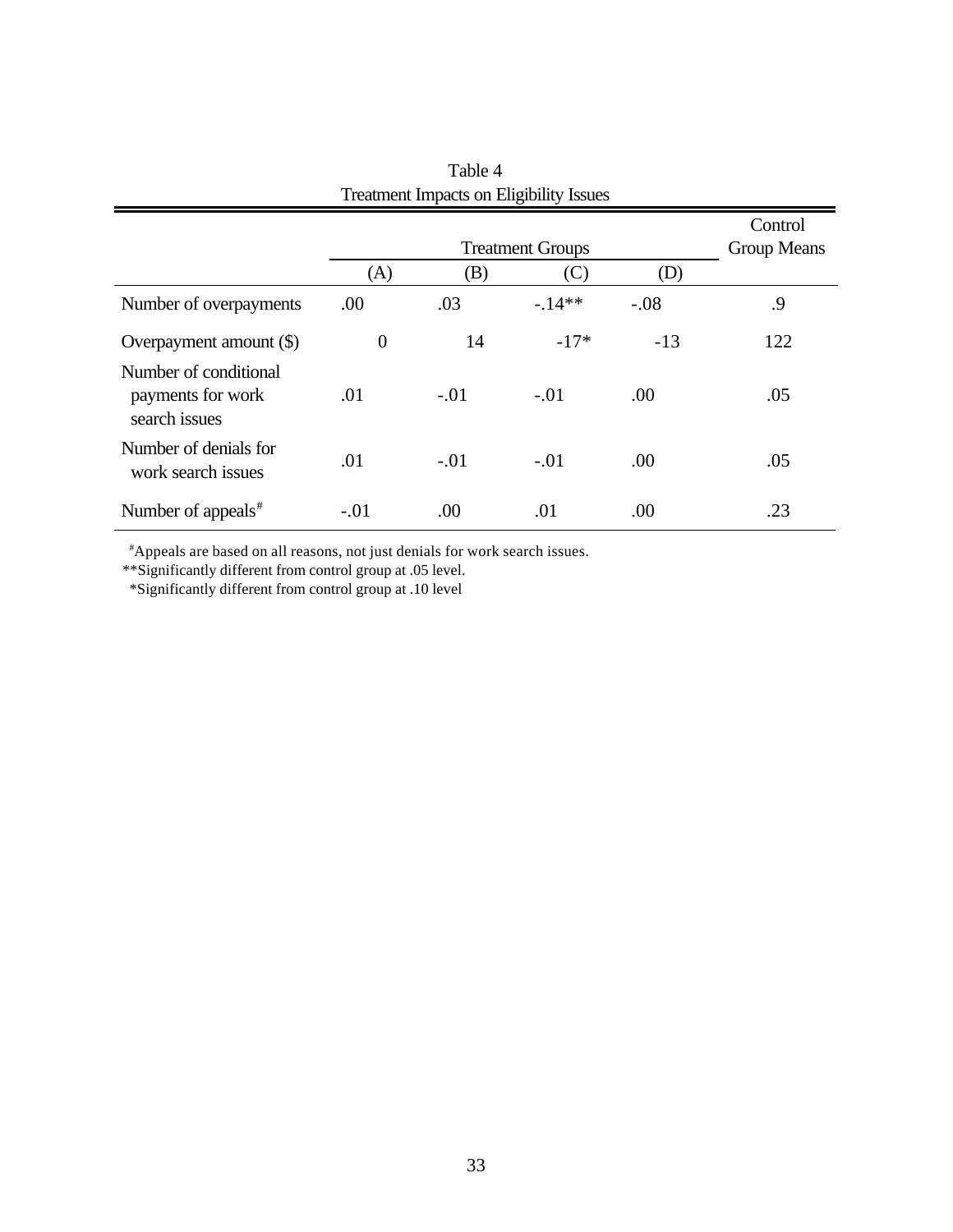for appeals. Despite the increased monitoring of work search efforts of claimants in Treatment Groups A and D, claimants in these groups were not more likely than controls to be denied UI benefits. This finding is consistent with a general policy of JSC staff to give claimants the benefit of the doubt when making a denial determination. However, the lack of impacts may also reflect the rarity of conditional payments and denials for work search issues.

# Impacts on Employment and Earnings

The above results indicate that the treatment that did not require the reporting of employer contacts (Group B) extended and that the other treatments reduced the duration of claimants' job search. Below, we present evidence on whether the reduced search time for claimants in the treatments imposing additional work search requirements (workshop, verification, and additional employer contacts) caused them to find lower-quality jobs in terms of earnings, and whether the additional search time for claimants in the treatment that did not require reporting of employer contacts was effectively used to find better jobs. The results are based on earnings in covered employment in the first four complete quarters following the quarter in which they filed for benefits and entered the demonstration.

The impacts of the treatments on employment and earnings are reported in Table 5. As this table indicates, slightly more than half of the claimants in the control group worked during the first full quarter after filing for UI benefits, rising to over 60 percent by the fourth full quarter, with 80 percent working at some point during the first full year after filing the UI claim. On average, these claimants earned \$1636 during the first quarter, \$2280 during the fourth quarter, and almost \$8500 during the first full year. As indicated in Table 5, the treatments had relatively little impact on employment and earnings during the observed period. In particular, there is no evidence that the relatively rapid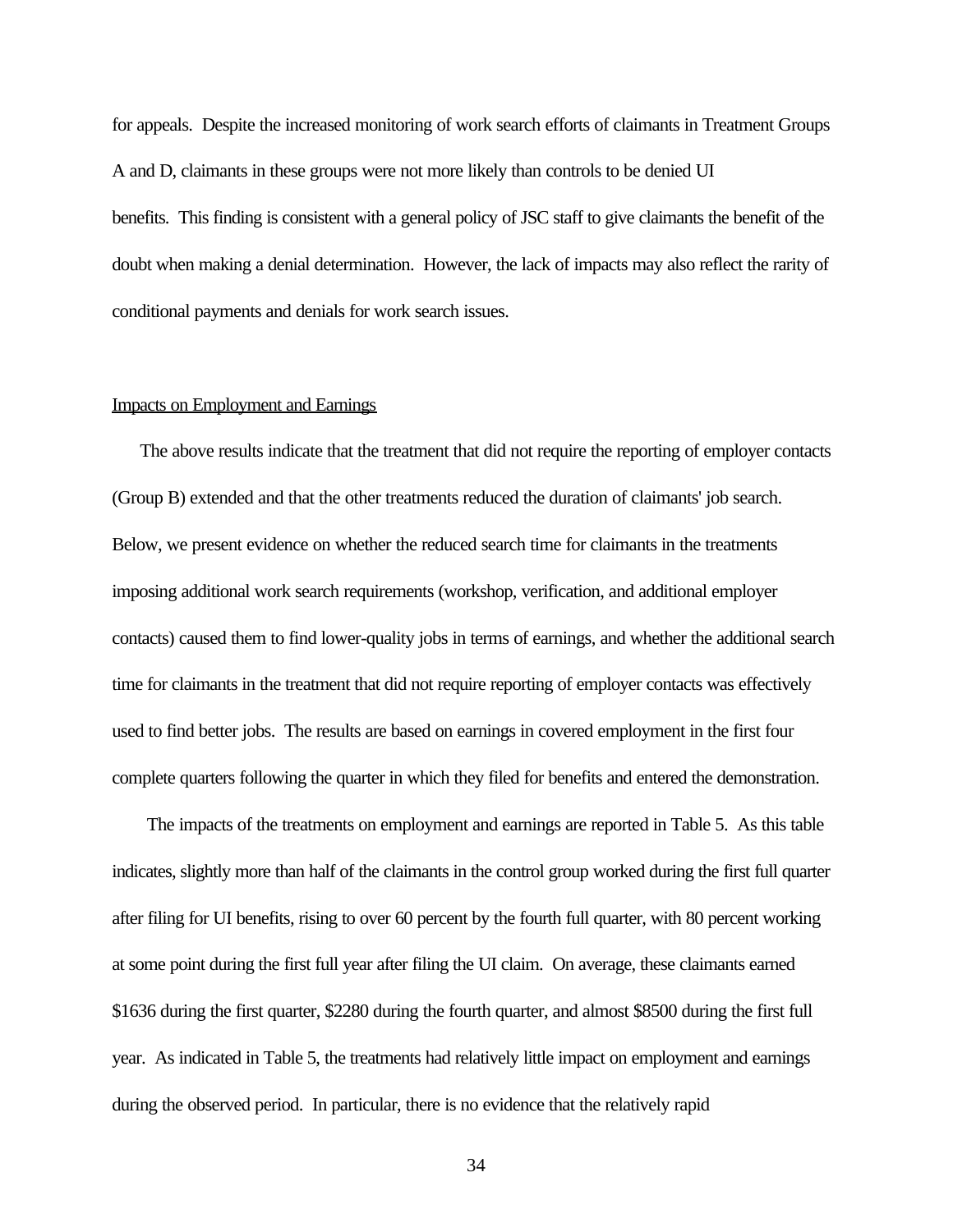# Table 5

ì

|                          |                         |                   |          |          | Control |
|--------------------------|-------------------------|-------------------|----------|----------|---------|
|                          | <b>Treatment Groups</b> |                   |          |          |         |
|                          |                         | No                |          |          |         |
|                          | Additional              | Report of         |          | Verify   |         |
|                          | Contacts                | Contacts          | Workshop | Contacts |         |
|                          | (A)                     | (B)               | (C)      | (D)      |         |
| <b>First Quarter</b>     |                         |                   |          |          |         |
| Percent worked           | 1.0                     | $1.8*$            | 0.0      | 1.1      | 55.9    |
| Earnings (\$)            | 24                      | 71                | $-14$    | 18       | 1636    |
| Second Quarter:          |                         |                   |          |          |         |
| Percent worked           | .6                      | 1.0               | $-.7$    | .8       | 62.0    |
| Earnings (\$)            | $-19$                   | 86                | $-46$    | 23       | 2150    |
| Third Quarter:           |                         |                   |          |          |         |
| Percent worked           | $\cdot$ 3               | $1.9**$           | $-1.1$   | 1.0      | 64.4    |
| Earnings (\$)            | 16                      | 98**              | $-79$    | 17       | 2341    |
| Fourth Quarter:          |                         |                   |          |          |         |
| Percent worked           | $\cdot$ .2              | 1.4               | $-.7$    | 1.1      | 62.9    |
| Earnings (\$)            | 34                      | 92*               | $-23$    | 67       | 2280    |
| Year 1:                  |                         |                   |          |          |         |
| Percent worked           | 1.2                     | $\boldsymbol{.8}$ | $-.8$    | 1.3      | 80.0    |
| Earnings (\$)            | 54                      | 347**             | $-163$   | 124      | 8407    |
| Percent returned to work |                         |                   |          |          |         |
| with same employer       | $-.1$                   | .9                | $-2.3**$ | $-1.6**$ | 17.2    |

\*\*Significantly different from control group at .05 level.

\*Significantly different from control group at .10 level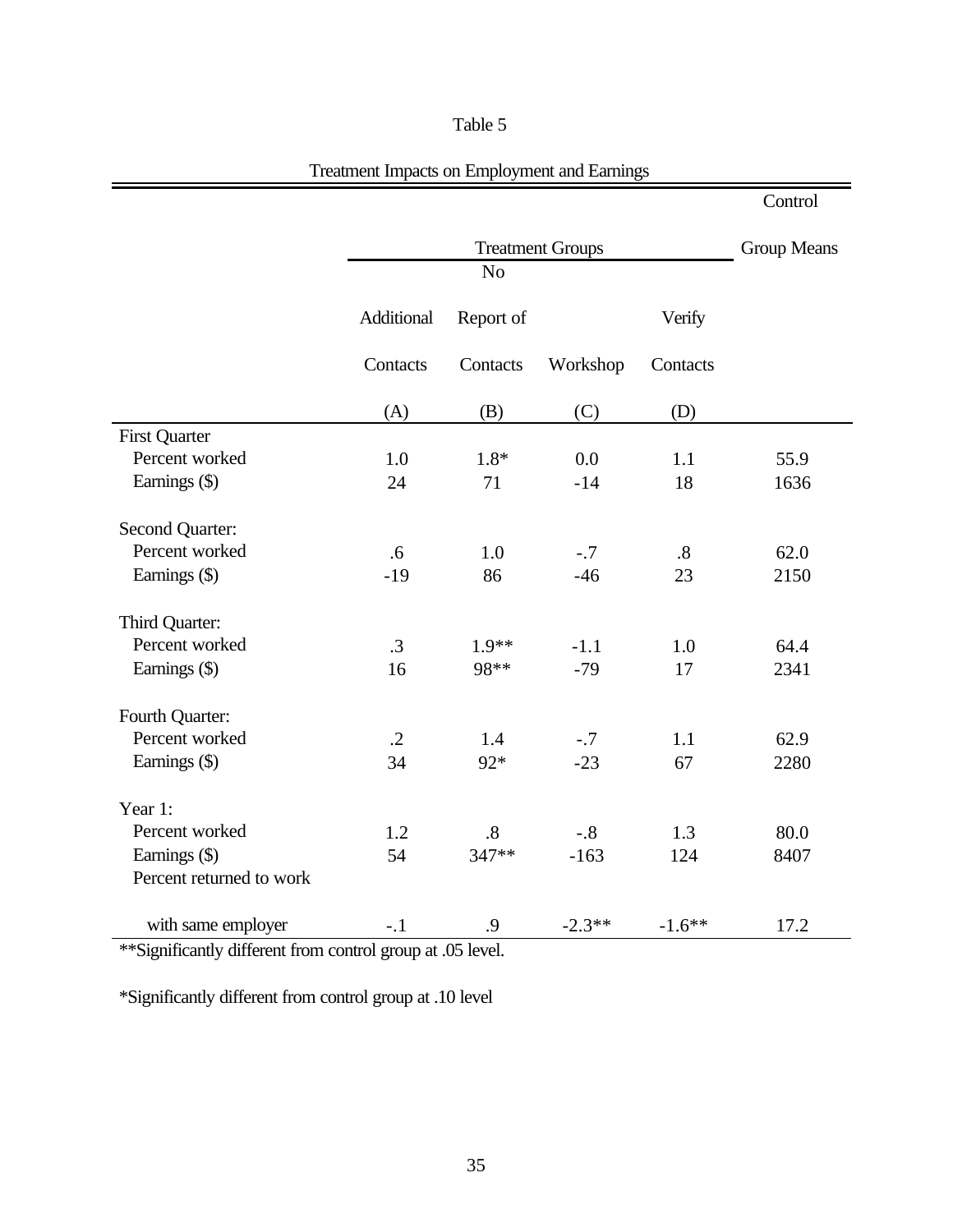exit of claimants in Groups A, C, and D occurred at the cost of lower earnings. The only statistically significant impacts on employment and earnings shown in Table 5 are for claimants in the treatment that did not require the reporting of job search contacts (Group B). Claimants in this group were about 2 percent more likely to be employed than controls in the

first and third quarters. They earned about \$100 more during these quarters, and during the fourth quarter. Overall, they earned about \$350 more than controls during the first full year. Given that claimants in this treatment remained on UI slightly longer than controls, these results suggest that claimants in this group found higher paying jobs than controls. However, while statistically significant, these effects are not very large. Consequently, any differences in hourly wage rates are likely to be small.

It is interesting to note that claimants in the workshop treatment (Group C) and in the verification treatment (Group D) were less likely than claimants in other groups to return to work with their prior employer.<sup>14</sup> Thus, it appears that the greater cost of remaining on UI for claimants in these treatments reduced their length of search, but also increased their incentive to search intensively and resulted in them being less likely to return to their prior employer. Although the point estimate for the treatment that did not require reporting of job search contacts (Group B) is positive for the likelihood of returning to work with the same employer, the estimated coefficient is not statistically significant.

 $14$  The prior employer is defined as the employer for whom a claimant last worked prior to filing for UI benefits. If a claimant had more than one employer during that quarter, the primary employer is defined as the employer from whom the claimant received the most earnings.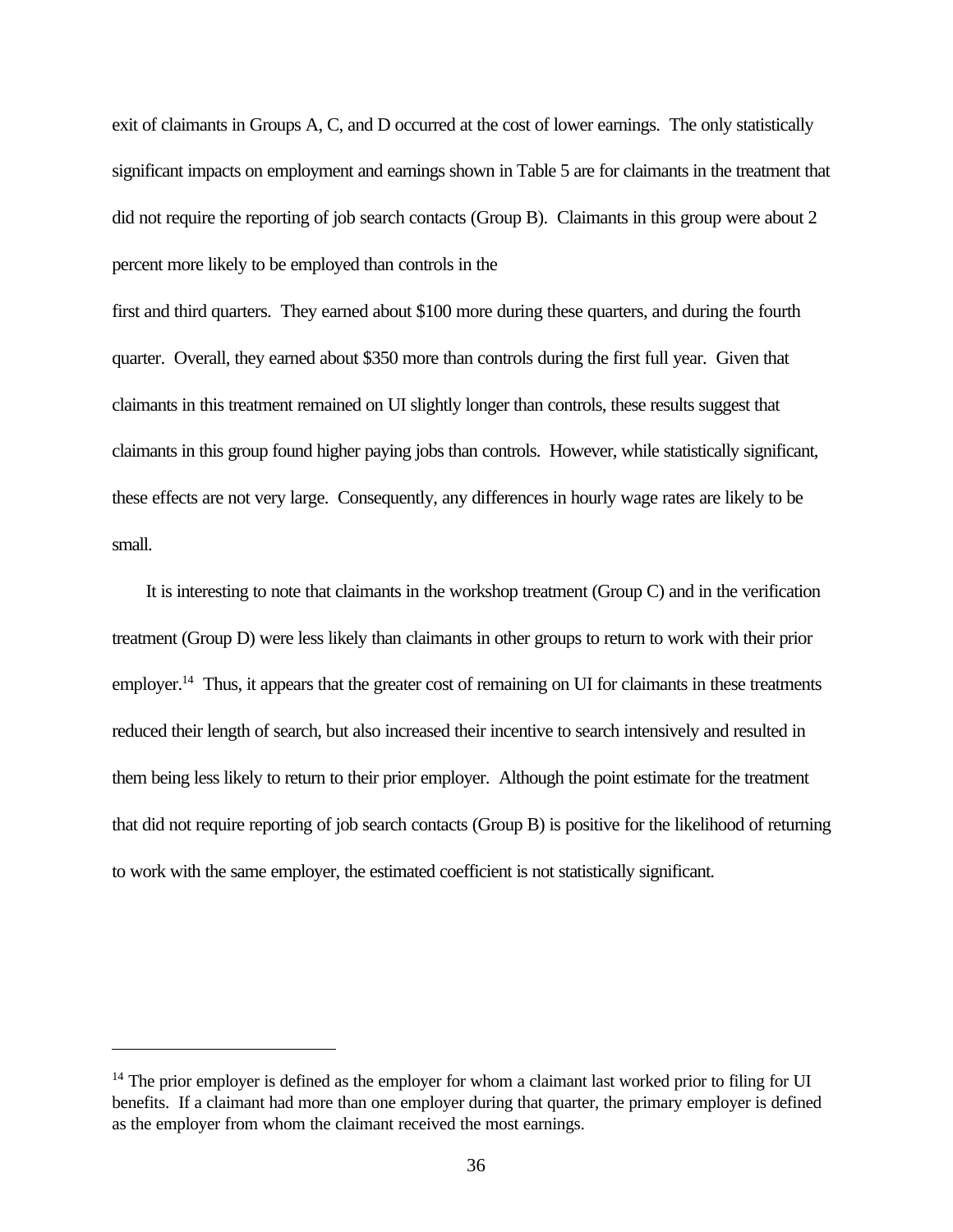#### **V. Conclusions**

In the previous sections, we have described the net impact results of the Maryland UI Work Search Demonstration. Below we briefly summarize the main findings and compare the results with those from other similar studies.

The net impact results show that work search requirements affect insured unemployment spells. The impact results indicate that relative to the standard work search policy followed in Maryland, more stringent work search requirements involving either two additional employer contacts or employer contact verification reduce UI payments on average by about three-quarters of a week or about \$110 per claimant. This finding indicates that a verification rate in the range of ten percent is sufficient to impact work search behavior throughout an entire benefit year. Further, despite the relatively rapid exit from UI of claimants in these treatments, we find no evidence that it occurs at the cost of lower earnings.

In prior demonstrations, additional work search requirements have been combined with additional services (Meyer, 1995). For this reason, it has been difficult to interpret the findings from prior demonstrations because the observed net impacts could be the result of the additional work search requirements, the additional services, or both. In the Maryland Demonstration, the treatments involving additional employer contacts and employer contact verification do not include additional re-employment services. For this reason, the impacts of these treatments in reducing UI spells can validly be attributed to the increased work search requirements.

We also find that claimants in the treatment that did not require the reporting of employer contacts have somewhat longer duration on UI. There is evidence that claimants in this treatment group also have

37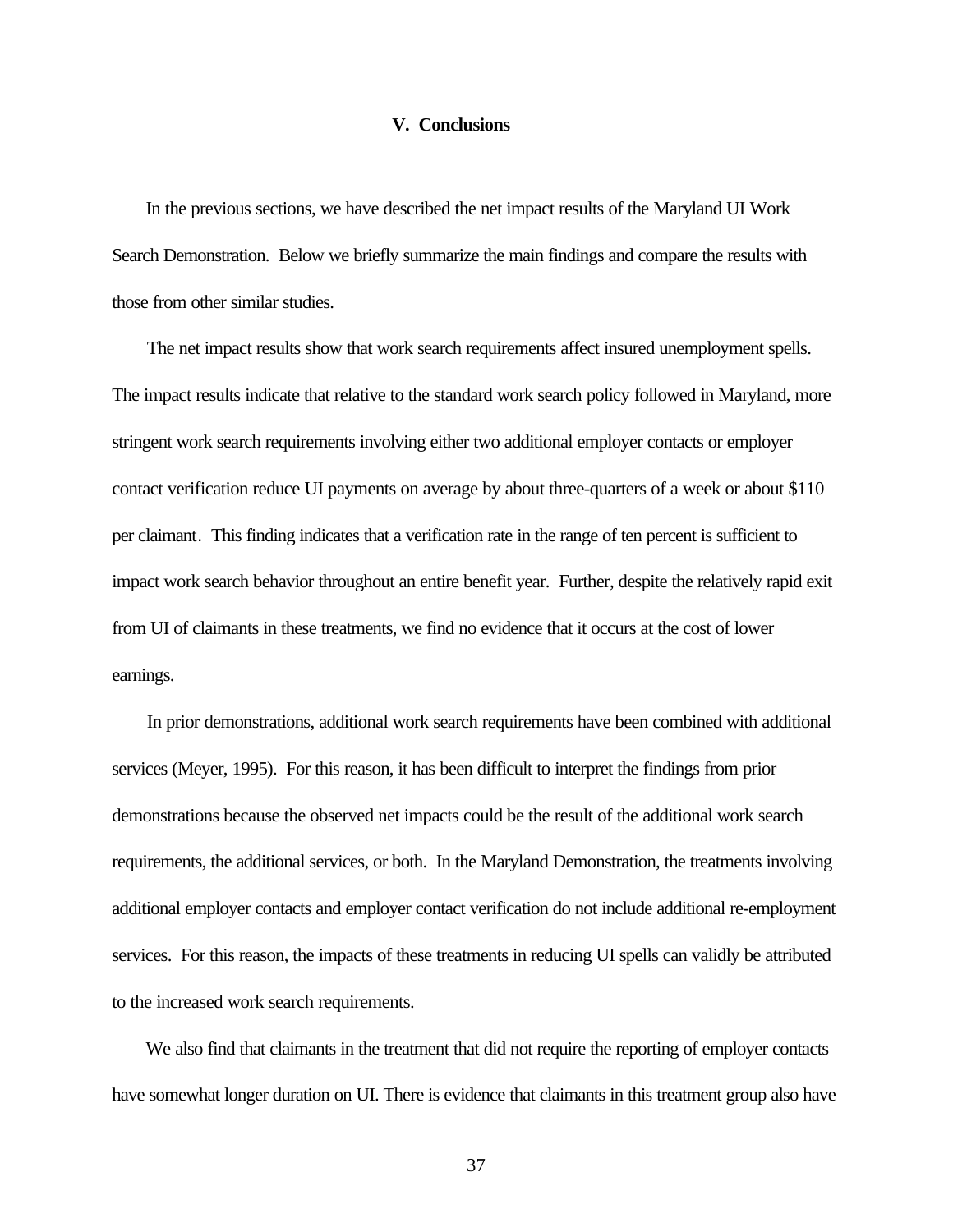higher employment and earnings outcomes. These findings suggest that delayed exit from UI of claimants in this treatment group is associated with higher hourly wage rates, further suggesting that claimants in this treatment were able to find better job matches than controls. Although the effects of this treatment were statistically significant, they are not very large, and any differences in hourly wage rates are also likely to be small. These results are much smaller than those found in the Washington Alternative Work Search Experiment. The major difference in the two treatments is that in the Washington treatment payment checks were automatically sent to claimants unless claimants contacted the UI office of a change in their status, while in the Maryland treatment claimants did not receive a payment unless they informed the UI office that their status had not changed. The smaller impacts found in Maryland show the importance of claimants having regular contact with the UI office.

In addition to changing work search requirements, the demonstration included a mandatory job search workshop that was designed to enhance claimants' work search skills and increase their efficiency of job search. The results show that the job search workshop reduces UI payments by .6 weeks and \$75 on average, somewhat less than that observed for additional employer contacts and employer contact verification. These results are broadly consistent with the findings from earlier UI demonstrations. Of particular relevance are the Charleston Claimant Placement and Work Test Demonstration (Corson et.al., 1984), the New Jersey Unemployment Insurance Re-employment Demonstration Project (Corson et.al., 1989), and the Washington Alternative Work Search Experiment. These demonstrations tested whether intensive re-employment services that involved a job search workshop were effective approaches to reducing UI spells and total UI payments.<sup>15</sup> Compared

<sup>&</sup>lt;sup>15</sup> Similar to the experiment implemented in Maryland, the workshop in these demonstrations was scheduled to occur after claimants had drawn UI for four or five weeks. However, it should be noted that the workshops varied in duration from three hours in the Charleston demonstration to one week in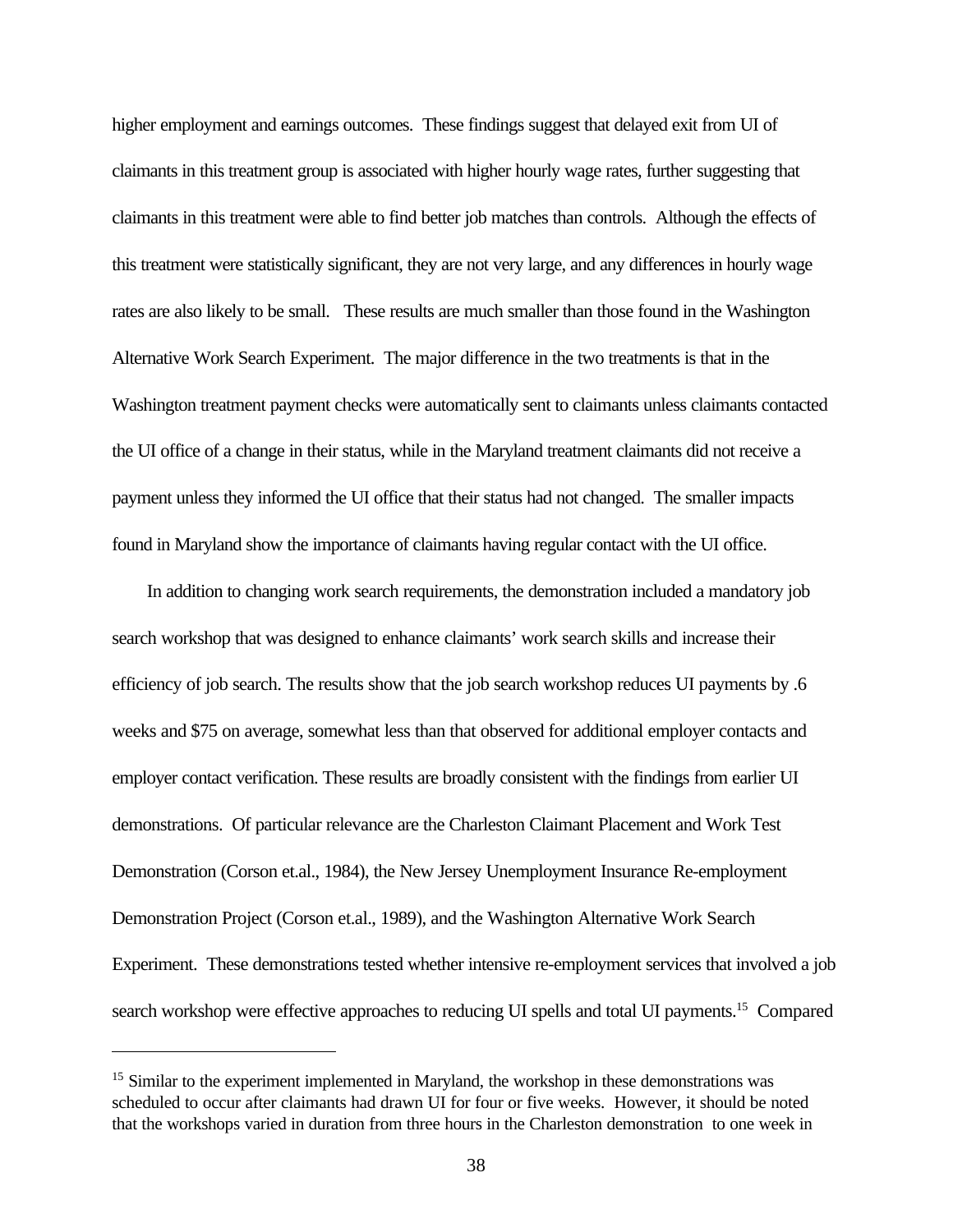to no work search assistance, these earlier demonstrations found average reductions in UI payments over the benefit year of roughly \$50-100, and decreases in total number of weeks of UI paid of about one-half a week. These findings are remarkably consistent with the results described above that were tested in very different settings.

It is important to note, however, that job search services, including job search workshops, are now being targeted to claimants determined to be in need of such services, rather than being imposed on all claimants, as was done in the Maryland Demonstration.<sup>16</sup> For this reason, the results reported here for the workshop treatment, and the interpretation of these results, might not be directly applicable to targeted job search workshops as offered today. However, Corson and Decker (1995) present results using data from prior demonstrations showing that the impacts are greater for workers who would be targeted under new profiling requirements than for all UI claimants, as we might expect, but that the estimated differences are not statistically significant. This suggests that our estimates of the effects of a mandatory workshop may understate the impacts of workshops targeted to profiled claimants.

However, care must be taken in interpreting the results of a mandatory workshop. Although a job search workshop may enhance job search abilities of some claimants, many claimants who would not have attended the workshop if it were not mandatory may view the workshop as an additional cost to continued UI receipt and exit UI to avoid the workshop. Johnson and Klepinger (1994) present

the New Jersey demonstration.

<sup>&</sup>lt;sup>16</sup> Recent legislation requires the implementation of worker profiling to identify dislocated workers and to provide them with intensive services. Various profiling models have been used to identify claimants likely to have long periods of UI receipt. The Department of Labor has a recommended approach for designing and implementing worker profiling based on identifying claimants likely to exhaust their benefits (U.S Department of Labor, 1994).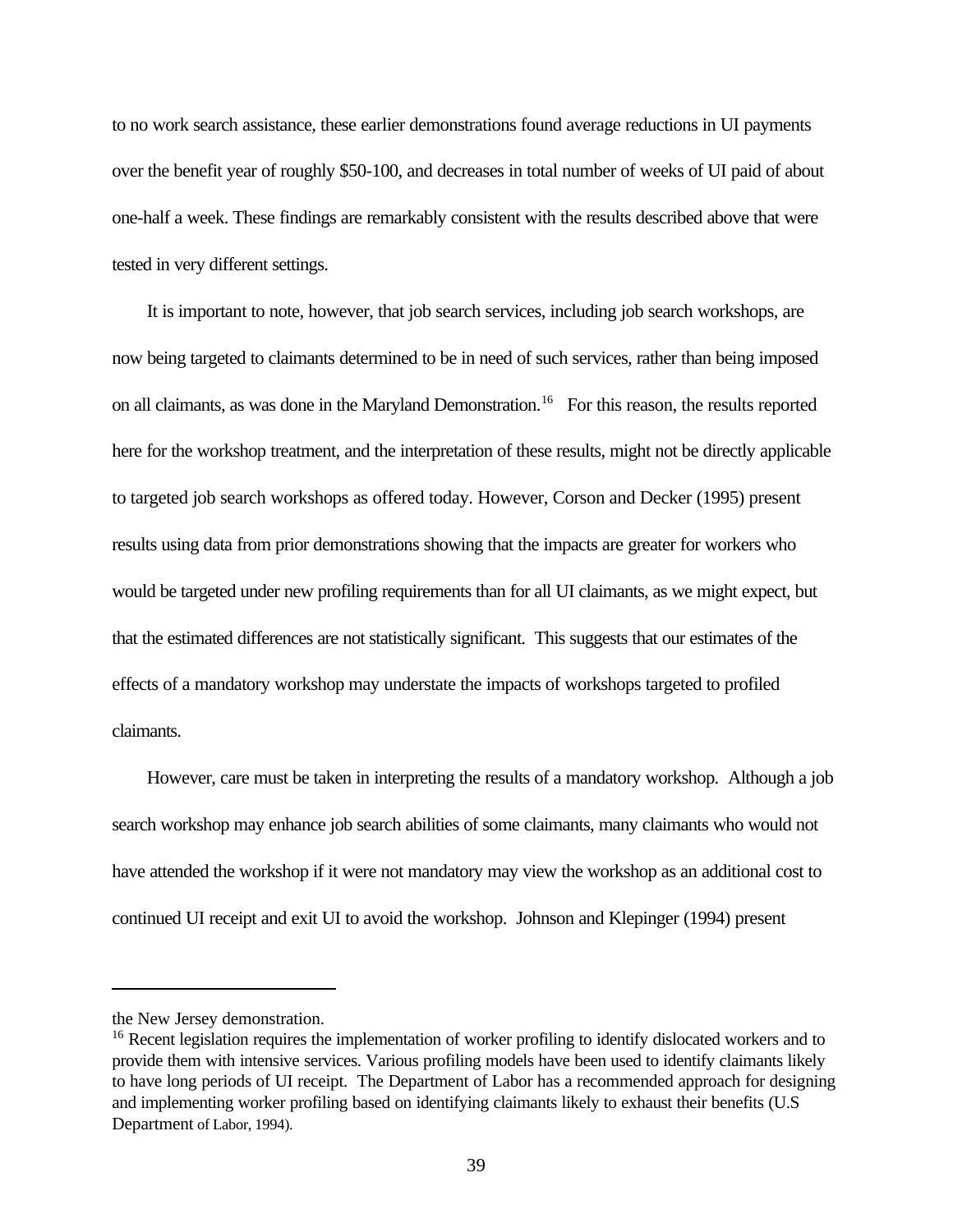findings consistent with this interpretation, suggesting that claimants respond to the workshop as primarily an additional cost. The hazard model results presented here (i.e., higher exit rates prior to the workshop and exit rates equal to controls following the workshop) provide additional support for this hypothesis. That is, the results presented here

suggest that a mandatory workshop affects UI duration primarily by increasing the costs to remaining on UI rather than by enhancing job search abilities. This finding is consistent with evidence from earlier demonstrations.

The Maryland results also demonstrate that there is no Hawthorne effect. The lack of a Hawthorne effect suggests that net impact results obtained from many prior studies are valid estimates of the treatments tested, and that future demonstrations need not expend resources to maintain two control groups.

Overall, the results demonstrate that more stringent work search requirements reduce UI receipt. It is important to note, however, that the estimated impacts reported here may underestimate the impact of increasing or decreasing work search requirements on total UI outlays because any changes in work search requirements will also affect participation rates. Increasing work search requirements will reduce participation rates because some UI claimants who would have filed for benefits under the standard work search requirements will not file for benefits because of the additional costs associated with increased work search requirements. Similarly, a reduction in work search requirements will increase participation because some potential UI claimants who did not file under the standard requirement will file for benefits because reduced work search requirements lower the costs of filing for and receiving benefits.

40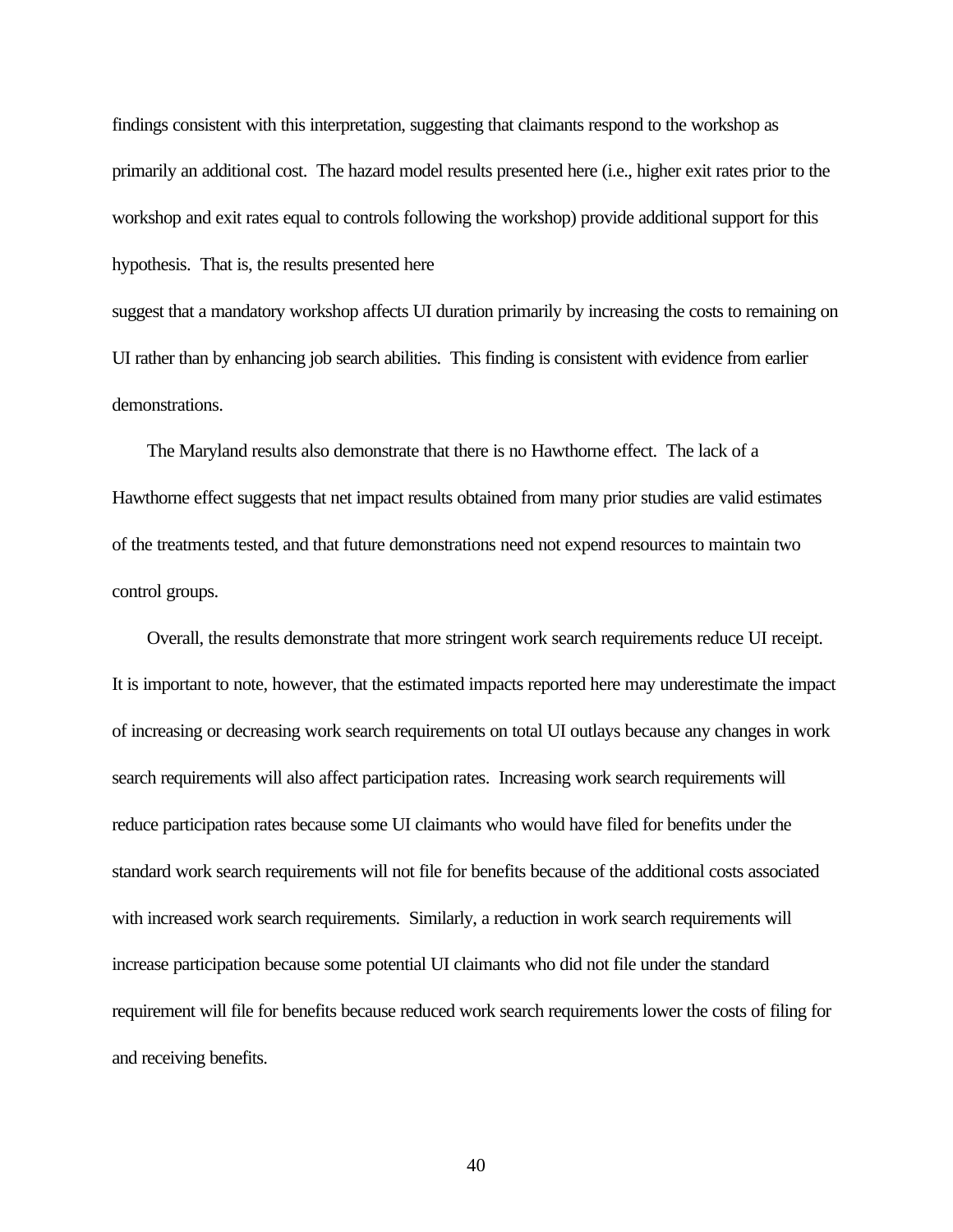In conclusion, it is important to highlight the contributions of the Maryland Unemployment Insurance Work Search Demonstration. The Maryland Demonstration is the first to test the implications of additional work search contacts, work search contact verification, and whether or not participation in a UI demonstration produces a Hawthorne effect. The results strongly indicate that more stringent work search requirements reduce UI payments and improve the UI Trust Fund, as well as demonstrate that there is no Hawthorne effect. These findings from the Maryland UI Work Search Demonstration greatly improve our understanding of how the UI system affects claimants' work search behavior and have important implications for the cost-effective maintenance of the federal Unemployment Insurance system.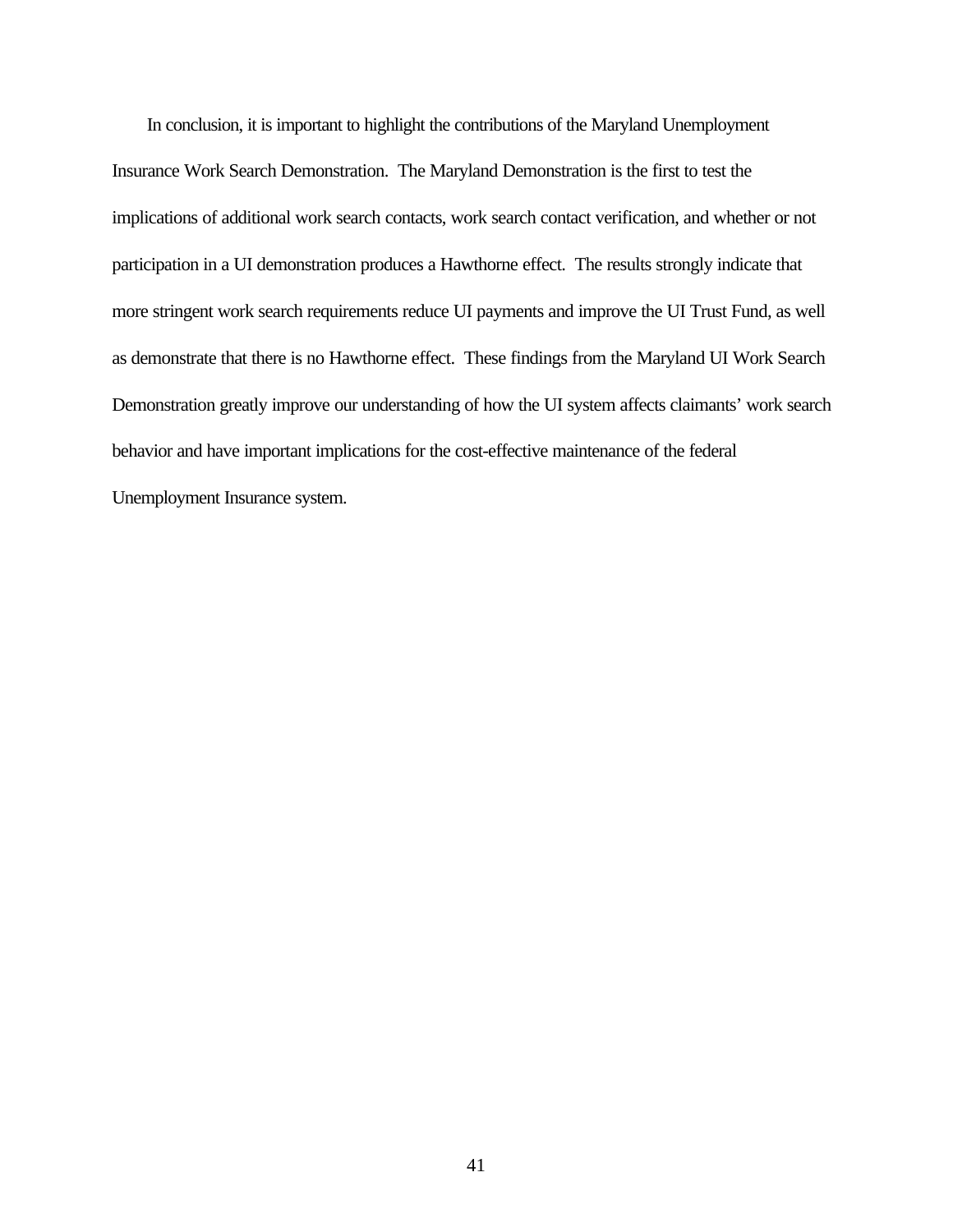# **References**

Baj, John, and Charles E. Trott. 1991. *A Feasibility Study of the Use of Unemployment Insurance Wage-Record Data as an Evaluation Tool for JTPA*. National Commission for Employment Policy. Washington D.C.: GPO.

Breslow, N.E. 1974. "Covariance Analysis of Censored Survival Data." *Biometrics* 30(1):89-99.

Corson, Walter, and Paul Decker. 1995. "Using the Unemployment Insurance System to Target Services to Dislocated Workers." Report prepared for the Advisory Council on Unemployment Compensation, U.S. Department of Labor under Contract NO. M-4779-4-00-97-30 (Princeton, NJ: Mathematica Policy Research Inc.)

Corson, Walter, David Long, and Walter Nicholson. 1984. *Evaluation of the Charleston Claimant Placement and Work Test Demonstration*, report prepared for U.S. Department of Labor under Contract No. 20-34-82-07 (Princeton, NJ: Mathematica Policy Research Inc.).

Corson, Walter, Shari Dunstan, Paul Decker and Anne Gordon. 1989. *New Jersey Unemployment Insurance Reemployment Demonstration Project*, Unemployment Insurance Occasional Paper 89- 3, U.S. Department of Labor.

Heckman, James J. 1976. "The Common Structure of Statistical Models of Truncation, Sample Selection and Limited Dependent Variables and a Simple Estimator for Such Models," *Annals of Economic and Social Measurement*, 5:475-492.

Heckman, James J. 1979. "Sample Selection Bias as a Specification Error," *Econometrica*, 47:153- 162.

Johnson, Terry R. and Daniel H. Klepinger. 1994. "Experimental Evidence on Unemployment Insurance Work-Search Policies," *Journal of Human Resources*, 29(3): 695-717.

Laird, Nan, and Donald Oliver. 1981. "Covariance Analysis of Censored Survival Data Using Log-Linear Techniques." *Journal of the American Statistical Association* 76(1):231-40.

Maddala, G.S. 1983. *Limited-Dependent and Qualitative Variables in Econometrics*, Cambridge University Press.

Meyer, Bruce D. 1995. "Lessons from the U.S. Unemployment Insurance Experiments." *Journal of Economic Literature* 33(1):91-131.

Trussell, J. and C. Hammerslough. 1983. "A Hazard-Model Analysis of the Covariates of Infant and Child Mortality in Sri Lanka," *Demography*, 20(1):1-26.